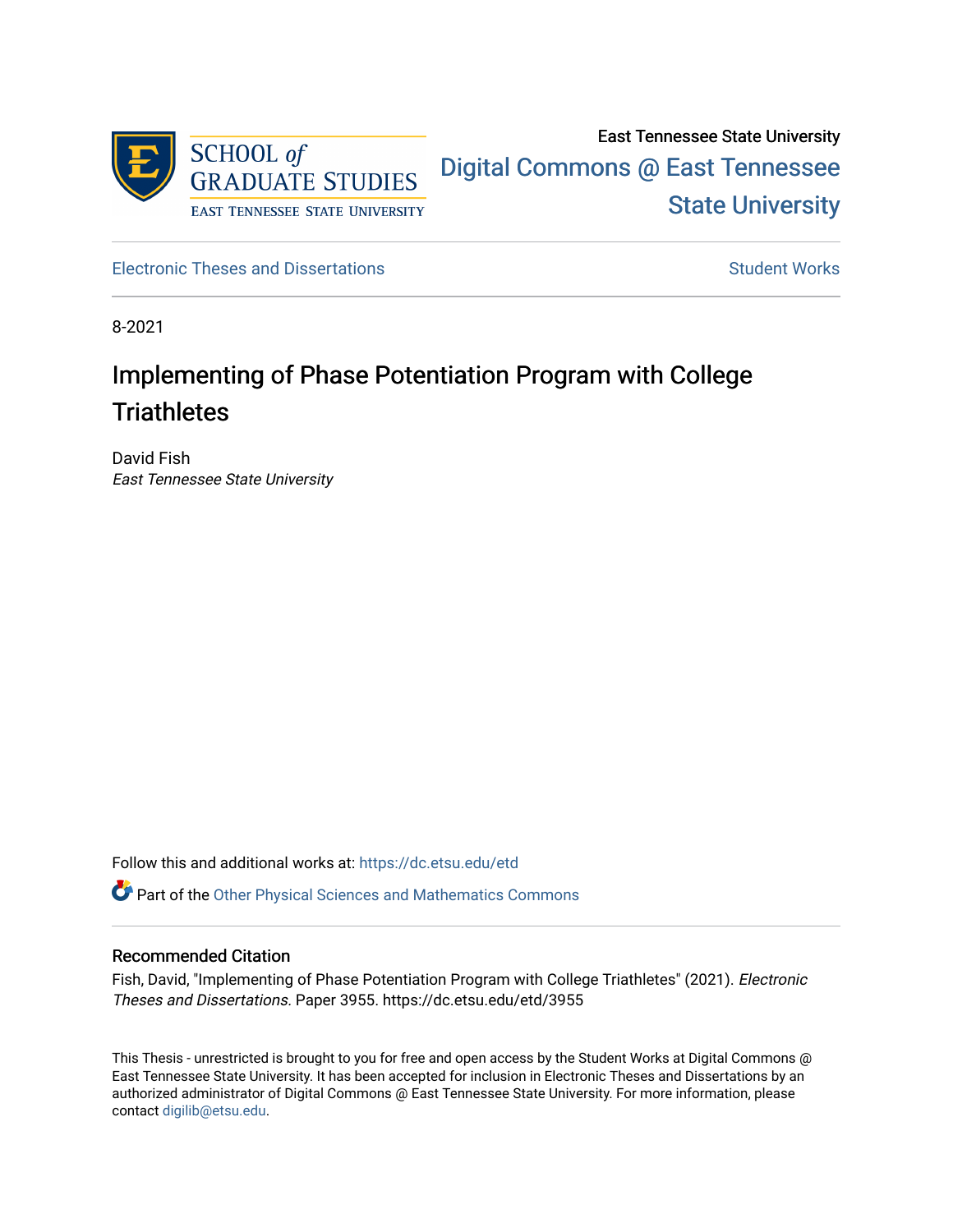Implementing of Phase Potentiation Program with College Triathletes

A thesis

\_\_\_\_\_\_\_\_\_\_\_\_\_\_\_\_\_\_\_\_\_

presented to

the faculty of the Department of Sport, Exercise, Recreation, and Kinesiology

East Tennessee State University

In partial fulfillment

of the requirements for the degree

Master of Science in Sport Science and Coach Education

\_\_\_\_\_\_\_\_\_\_\_\_\_\_\_\_\_\_\_\_\_

by

David John Fish

August 2021

\_\_\_\_\_\_\_\_\_\_\_\_\_\_\_\_\_\_\_\_\_

Michael Ramsey, Ph.D., Chair

Kevin Carroll, Ph.D., Committee Member

Margaret Stone, M.S., Committee Member

Keywords: phase potentiation, triathlon, resistance training, concentrated load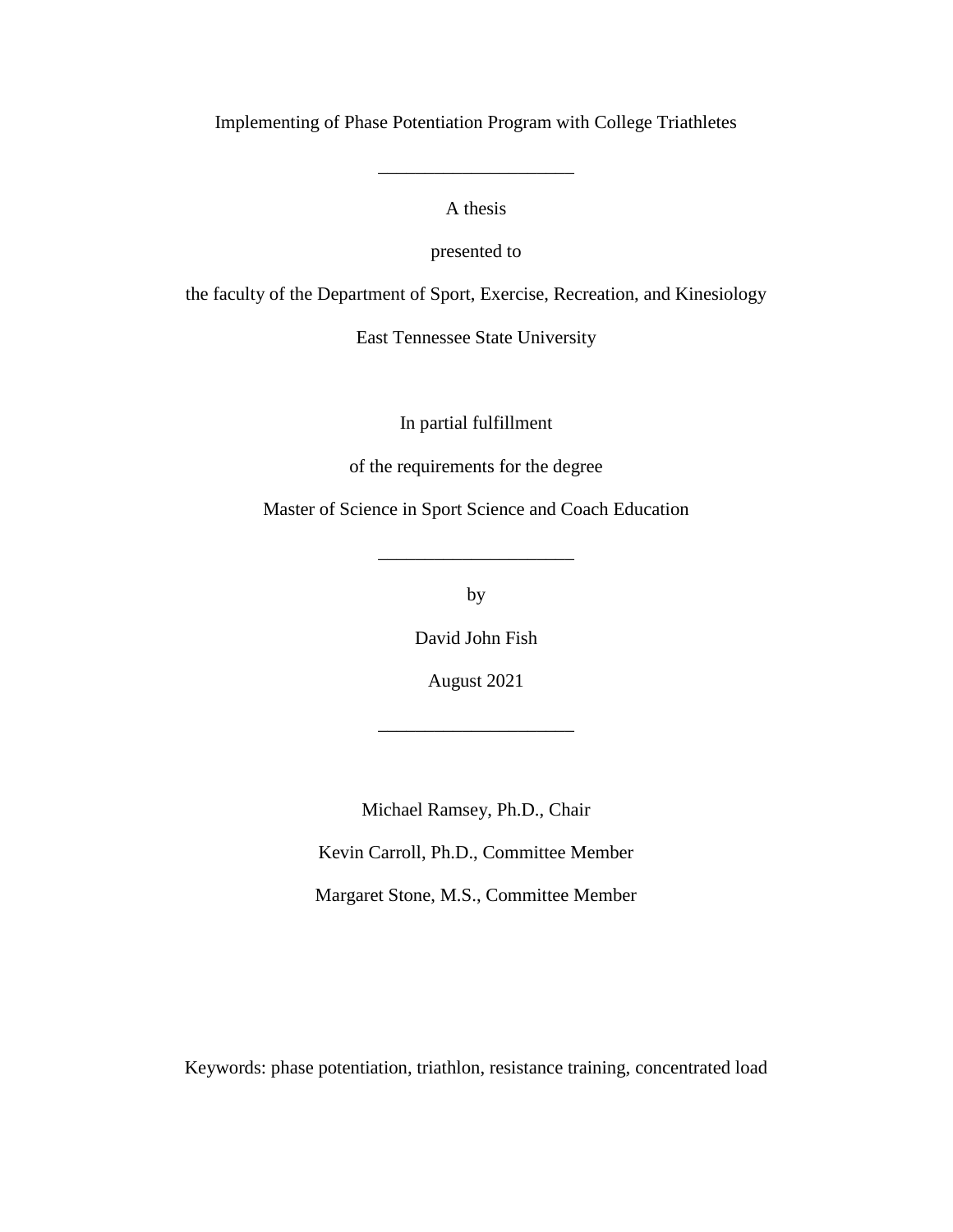### ABSTRACT

### <span id="page-2-0"></span>Implementing of Phase Potentiation Program with College Triathletes

by

### David John Fish

The purpose of this study is to determine the effectiveness of an in-season resistance training program on improving measures of strength in female collegiate triathletes. Nine females (age = 19.2  $\pm$  1.1 years, height = 166.5  $\pm$  12.5 cm, body mass = 61.1  $\pm$  9 kg) with limited resistance training experience were examined for this study. Formal RT intervention was monitored for 7 weeks with the athletes being assigned 6 weeks of independent RT prior to the pre-test. Athletes completed a standardized athlete monitoring program pre and post resistance training intervention. Paired sample *t*-tests were used to determine differences between conditions with Cohen's *d* effect sizes describing the magnitude of change between pre and post-intervention. No significant changes were found between the two testing sessions ( $p > 0.05$ ). A longer duration of utilizing resistance training adhering to a phase potentiated approach may be necessary for significant changes to occur.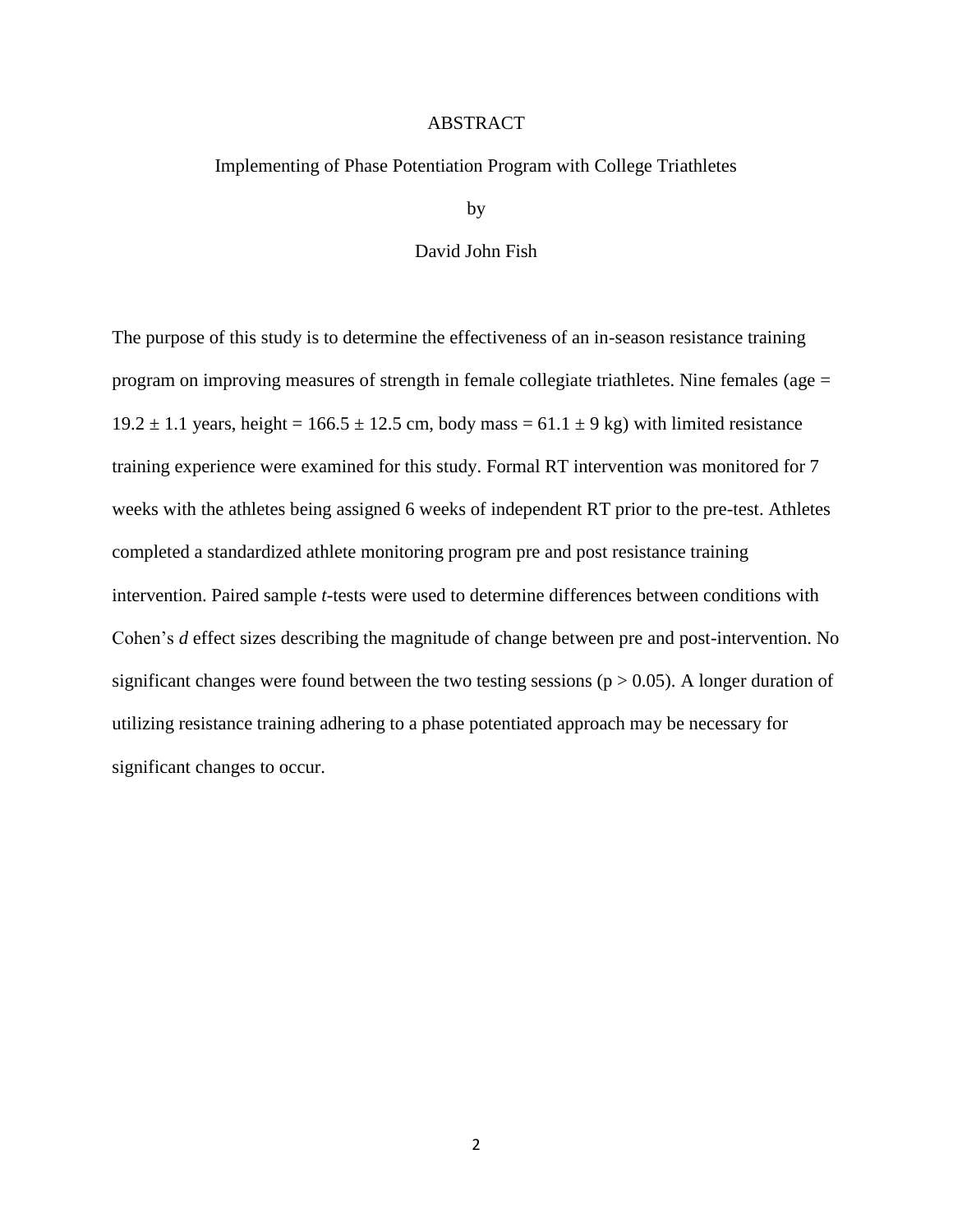#### ACKNOWLEDGEMENTS

<span id="page-3-0"></span>The author would like to acknowledge and thank all the athletes he got to collaborate with during the training and data collection process. As well, thanks to all who aided in the collection of data. Furthermore, the author would like to acknowledge all contributing authors for all the guidance and support they provided throughout every stage of this thesis process. I would also like to express my gratitude to the following people:

Dr. Ramsey, thank you for your guidance through this process, especially your enthusiasm and willingness to step up as my Committee Chair. You have helped me develop my knowledge in the field of Sport Science and become a more proficient conductor of the analysis process.

Dr. Carroll, thank you for always making yourself available to aid in furthering my knowledge of the research process. There were numerous instances where your insight was able to guide my efforts as I continued to learn.

Coach Stone, thank you for always supporting my journey to complete this thesis! There were several obstacles along the way but I knew there was always going to be a high degree of support in my corner coming from you.

Finally, the author would like to express the utmost gratitude to Andrew (Tony) Pustina for laying an excellent foundation on which my knowledge of Sport Science is built. As well, thank you for sharing many tools and insights that furthered my learning while at Carthage College and continues to make me a lifelong learner long after I have left the walls of the TARC.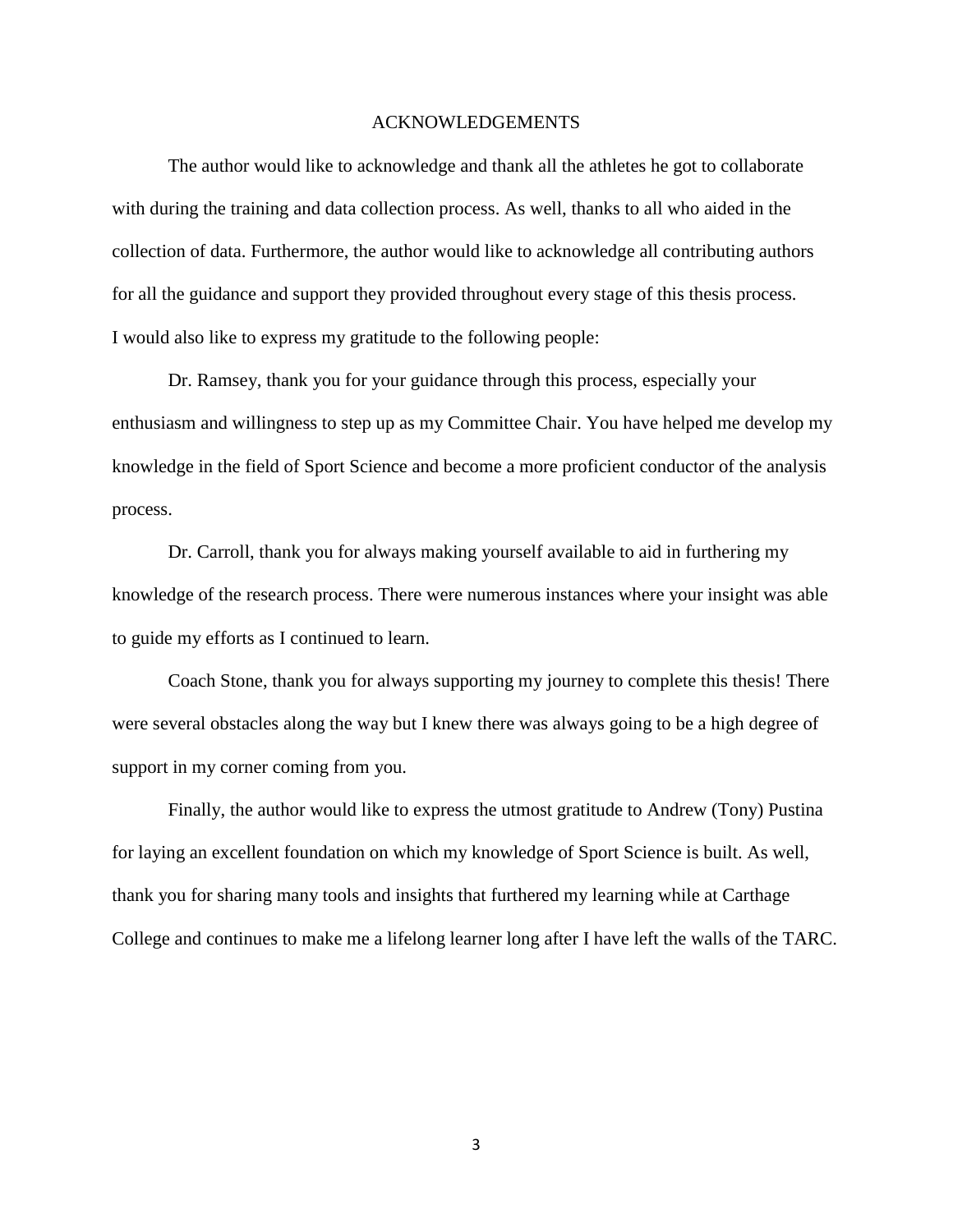| <b>Concurrent Training</b>                                                         | 24 |
|------------------------------------------------------------------------------------|----|
|                                                                                    |    |
|                                                                                    |    |
|                                                                                    |    |
|                                                                                    |    |
| Chapter 3. Implementing of Phase Potentiation Program with College Triathletes  29 |    |
|                                                                                    |    |

# TABLE OF CONTENTS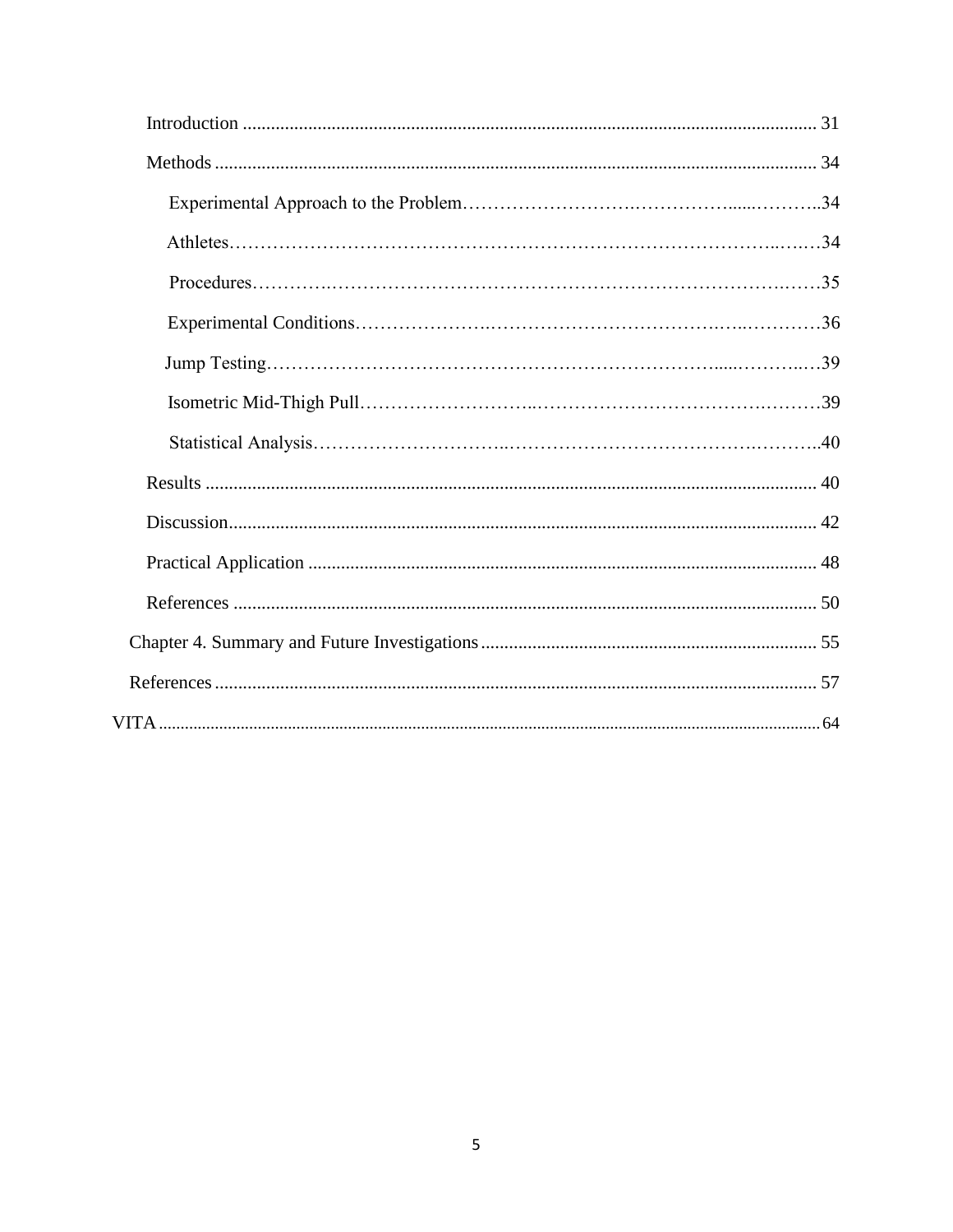# **LIST OF TABLES**

<span id="page-6-0"></span>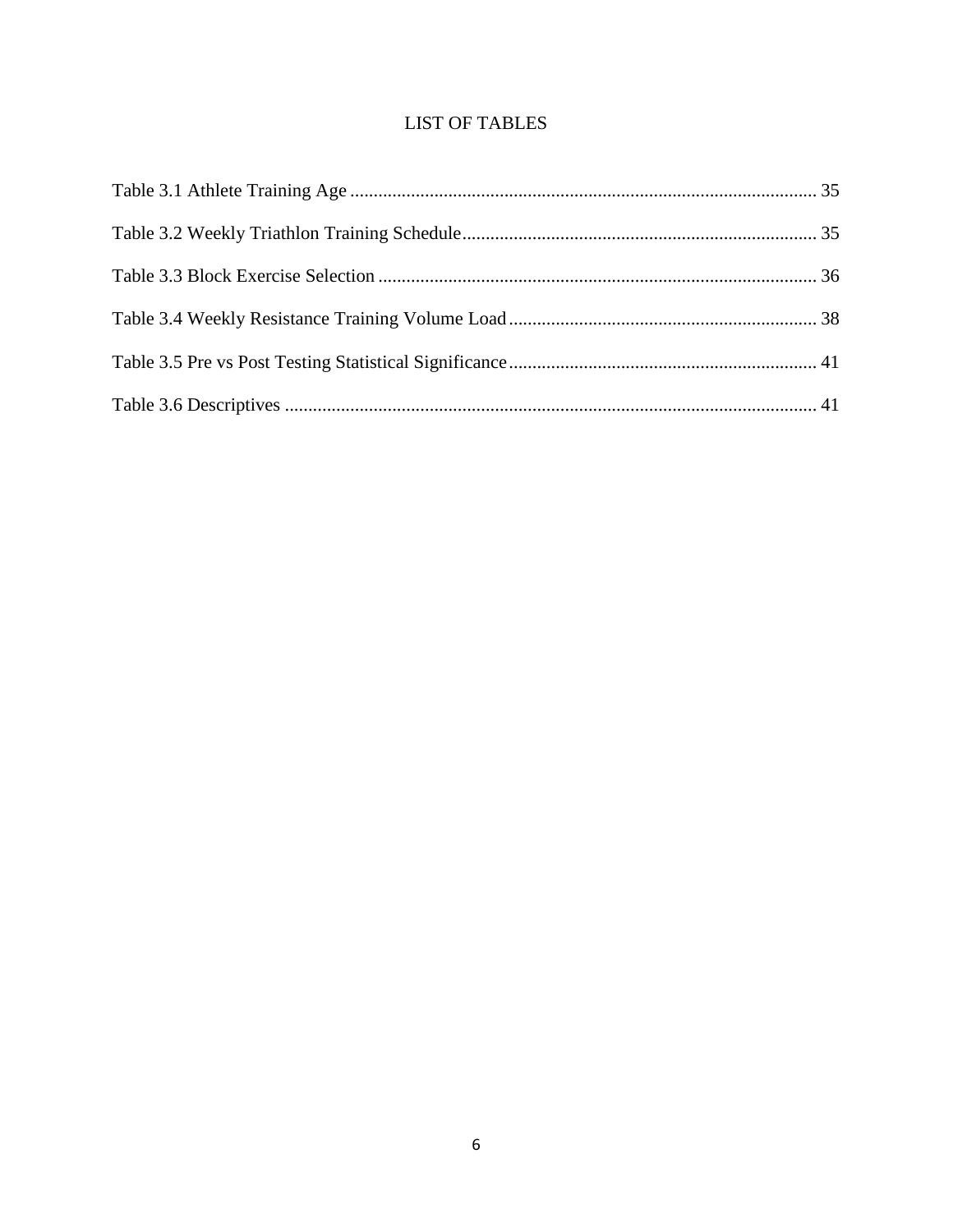# LIST OF FIGURES

<span id="page-7-0"></span>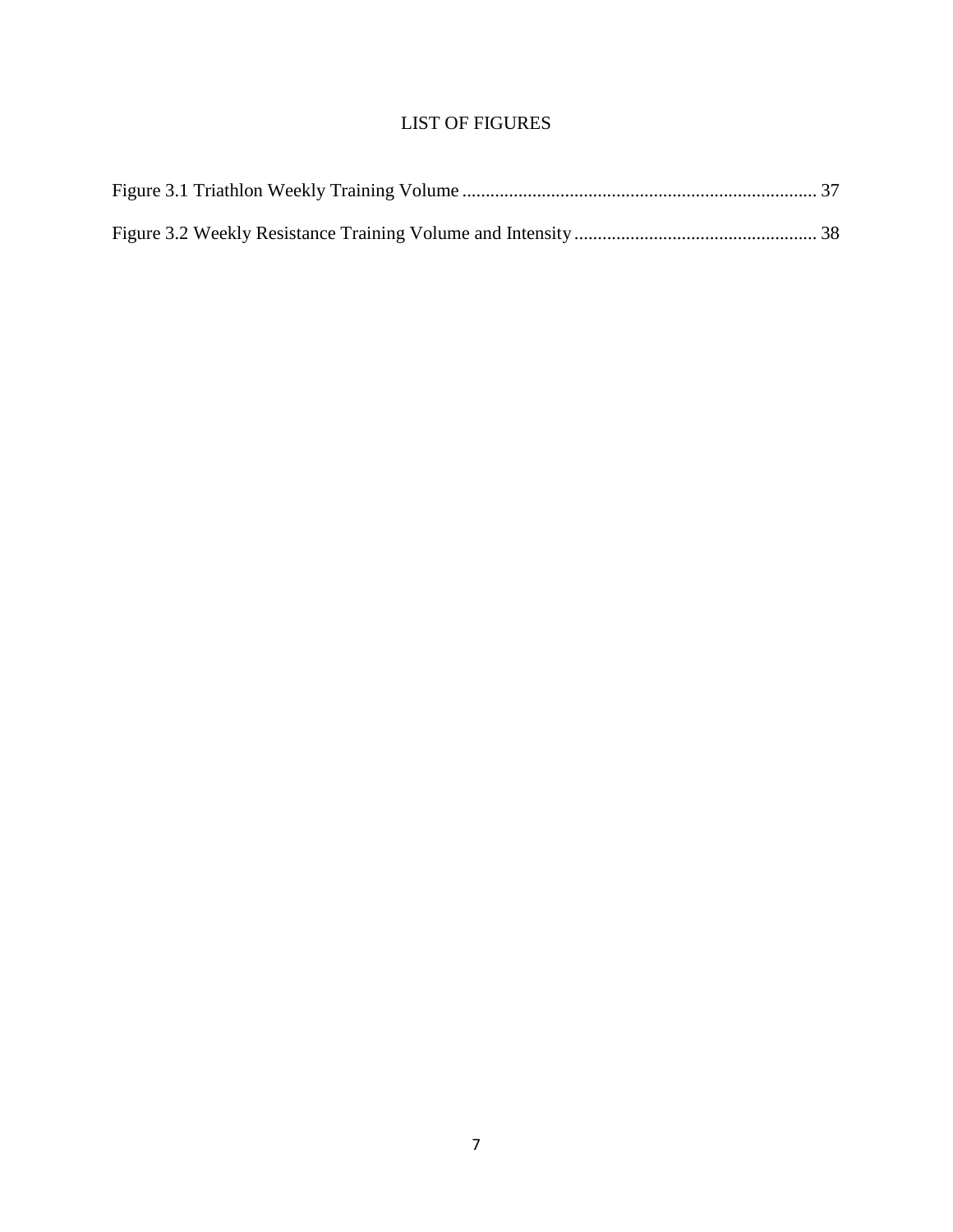#### **Chapter 1. Introduction**

<span id="page-8-0"></span>Resistance training (RT), when performed concurrently with endurance training, allows for athletes to perform at a higher level when implemented appropriately (Aaguaard et al., 2011; Bazyler et al., 2015; Hoff et al., 2001; Støren et al., 2008). Too short of a RT program's duration (<8 weeks duration) or intensity (<80% 1RM loadings) often show limited improvements in endurance performance (Bastiaans et al., 2001; Bishop et al., 1999; Levin et al., 2009). With adequate intensity (≥85% 1RM) (Aaguaard et al., 2011; Hoff et al., 2001; Støren et al., 2008) and explosive type training (Mikkola et al., 2007a, b; Paavolainen et al., 2003) better results, such as economy of movement and fatigue resistance, can occur in endurance athletes (Beattie et al., 2014; Paavolainen et al., 2003). Benefits attributed to RT include improved economy of movement and the ability to produce higher maximal force (Beattie et al., 2014; Paavolainen et al., 2003). These improvements are due to an alteration in myofibril size and contractile properties, these adaptations increase muscular force production (Tanaka & Swensen., 1998).

When applying a phase potentiated approach to RT, athletes may experience varying loads, intensities, and selected exercises that prepare them for their championship competitions later in the season. Phase potentiation requires the use of summated microcycles, in which the volume and intensity variables of training are manipulated in a coordinated manner leading towards a specific goal (DeWeese et al., 2015a). Summated microcycles can also be termed "blocks", in which are concentrated loads (CL). A CL emphasizes one aspect of fitness while all other aspects are de-emphasized (DeWeese et al., 2015a). These blocks will follow the sequential order with the following order of accumulation, transmutation, and realization (Stone et al., 2007) as their respective emphasizes. Depending on the competitive schedule, the duration and selection of blocks can vary. Now the structure and duration of the blocks set up the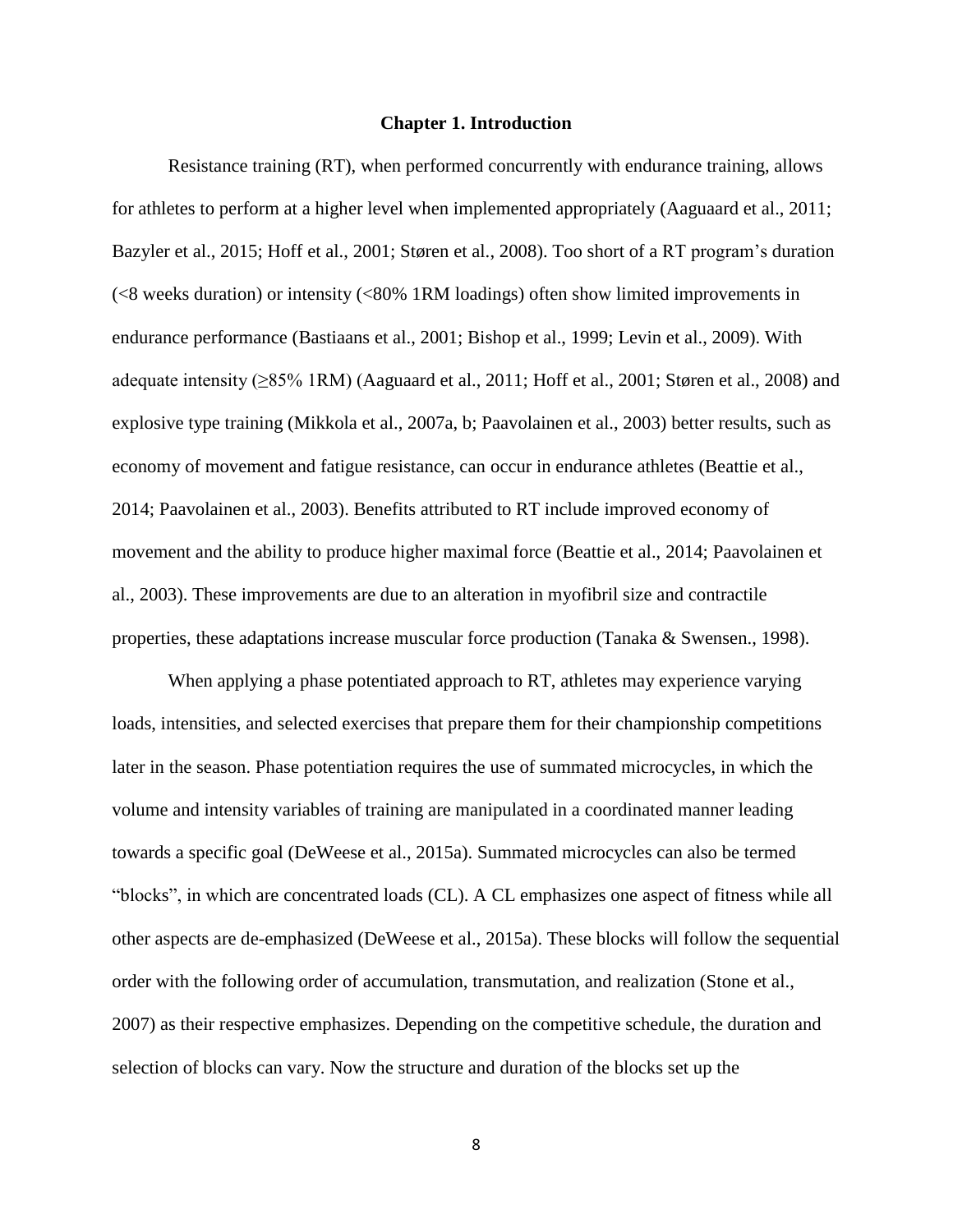accumulation of specific characteristics based on the focus of each mesocycle of RT with the intention of positively impacting performance. Both maximal strength (1RM) and countermovement jump (CMJ) were examined in a study by Taipale et al. (2010). In the study, the group exposed to maximal strength and explosive strength training achieved improvements to their strength and neuromuscular performance. Rate of force development (RFD), another important variable, is attributed to neural adaptations from improvements in strength. This yields improvement to aerobic endurance via enhanced work economy (Hoff et al., 2001).

Variables such as jump height (JH) and rate of force development (RFD) are frequently attributed to RT (Aagaard et al., 2002; Andersen et al., 2010; Byrne et al., 2020; Kraemer et al., 2003; Mangine et al., 2016) and their relationship with aerobic performance has been previously examined (Kons et al., 2018; Lum et al., 2020). RT is a stimulus that can improve mechanical efficiency (Sunde et al., 2010; Yamamoto et al., 2008), muscle coordination, motor unit recruitment patterns (Sale 1988), and lower limb stiffness regulation. These improvements correlated with enhancements in running economy (RE) (Mikkola et al., 2011; Millet et al., 2002) and cycling economy (CE) (Sunde et al., 2010).

Fatigue resistance is important for triathletes since there can be an additive effect of fatigue from the previous discipline (García-Pinilloset et al., 2016; Noakes 2000), this will impact the next segment of the race. Early on, having a high economy of movement will benefit the endurance component of sports like distance running, distance cycling, and triathlon. Having a more economical movement pattern in endurance events means there is less energy being utilized inefficiently. This can be attributed to fewer motor units needing to be recruited at the same time at a given intensity (in addition to maintaining efficient technique of movement). So being more economical in the cycling leg of a triathlon, for example, would set the athlete up for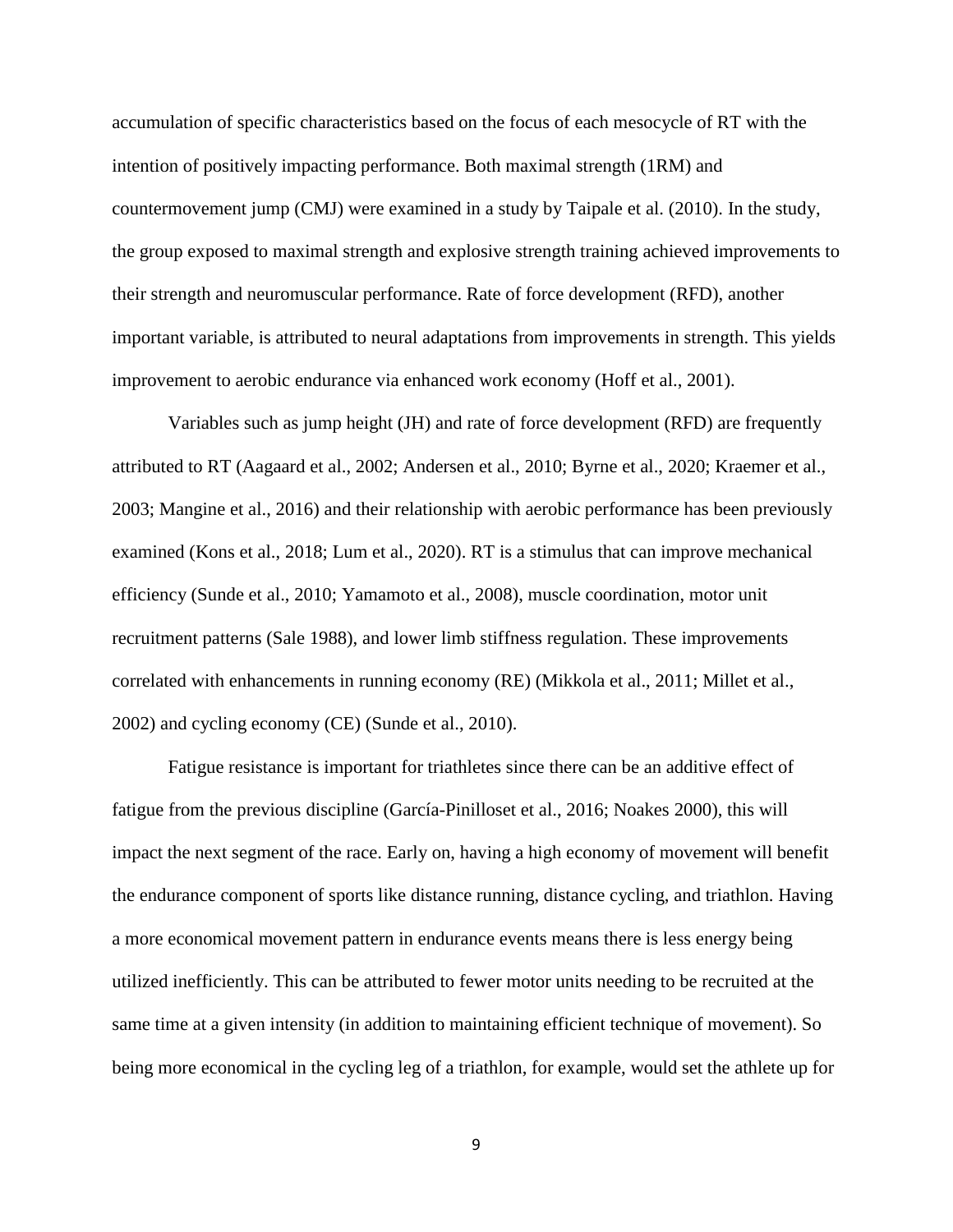having accumulated less fatigue when progressing on to the running segment. This lengthens the onset of muscle fatigue and increases time to exhaustion at that specific intensity (Sunde et al., 2010).

Currently, there is a lack of research for RT and the impact it has on triathletes. This athletic population must train in 3 distinct disciplines (swim, bike, and run), making the demands of the sport different from swimming, cycling, or running. Where characteristics of cycling and running benefit most from RT, studies that examined RT's impact on these disciplines focused solely on the specific means for training and not the compounding impact swim, bike, and run has on an athlete (Millet et al., 2002; Paavolainen et al., 2003; Støren et al., 2008; Sunde et al., 2010). For one, by the time a triathlete is entering the run portion of a competition, they are already pre-fatigued from the swim and bike, with impairments in RE frequently observed after cycling (Bonacci et al., 2009). As well, triathletes need to dedicate time to each discipline often performing multiple disciplines in one day. The addition of RT may be challenging to incorporate into a triathlete's training due to time constraints over the course of a week or the demands that swimming, cycling, and running have.

#### <span id="page-10-0"></span>**Statement of Problem**

Phase potentiation has been previously investigated but there is a need for a full description of the effects of this programming tactic with endurance athletes (Harris et al., 2000; Minetti et al., 2002; Zamparo et al., 2002). Bazyler et al. (2015) stated that "phase potentiation, is essential in the development of endurance-specific performance characteristics." Being able to effectively incorporate this training approach is needed alongside sport-specific training for triathletes.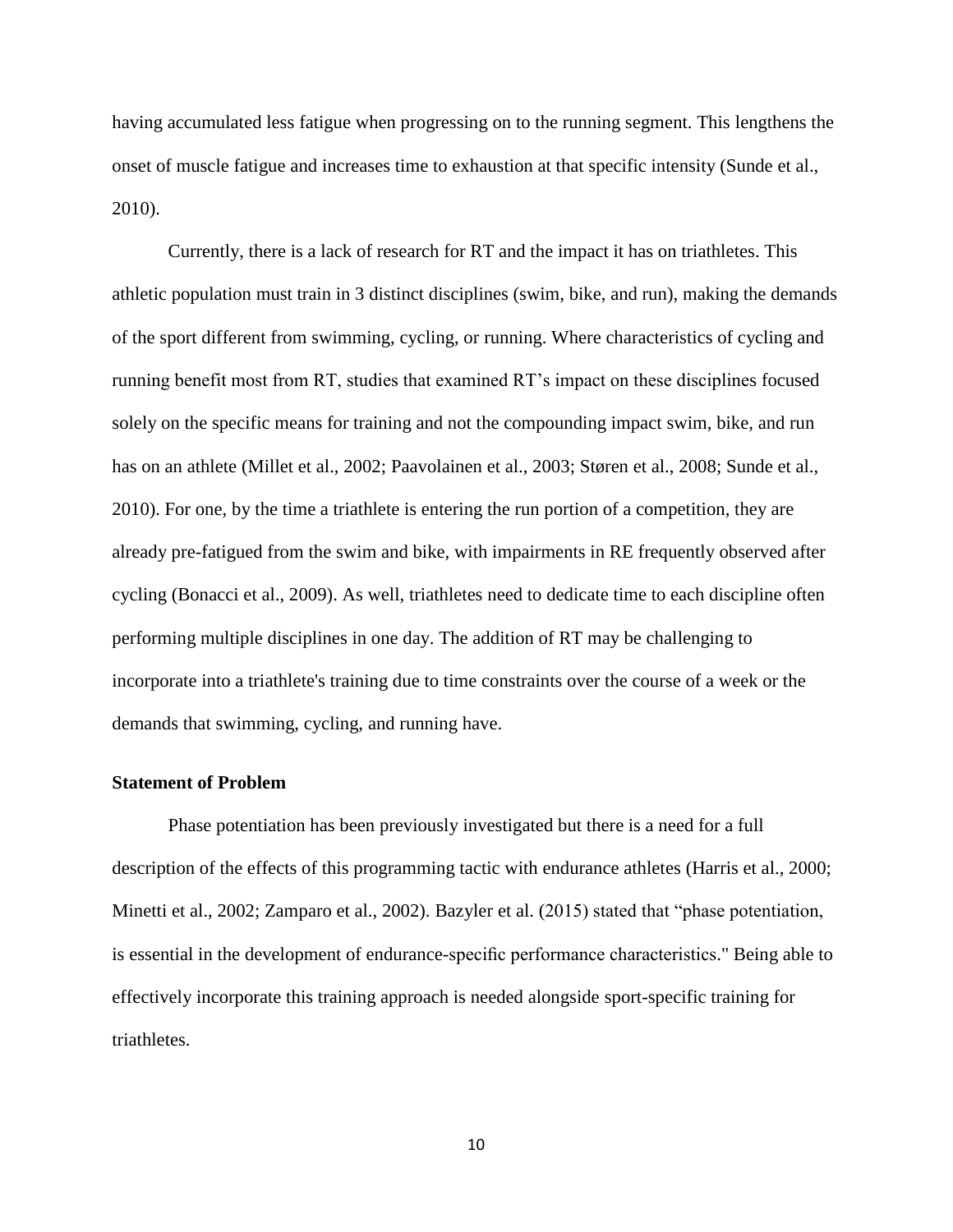Utilizing a phase potentiated approach to RT is commonly implemented in many sports. To the authors' knowledge, there are no previous studies that examine this method of conditioning with triathletes. The purpose of this study is to determine the effectiveness of an inseason RT program on improving measures of strength in female collegiate triathletes. This is to examine the changes in JH, peak force, and RFD when the volume and intensity variables of a RT program have been manipulated throughout multiple blocks/phases. The expected outcome is that the variables of JH and RFD will improve from pretesting to post-testing.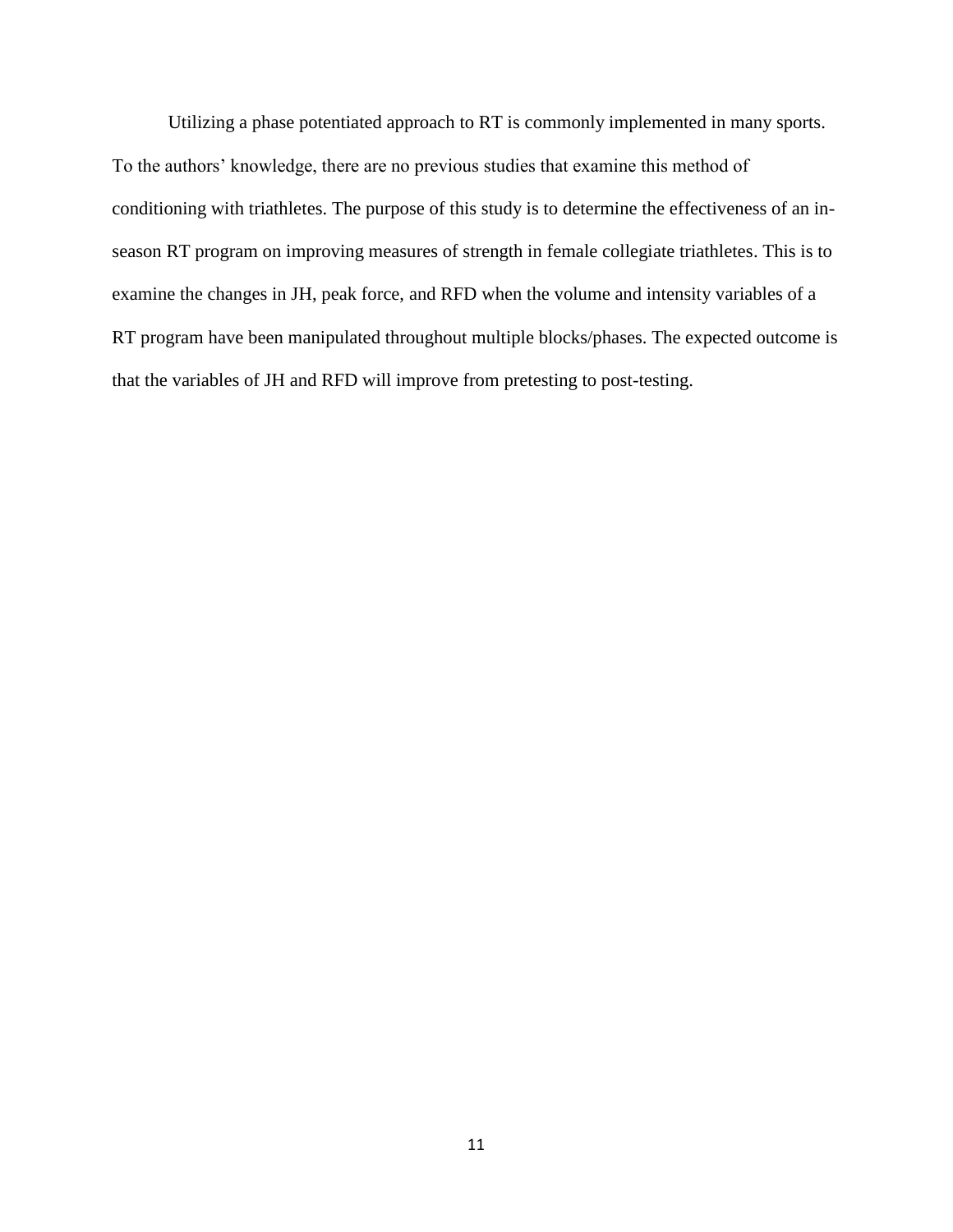#### **Chapter 2. Comprehensive Review of Literature**

#### <span id="page-12-1"></span><span id="page-12-0"></span>**Introduction**

The purpose of this literature review is to provide context into how phase potentiation (otherwise known as block periodization) can enhance athlete performance. Through using block periodization, concentrated loads are linked to allow stimuli that are not present in training to be experienced by the athletes (DeWeese et al., 2015a). Concentrated loads produce aftereffects that persist into the next phase, hence "phase potentiation" (DeWeese et al., 2015a; Suchomel et al., 2018). Phase potentiation, when providing heavyweight training over many weeks or a few blocks should be followed by speed-strength training to produce improvements in RFD, speed, and power gains (DeWeese et al., 2015b; Suchomel et al., 2018).

#### <span id="page-12-2"></span>**Phase Potentiation**

Phase potentiation is a recent enhancement of the concept of periodization. It is important to first define periodization as the "logical, sequential, phasic method of manipulating training variables to increase the potential for achieving specific performance goals while minimizing the potential for overtraining and injury through the incorporation of planned recovery" (DeWeese et al., 2015a). The primary goals of periodization include an appropriate balance of training loads and competitive readiness during the season, fatigue management and the reduction of overtraining potential, and adequately staging and timing of the peak (DeWeese et al., 2015b). For periodization to be effective, variation is needed to manipulate variables and manage fatigue. Variation is needed to meet these goals, which can be achieved through the manipulation of volume, intensity, and exercise selection (DeWeese et al., 2015b). It is with this variation that factors, such as fatigue management, resulting from greater variation and adequate disruption of homeostasis will promote additional adaptation (DeWeese et al., 2015b). To define this process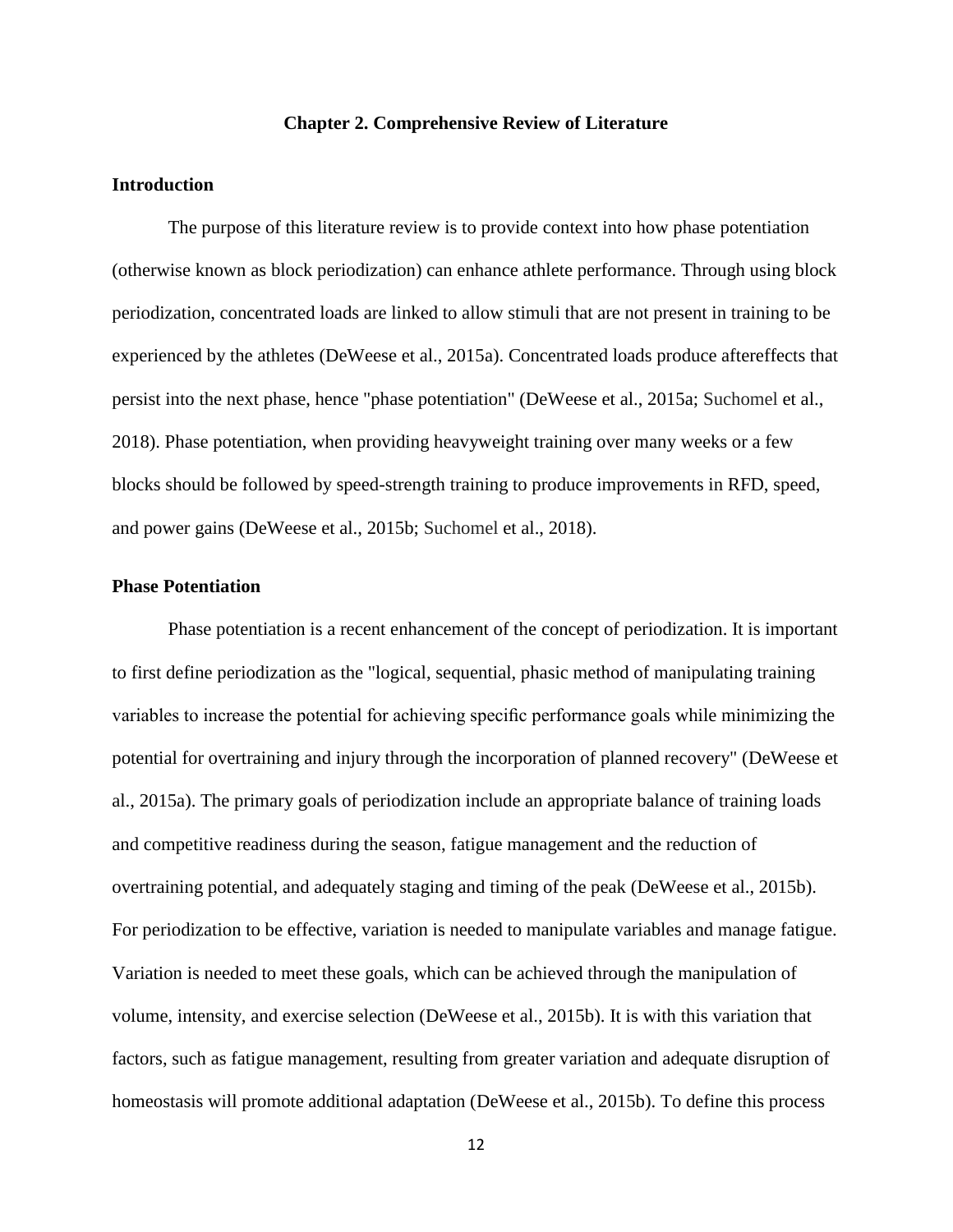further: "training is recognized as a process which prepares an athlete, technically, tactically, psychologically, physiologically, and physically for the highest possible levels of performance" (Stone et al., 2007). "Training is multi-factorial in nature; as such the attempt is to exploit known principles of physics, physiology, and psychology in order to maximize the effects of the training stimulus. The training process is vitally concerned with the positive enhancement of performance—therefore the process must provide: an appropriate stimulus for adaptation, an appropriate means for assessing progress, and additional means beyond sets and reps including rest–recovery phases, psychological re-enforcement, daily nutrition, supplements, sleep, etc. so that recovery–adaptation is optimized" (DeWeese et al., 2015a).

### <span id="page-13-0"></span>**Traditional Periodization**

Before block periodization, traditional periodization theory was the predominant approach to structuring an athlete's training. However, there are limitations to traditional periodization theory: 1) the inability to provide multiple peak performances over many competitions; 2) drawbacks to long-lasting mixed training programs; 3) negative interactions of non-compatible workloads during traditional mixed; 4) insufficient training stimulus for progressing certain abilities among highly qualified athletes (Issurin, 2008). Additional issues arise from prolonged mixed training which includes: 1) excessive fatigue accumulation (this can be indicated by observing the increase in stress hormones and creatine phosphokinase), 2) remarkable results initially but stagnation or reduced improvement rate later on, and 3) intensive exhaustive training lasting 3-4 weeks causes a pronounced stress response leading to an increased risk of overtraining (Issurin, 2008). As well, mixed training elicits conflicting responses when loads of certain training modalities suppress or eliminate the effect of workloads directed at other targets (Issurin, 2008).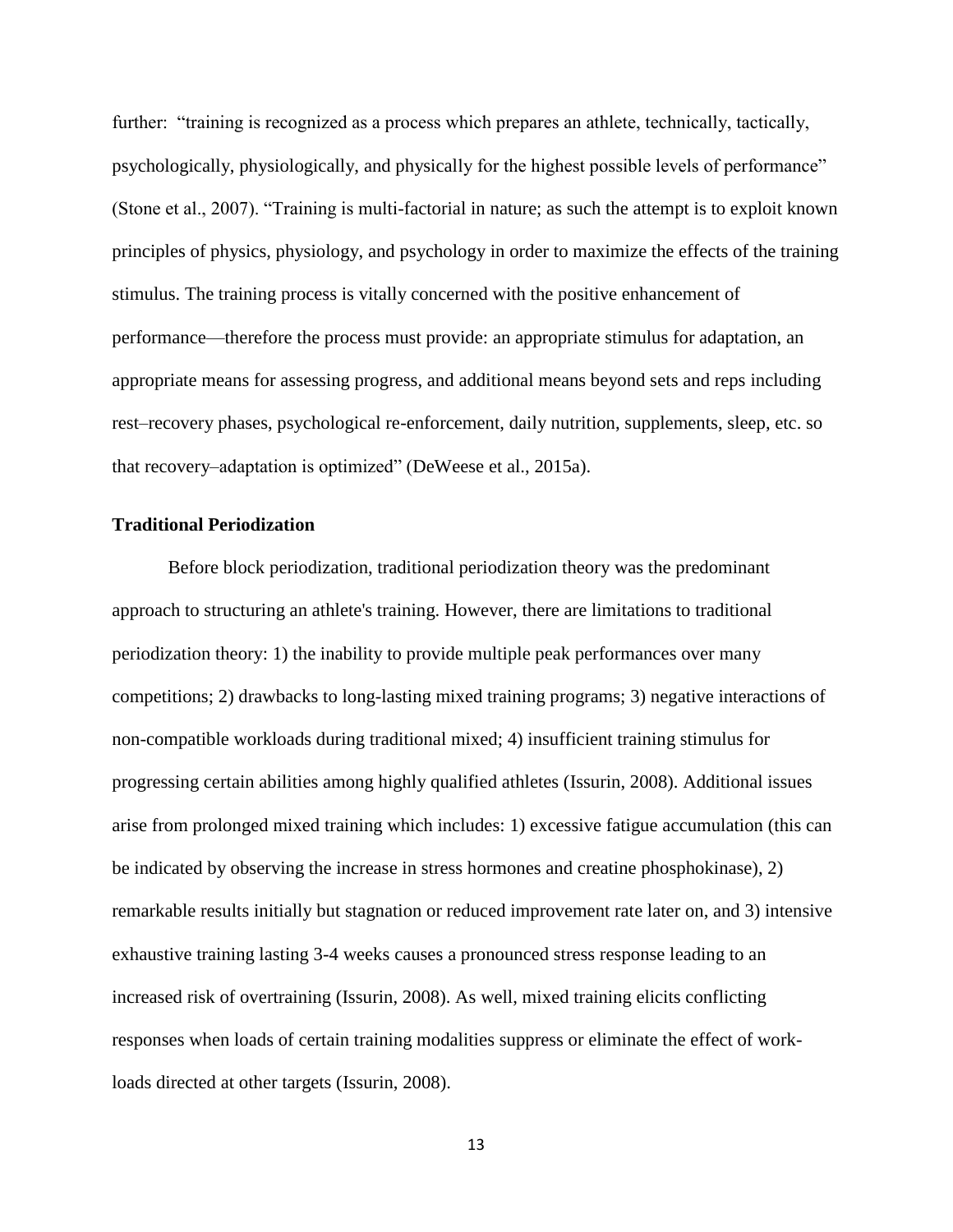#### <span id="page-14-0"></span>**Components of Block Periodization**

It is important to break down block periodization into the components that establish its structure. This begins with macrocycles which Issurin (2008) states: "are divided into training periods that fulfill a key function in traditional theory as they divide the macrocycle into two major parts: the first for more generalized and preliminary work (preparatory period); the second for more event-specific work and competitions (competition period). In addition, a third and shortest period is set aside for active recovery and rehabilitation". Macrocycles can then be broken down into mesocycles which focus on achieving morphological, organic, and biochemical changes. To achieve morphological, organic, and biochemical changes from training, this requires lasting at least 2-6 weeks, which correspond to the duration of mesocycles; hence, training blocks are mostly mesocycle-blocks (Issurin, 2008). Three types of mesocycleblocks were established: 1) accumulation, which was intended to develop basic abilities such as aerobic endurance, muscle strength, and general technical ability; 2) transformation, which was devoted to enhancing event-specific motor and technical abilities, e.g. aerobic-anaerobic or anaerobic endurance, muscle endurance, and proper technique; and 3) realization, which focused on pre-competitive preparation, e.g. race simulation, maximal speed improvement, and recovery after preceding exhaustive workloads (Issurin, 2008). These mesocycles typically determine the total number of training stages in an annual cycle usually. This will vary depending on the features of each sport, the calendar, and the frequency of important events but ranges from four to seven mesocycles (Issurin, 2008).

Mesocylcles can be broken down into a microcycle which is the shortest repeatable cycle and is typically specified as 1 week (DeWeese et al., 2015b). Often  $4 \pm 2$  microcycles will make up a mesocycle, as this timeframe has been observed to be optimal for summating cumulative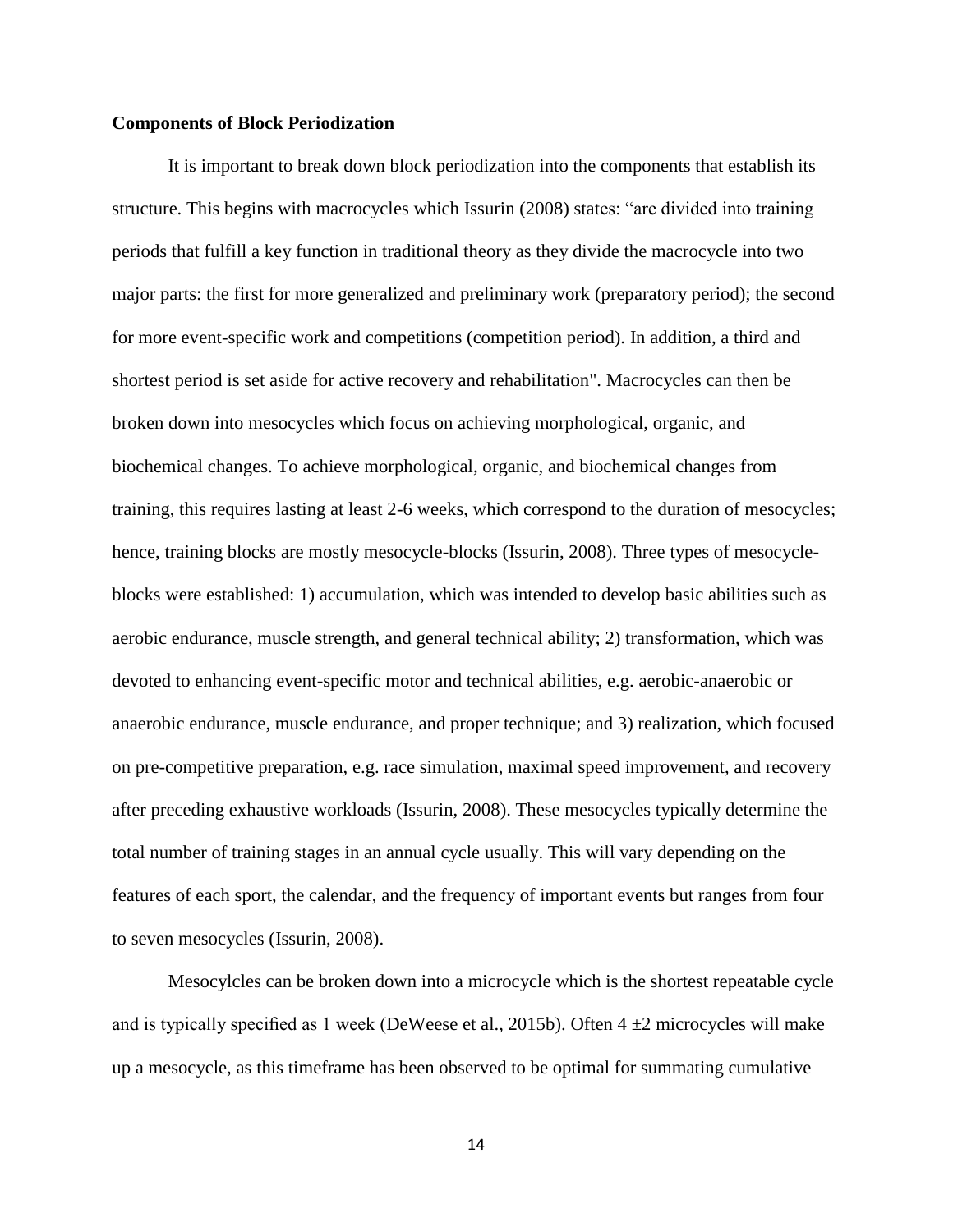after-effects from training while being short enough to ensure that stagnation from poor variability does not occur (DeWeese et al., 2015b). Typical volume or intensity will increase for 3 weeks followed by an "unload" week over the course of a block. It should be noted that the volume or intensity may increase ranging from 2-6 weeks at times (Plisk & Stone, 2003). The purpose of an unload week is to create variation in workload so that the possibility of overtraining is reduced or to set the table for supercompensation to take place.

Supercompensation is an over-shoot in the level of a specific variable past the initial baseline (DeWeese et al., 2015b). Planning an overreaching or functional overreaching is one means by which supercompensation can be effectively utilized. DeWeese et al. (2015b) states that "planned over reaching is an intentional, substantial, sudden increase in volume or intensity that places the athlete in a state of functional over-reaching. Functional overreaching occurs provided the overreaching (increased volume/intensity) phase is not too extensive or long lasting. Thus, for RT, over-reaching can occur as a result of a large increase in volume-load (VL) (or other conditioning activities depending upon the event/sport)". However, there is a possibility that overreaching can result in chronic fatigue and other symptoms similar to the initial stages of overtraining (i.e. drop in performance, sleeping problems, headaches, decreased immunity, and depression to name a few). As long as the overreaching phase is not too extensive, returning to normal training volumes can result in a super compensatory effect, promoting an increased performance. Performance improvements can be associated with alterations in the anabolic state which may be coupled with changes in the testosterone: cortisol (T/C) ratio (DeWeese et al., 2015b). This requires appropriate planning of the overreaching phase to take place followed by the return to normal training. Performance may be enhanced following an overreaching phase and be an effective tool to utilize before an exponential taper.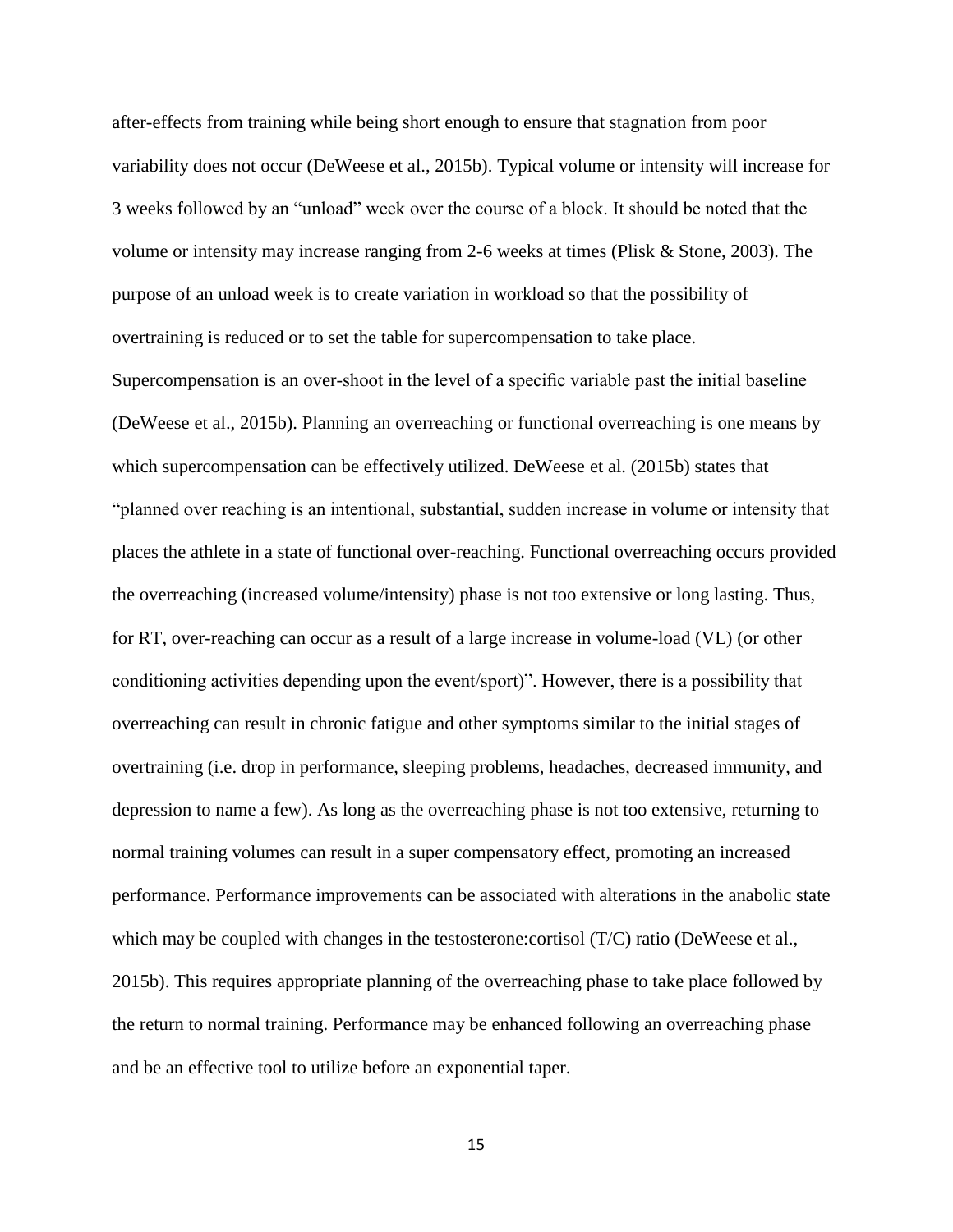Appropriate variation aids in the reduction of non-functional over-reaching as well as the potential for overtraining and management for general fatigue. When working with advanced level athletes, relatively heavy and intense training loads are needed to promote adaptation but "constant or very frequent heavy loading can markedly increase "training strain" which can augment the potential for poor or even negative training outcomes, including increased injury" (DeWeese et al., 2015b). Multiple "light" days within a microcycle are needed for recovery to occur from the implemented stimulus. This allows a given training load to be accomplished with a greater potential for positive adaptations and fewer negative outcomes (DeWeese et al., 2015b). DeWeese et al., (2015b) states: appropriate variation in volume and intensity can offset fatigueinduced alterations in 1RM. Variation within the microcycle can efficiently be produced by using a heavy/light day system. Appropriate variations in volume and intensity of training are essential to promote adequate recovery from intense training sessions and reduce the chance of accumulated fatigue and overtraining. Additionally, the heavy and light days ensure that a variety of power outputs will be used, potentially resulting in beneficial alterations to the power– load spectrum.

### <span id="page-16-0"></span>**Relative Intensity**

Another variable that should be manipulated is relative intensity (RI), which is often represented as a percentage range based on an individual's 1 RM. RI should vary for two primary reasons: fatigue management and to present the athlete with a broad spectrum power–load curve (DeWeese et al., 2015b). Intensity should be made so it fits the needs of the characteristics, the type of exercise, the set/repetitions scheme, and the fatigue level. The range of RI can reduce the likelihood of potential problems, especially as it concerns accumulative fatigue (DeWeese et al., 2015b). Maximum efforts should be made to maximize adaptations, that is, there needs to be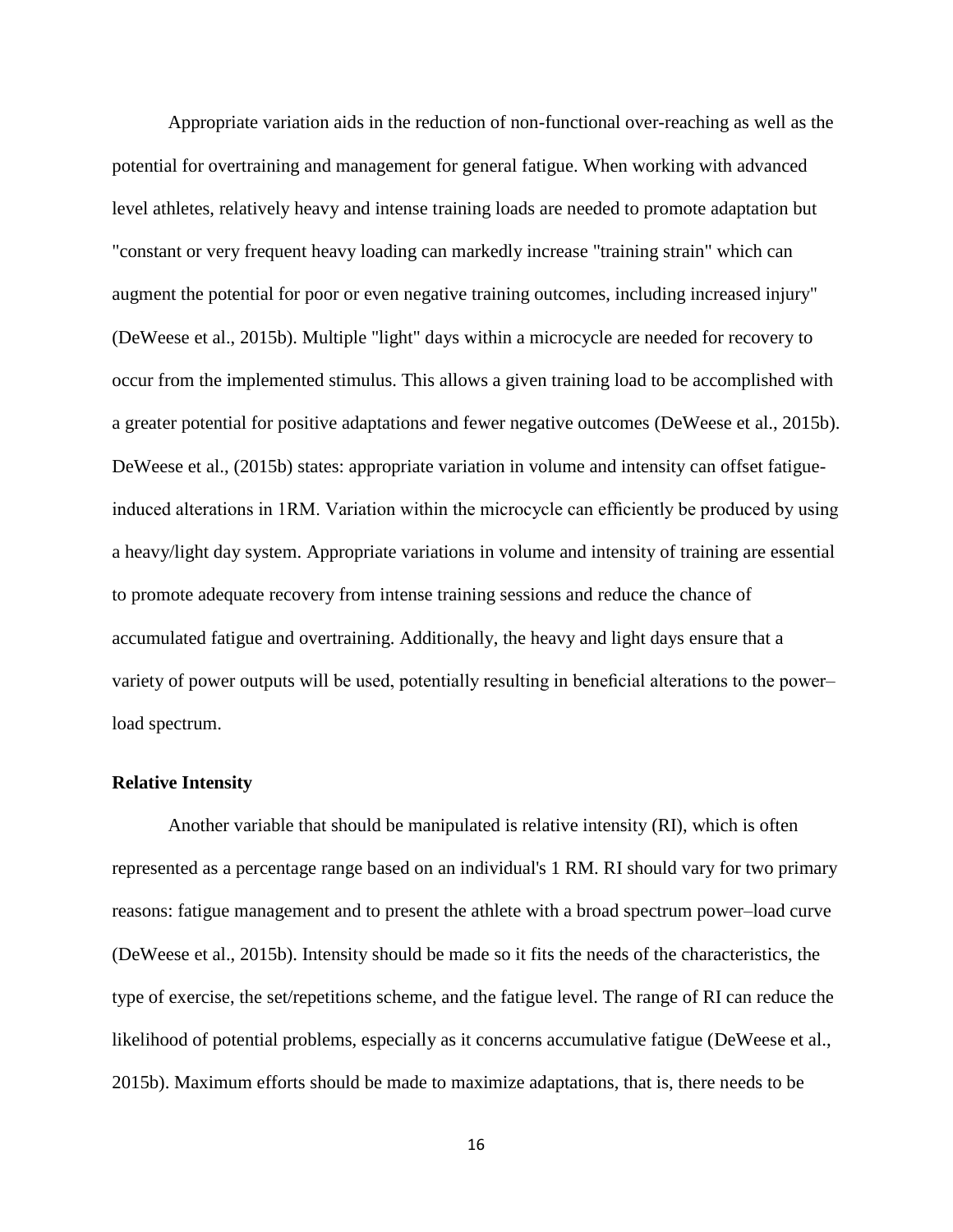intent while moving the weights during the concentric phase. This means concisely performing the movement with an appropriate velocity of movement. To clarify DeWeese et al. (2015b) states: "the calculation of an RI based on a specific set and repetition configurations should be used instead of relying on a 1 RM. In this manner, the RI may be conceptualized as more of a function of the work to be accomplished (a summation of sets and reps) rather than repetitions as a function of the 1 RM. However, in creating successful microcycle variation, the effects of other training activities must also be considered".

### <span id="page-17-0"></span>**Concentrated Loads**

There are other important considerations to have while implementing RT following a block periodization format. First, highly concentrated training workloads cannot be managed at the same time for multiple targets and therefore, the number of abilities being developed simultaneously should be radically reduced (DeWeese et al., 2015a; Issurin, 2008). This means specific characteristics need to be focused on in each block. This can include returning from the off-season, improving work capacity, developing max strength, and focusing on the velocity of movements specific to the sport. It should be noted that the block training method is more efficient for improving maximal strength and RFD development when compared to traditional periodization. Støren et al., (2008) reported after an 8-wk maximal strength training intervention, significant improvements in 1RM half-squat (33.2%), RFD half-squat (26.0%). Concentrated loads are coordinated appropriately at the right time to produce desired results. As well, "planned functional overreaching" should be utilized alongside concentrated loads to promote additional adaptation while taking advantage of the fitness–fatigue paradigm. This combination may positively affect future training through phase potentiation, as a result of the accumulation of residual effects (DeWeese et al., 2015a). Block periodization links a sequence of concentrated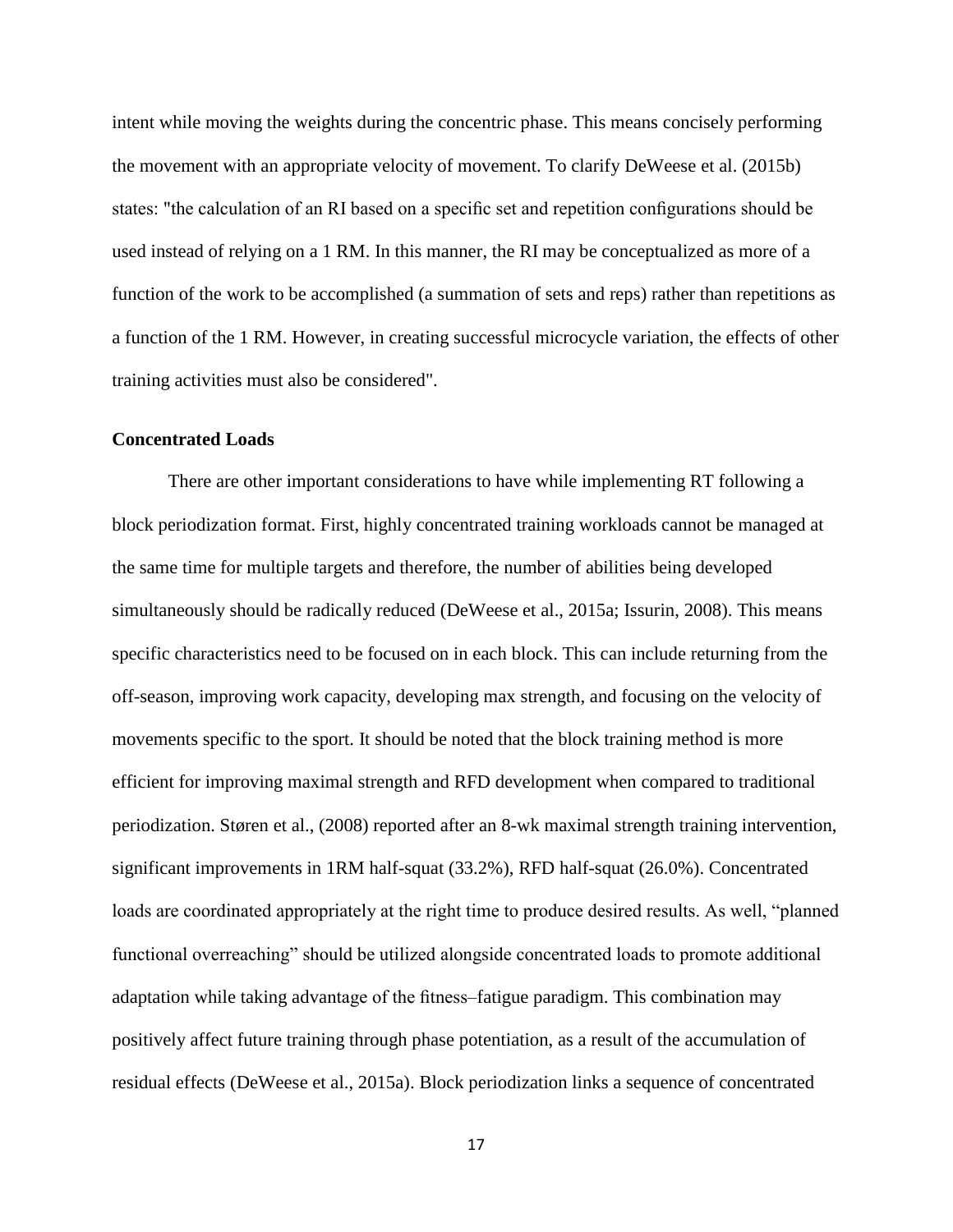loads. A concentrated load is unidirectional and this indicates that that one characteristic of physiological development (e.g., endurance, strength, or power) is being emphasized at that point in training. This does not mean that training is exclusive to that characteristic, but rather that a particular fitness characteristic is being emphasized and other aspects of training de-emphasized through the implementation of retaining loads (minimal doses to maintain specific fitness characteristics). Concentrated loads produce after-effects or residual effects that persist into the next phase. In other words, these after-effects potentiate the next concentrated load" (DeWeese et al., 2015b). Specifically, the block group demonstrated significantly greater increases in the 1repitition squat, and isometric values when differences in volume load were considered. (Painter et al., 2012). As well, to attain morphological, organic, and biochemical changes, periods of at least 2-6 weeks, which correspond to the duration of mesocycles are necessary to promote the focus adaptations adequately; hence, training blocks are mostly mesocycle blocks (Issurin, 2008). These blocks consist of three specialized types: 1) developmental, where workloads attain maximal level; 2) competitive, which focuses on competitive performance; and 3) restoration, which is intended to provide active recovery and prepare athletes for the next developmental program (Issurin, 2008). To implement the block model effectively, several levels of variation, including the use of heavy and light days of training in which the amount of work performed (volume load) is reduced for the light day as needed. This type of loading paradigm has the potential to enhance recovery and adaptation processes, leading to superior performance (Painter et al., 2012).

### <span id="page-18-0"></span>**Taper Implementation**

Implementation of a taper block is another method that has the potential to lead to improved performance when programmed correctly. A taper can be described as "a specialized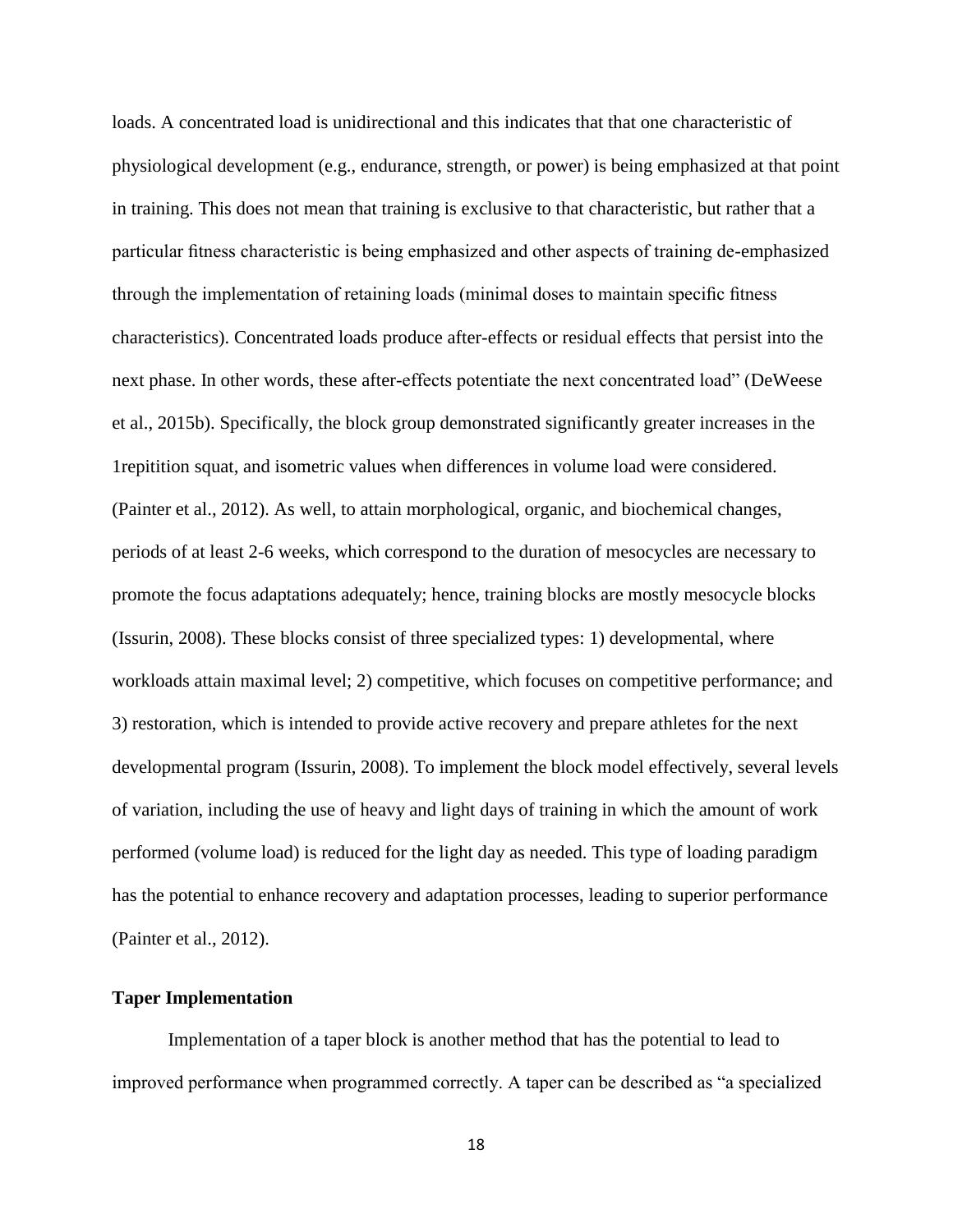exercise training technique which has been designed to reverse training-induced fatigue without a loss of the training adaptations" (Neary et al., 1992). Tapering involves the manipulation of various factors including training volume, intensity, frequency, and duration (Mujika et al., 2003). Primarily occurring just before the focal or major competition of the season or year, a taper seeks to reduce training load with the goal of experiencing enhanced performance preceding the planned unloading. Specifically, a taper should be able to (when applied correctly) reduce the negative physiological and psychological impact of daily training (i.e., accumulated fatigue), rather than achieve further improvements in the positive consequences of training (i.e., fitness gains) (Mujika & Padilla, 2003). By utilizing what is known as an "intentional overreaching phase" this will, in turn, results in higher performance gains. This is due to utilizing the taper duration and percentage decrease in training load as a means to dissipate this extra accumulated fatigue. The utilization of a taper can be implemented with athletes such as runners (Houmard et al., 1994), swimmers (Mujika et al., 2003), cyclists (Neary et al., 2003), rowers (Jurimae et al., 2003), and triathlon (Margaritis et al., 2003), the effects of tapering have resulted in significant improvements in these disciplines.

In Effects of Tapering on Performance: A Meta-Analysis, it was observed, that improvements from various sports were more sensitive to the reduction in training volume (Bosquet et al., 2007). When inducing a taper to decrease training volume, the goal is to do so by reducing the duration of each training session (Neary et al., 2003) rather than eliminating entire practices. However, some studies prefer to manipulate the training frequency (i.e., the number of training sessions per week) to decrease the weekly training volume (Mujika et al., 1996). When attempting to induce a taper via a reduction in training volume, there should be a decrease in the duration of each training session and/or a decrease in training frequency. It seems that the first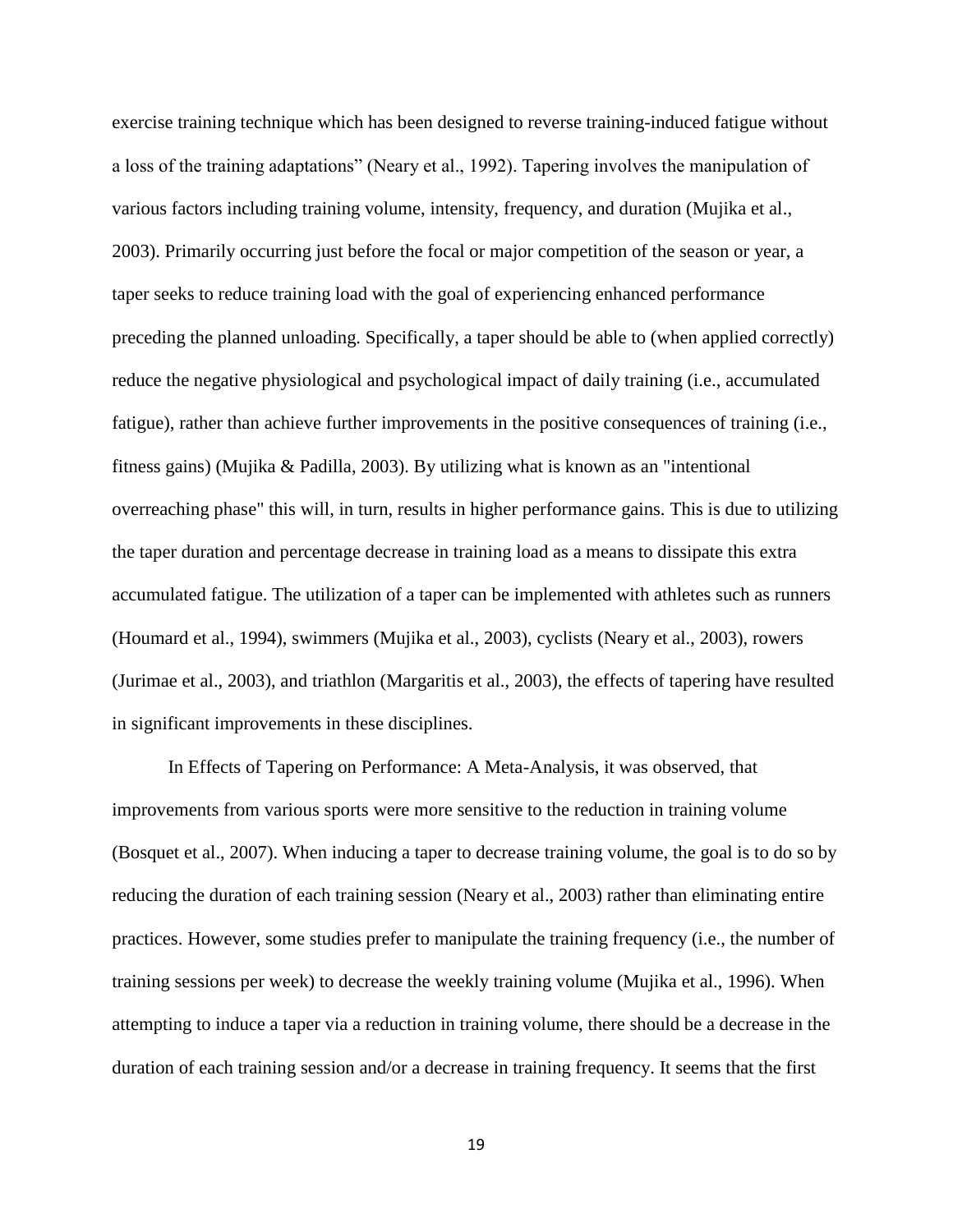strategy should be preferred because decreasing training frequency does not result in a significant performance improvement (Bosquet et al., 2007). It was observed, in highly trained middle-distance runners, that maintaining training frequency (i.e., training daily during a 6-d taper) brought about significant performance gains in an 800-m race, whereas resting every third day of the taper did not (Mujika & Padilla 2003). This method of reducing training load through a decrease in training frequency often interacts with other moderator variables. Items such as training intensity or the form and duration of the taper, which make it difficult to isolate precisely its effect on performance (Bosquet et al., 2007). It should be noted that training load should not be reduced at the expense of training intensity (Bosquet et al., 2007). So for an effective taper to be implemented in the training, it should approach the reduction of the training load by reducing the length of the practices during the week while maintaining a high enough intensity.

#### <span id="page-20-0"></span>**Neural Development Attributed to RT**

Early increases in muscle strength are a result of neural factors (increased activation, more efficient recruitment, motor unit synchronization, and excitability of alpha-motor neurons or decreases Golgi tendon organ inhibition) in the early phases or hypertrophic adaptations in the long term or a combination of the both (Hickson et al., 1988; Hokka et al., 2014; Millet et al., 2002; Sunde et al., 2010). Paavolainen et al. (2003) concluded that explosive-strength training should also be incorporated since it yields increases in the amount of neural input to the muscles during rapid dynamic and isometric actions. This would imply that "the increase in net excitation of motor neurons could result from increased excitatory input, reduced inhibitory input, or both". Paavolainen et al. (2003) also stated that "neural activation of the trained muscles during explosive-type strength training is very high, the time of this activation during each single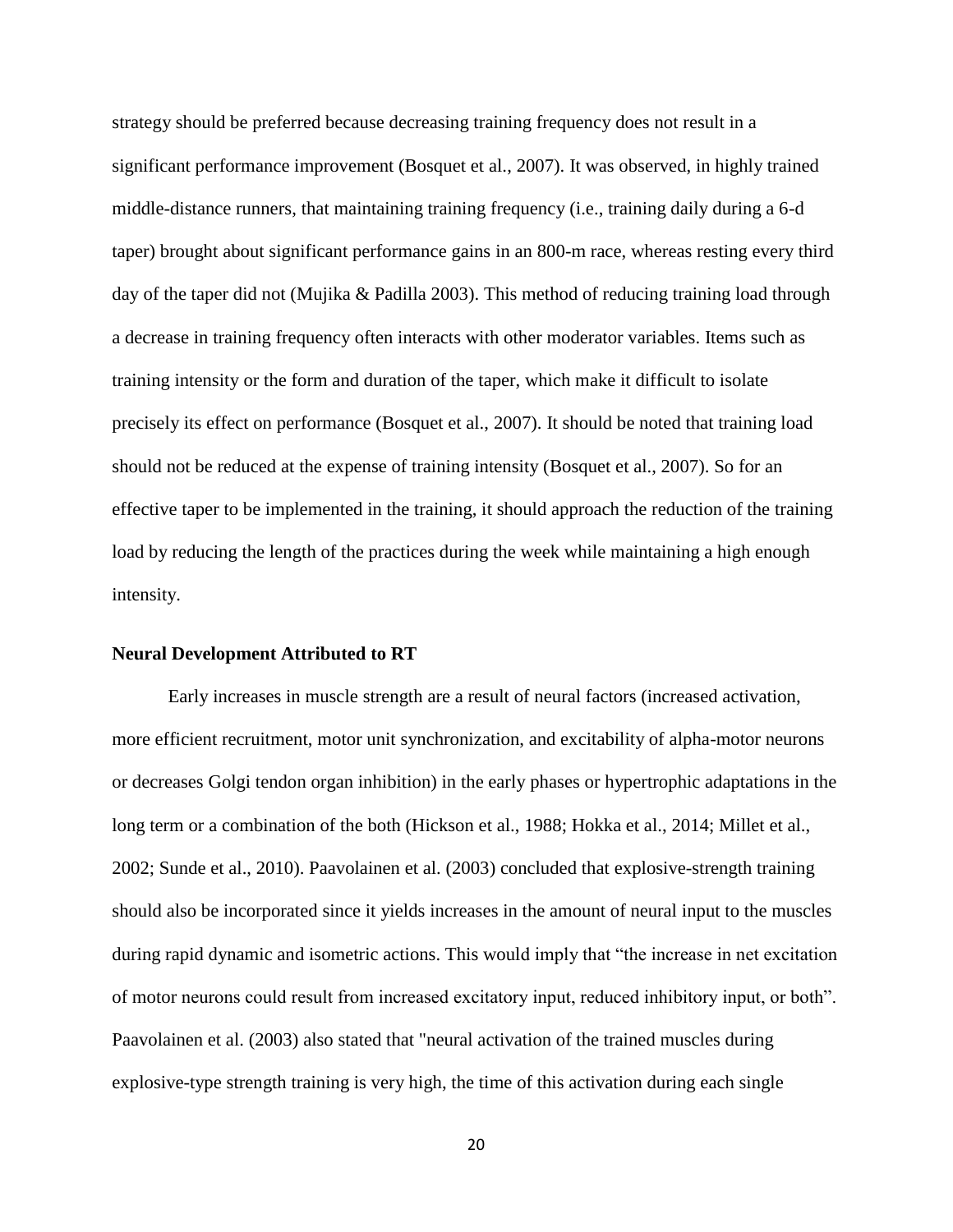muscle action is usually so short that training-induced muscular hypertrophy and maximal strength development take place to a drastically smaller degree than during typical heavyresistance training". This type of conditioning would be advantageous to sports (endurance running and jumping events) were maintaining weight is preferred over increases in lean body mass. Changes that occur due to RT are initially a result of neuromuscular adaptation when strength is increased (Aagaard et al., 2002). Mikkola et al. (2011) found that 8 weeks of concurrent RT and endurance training improved endurance and selective neuromuscular (3-4%) performance measures. Following neuromuscular changes, improvement in long-term endurance capacity is attributed to an increase in the portion of type IIA muscle fibers (Aagaard et al., 2010) which are less fatigable and able to produce high contractile power (Bottinelli et al., 1999). In addition to heavy-resistance strength training results in neural and muscle hypertrophic adaptations that are known to be primarily responsible for improved strength performance (Mikkola et al., 2011; Paavolainen et al., 2003). This causes improvements in long-term endurance capacity (60-min time trial) in well-trained competitive cyclists as a response to concurrent strength endurance or endurance training long respectively (Bastiaans et al., 2001). This does, however, require appropriate duration and in studies using a short duration (<8 weeks loading) (Bastiaans et al., 2001; Bishop et al., 1999; Levin et al., 2009) was not enough to elicit improved long-term endurance performance. It should be noted that concurrent strength and endurance training can lead to elevated muscle strength even in the absence of muscle fiber hypertrophy (Aagaard et al., 2010; Bishop et al., 1999; Hickson et al., 1988). This method was however contradicted by Hickson et al. (1988) and Bishop et al. (1999) who found that concurrent strength and endurance training may result in elevated maximal muscle hypertrophy.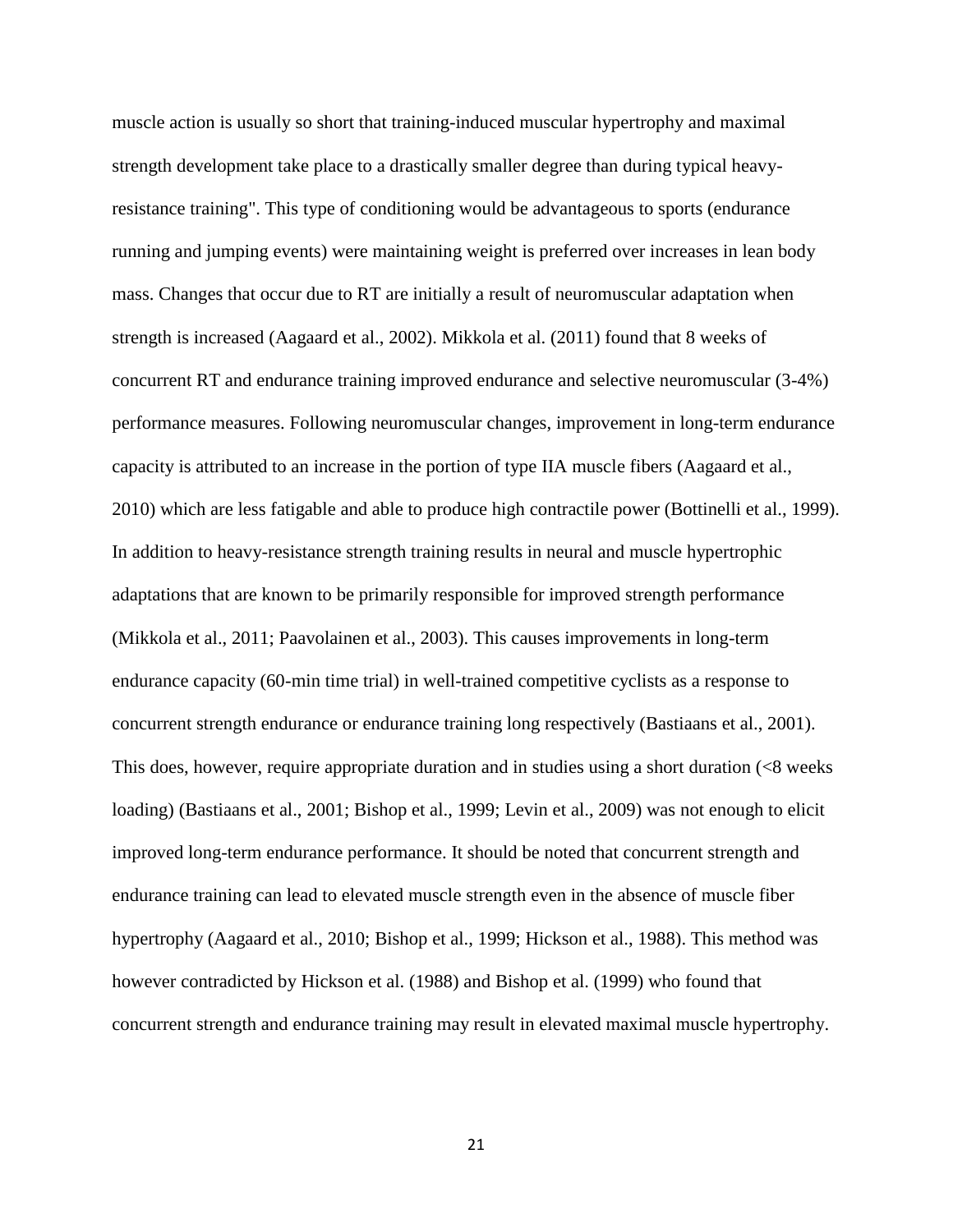#### <span id="page-22-0"></span>**RFD as it Relates to RT**

Changes in RFD (or one's ability to generate force) increased 20% following the period of concurrent strength-endurance training (Aagaard et al., 2010). The maximal RFD has important functional consequences as it determines the force that can be generated in the early phase of muscle contraction (0-200ms) (Aagaard et al., 2002). A 12-20% increase in maximal muscle strength and RFD in response to 16-week concurrent strength endurance program (Aagaard et al., 2010) (add other sources from the article), however, Häkkinen et al., (2003) concluded that over 21 weeks of training, the strength-endurance group showed no significant increases in RFD. Increases in RFD and impulse were observed after heavy-resistance strength training. These findings could be explained by an enhanced neural drive, as evidenced by marked increases in electromyography (EMG) signal amplitude and rate of EMG rise in the early phase of muscle contraction (Aagaard et al., 2002). The increased RFD, while the muscles are under a potentiated condition, is accompanied by a decrease in time to peak force and has been theorized to enhance performance in subsequent athletic activities that use the potentiated muscle groups (Hancock et al., 2015). When maximal strength training is utilized, with an emphasis on neural adaptations, improvements in strength (particularly RFD) and aerobic endurance by improved work economy are also experienced (Hoff et al., 2001). This implies that as RFD improves so will aspects of movement economy that will benefit the endurance component of sports like distance running, distance cycling, and triathlon. Improvements related to economy can be attributed to fewer motor units needing to be recruited at the same time at a given intensity (in addition to maintaining efficient technique of movement). This delays a longer the onset of muscle fatigue and increasing time to exhaustion at that specific intensity (Sunde et al., 2010).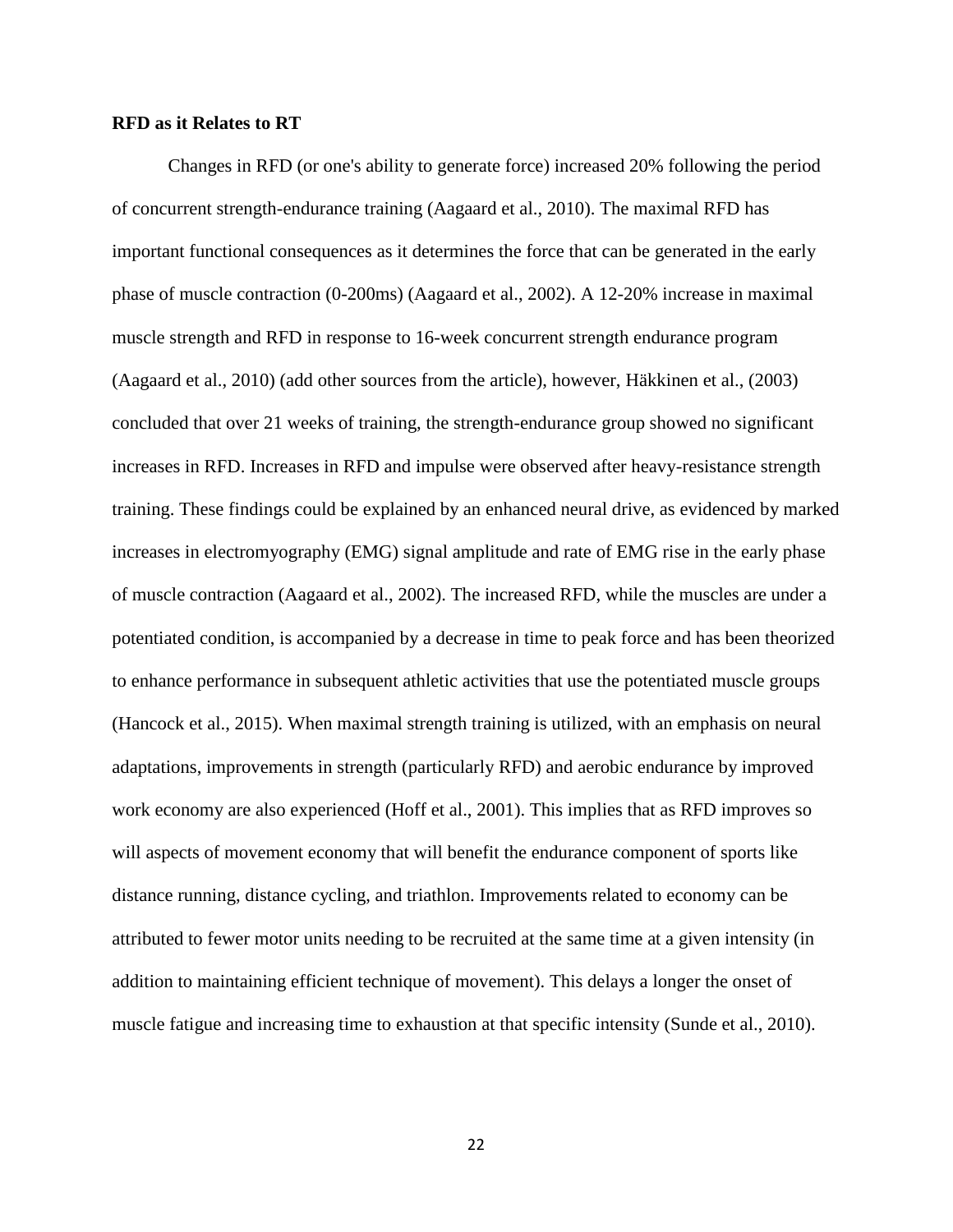#### <span id="page-23-0"></span>**RT and its Impact on Endurance Sports**

Traditional endurance training is often the focus for sports such as swimming, cycling, and running. The focus of this training is to perform low-resistance, high-repetition exercises (with repetitions usually being +10). However, this has little impact on strength and anaerobic power since those capacities are not being achieved during training sessions. RT, on the other hand, improves an athlete's ability to perform high-resistance exercises with low repetitions and marginally affects endurance performance (Tanaka & Swensen 1998). Positive muscular adaptations attributed to RT which can lead to improved endurance performance may include increased anaerobic enzyme activity, increased force production, increased intramuscular glycogen, or shifts within major fiber type groups. Neural adaptations may include improved motor unit recruitment and synchronization, improved force development rate, and improvements in the stretch-shortening cycle (Yamamoto et al., 2008). As a result of these distinct muscular adaptations, endurance training facilitates aerobic processes, whereas weight training increases strength and anaerobic power. Some performance data does not fit this paradigm, however, strength training or the addition of strength training to an endurance exercise (running and cycling included) regimen increases short- or long-term work capacity in sedentary or well-trained individuals during treadmill exercise or cycle ergometry. Additional data show that strength training improves the lactate threshold in untrained subjects during cycling. These improvements may be linked to strength training's ability to alter myofiber size and contractile properties, adaptations that may increase muscle force production (Tanaka & Swensen 1998). "Maximal strength training" has been used to describe strength training using high loads, few repetitions, and emphasis on neural adaptations to strength enhancement rather than muscular hypertrophy. Strength training has been associated with reduced endurance performance. But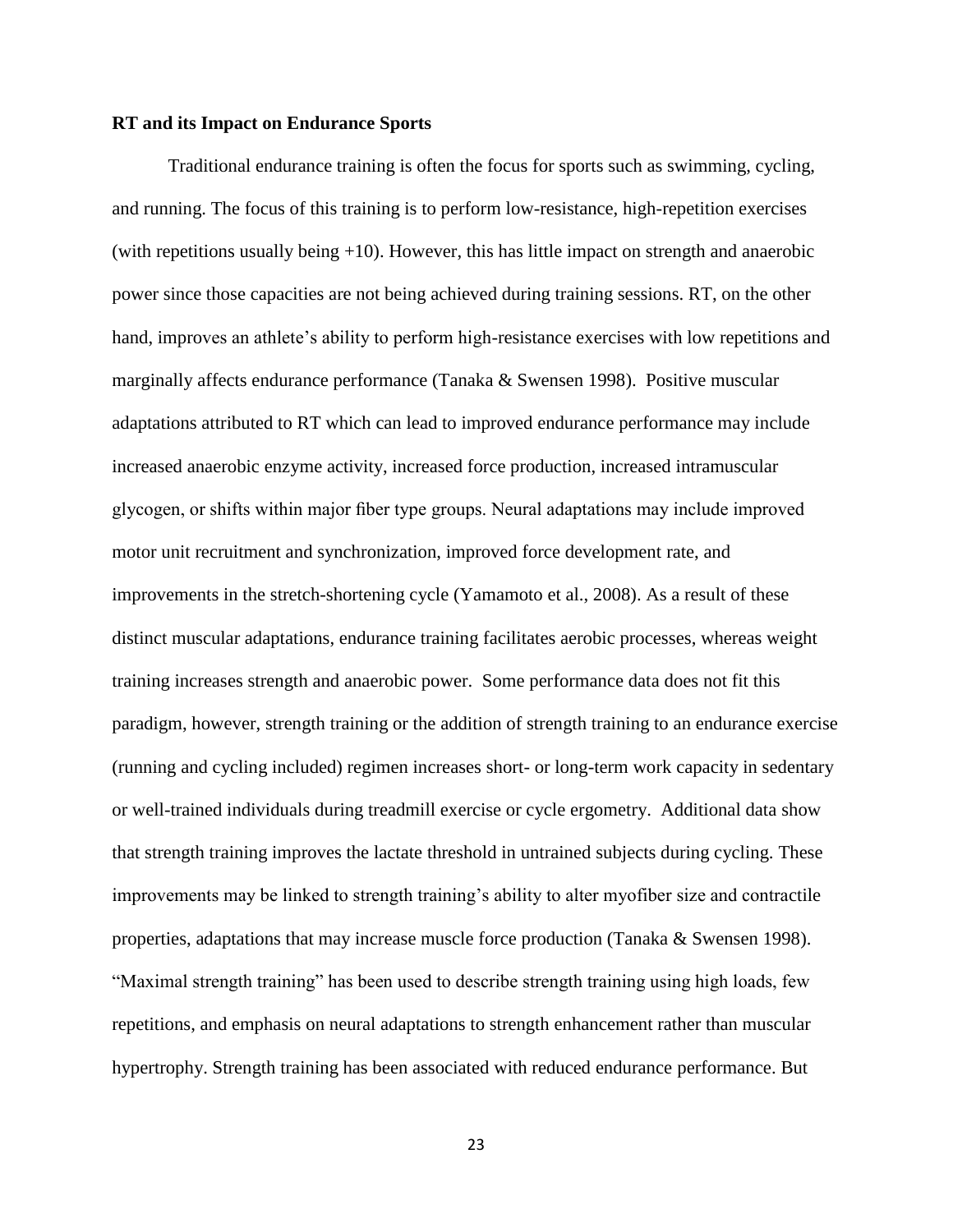when combining endurance training with maximal strength training, several studies have reported an improved work economy of approximately 5% in various activities such as crosscountry skiing, soccer, and running (Sunde et al., 2010).

#### <span id="page-24-0"></span>**Concurrent Training**

Concurrent training (CT) is widely described in the literature as an effective training method for improving aerobic capacity, muscle strength, and power (Leverittet al., 2003). Paavolainen et al. (1999) utilized explosive strength training in a 9-week study and examined improvements in RE by testing subjects in a 5k time trial. Changes that were found were significant and suggested improvements in neuromuscular characteristics which transferred into improved power of the muscle and economy of movement. Millet et al. (2002) also found improvements to RE from concurrent RT with endurance running after a study that lasted 14 weeks in duration. Kelly et al. (2008) examined the effects CT would have on a group of recreational female endurance runners. There were greater improvements in 3k time trial results following the intervention on CT when compared to the endurance-only group and improvements in upper and lower body strength were present in the concurrent group, but these results were nonsignificant. It should be noted that there were no negative results with the addition of RT to the endurance running program. Taipale et al. (2014) utilized mixed maximal and explosive exercises as the RT intervention concurrently with endurance running below lactate threshold over a 16-week study. CMJ was assessed and improvements were found 8 weeks into the study for male subjects and 12 weeks into the study for female athletes. Taipale et al. (2010) conducted another study on endurance runners where subjects completed a 6 week preparatory RT program before getting divided into maximal strength, explosive strength, and circuit training for 8 weeks. Both maximal strength (1RM) and CMJ in all groups, but the groups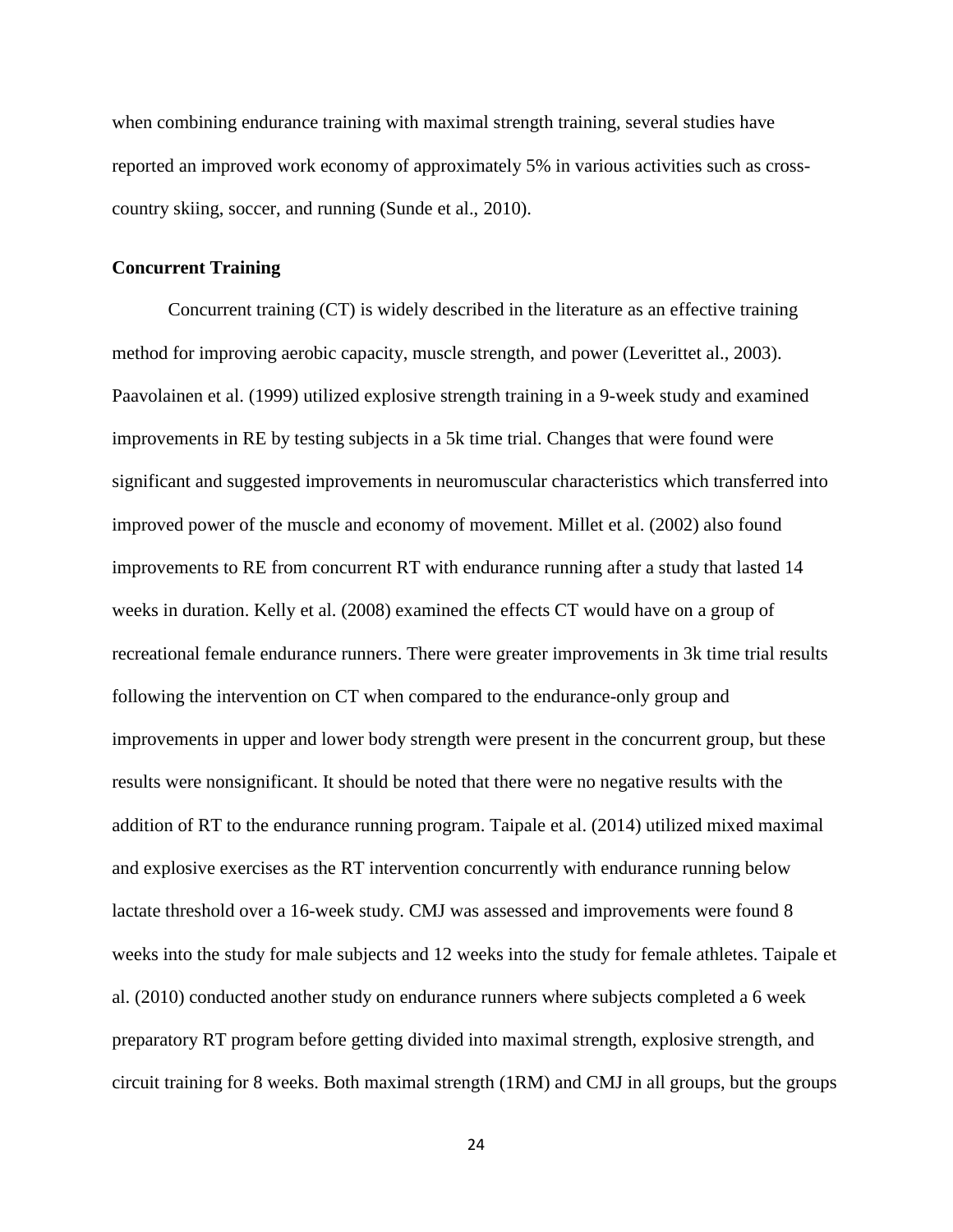exposed to maximal strength and explosive strength training were more impacted by improvements to their strength and neuromuscular performance. Mikkola et al., (2011) conducted a study that followed the same preparatory and specific training duration as Tiapale. Only the heavy RT group has significant improvements in CMJ height (from 28.4  $\pm$  3.5 to 30.1  $\pm$ 3.9 cm), all the other groups did have some degree of improvement, however, it was not significant. It should be noted that this study was conducted with RT sessions occurring on different days than the endurance sessions. Aagaard et al., (2011) examined RT and the effects it had on endurance capacity and muscle fiber composition in young top-level cyclists over a 16 week duration. RFD increased by 12-20% following CT in where the group that only performed endurance training had unaffected RFD. Häkkinen et al., (2003) concluded that over 21 weeks of training, the strength-endurance group showed significant increases in RFD. Finally, Glowacki et al., (2004) utilized a CT program with untrained male athletes over a 12-week study. No significant change in JH was present and the CT did not interfere with strength development but it was proposed that there could be a hindrance to the development of maximal aerobic capacity.

### <span id="page-25-0"></span>**RT and its Impact on Swimming**

RT, as it relates to swimming, has minimal benefits to enhancing performance (to a certain degree). In swimming, dryland training (conditioning that takes place outside of the water) has shown little evidence of improving performance in this event (Hancock et al., 2015; Tanaka et al., 1993; Tanaka & Swensen, 1998). Due to how technical a swimming stroke is, traditional RT is not specific enough to improve swim performance (Tanaka & Swensen, 1998), however, that doesn't mean there is no improvement to the economy of movement. In shorter distances ranging from 23-400m improvements can be observed in swimmer's velocity that can be attributed to more economical movement (Tanaka & Swensen, 1998). It should be noted that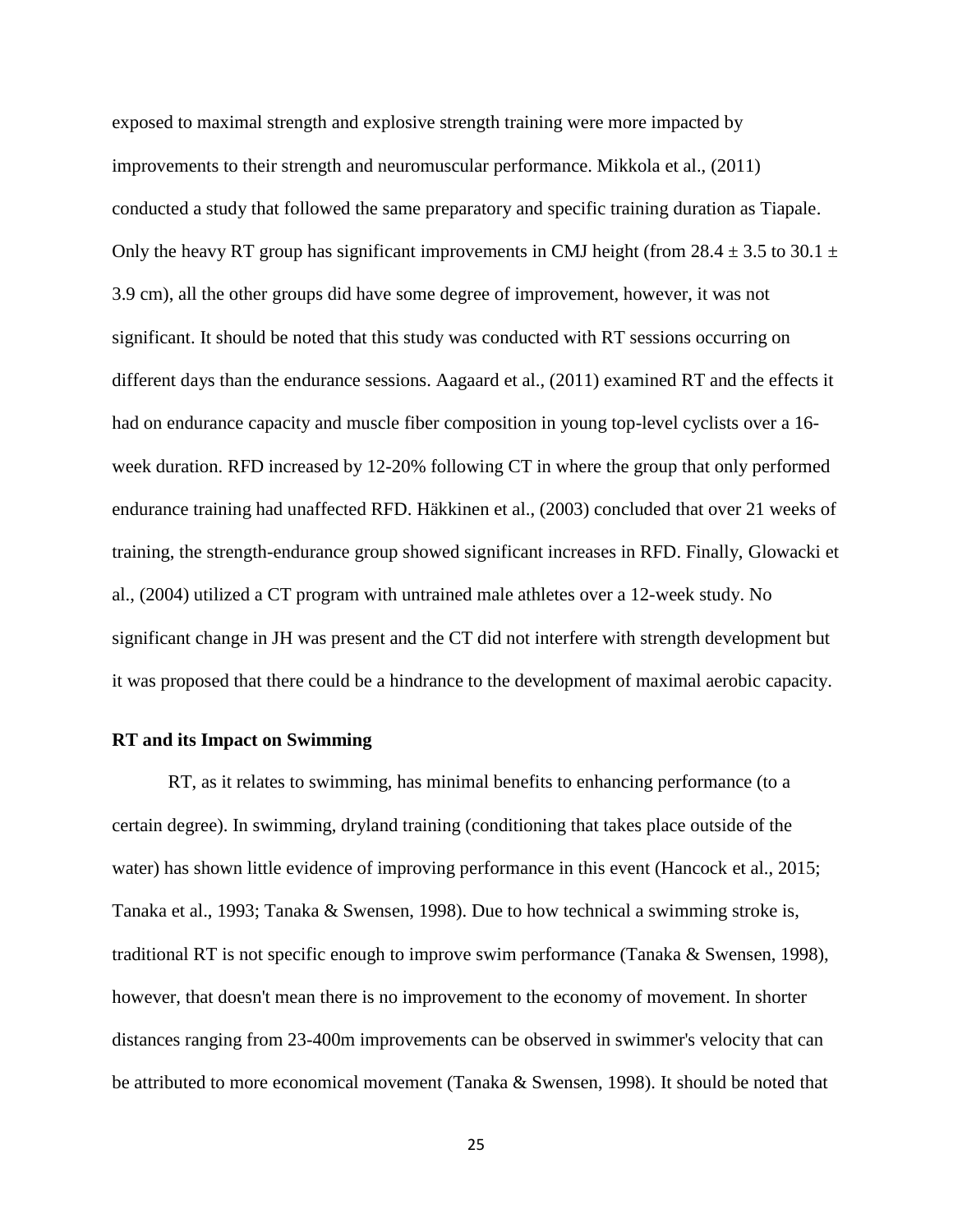collegiate triathlon and Ironman events will range from 750 meters to 3.9km (2.4 miles), anywhere from double to five times the distance of the maximal side of the range of ideal swimming lengths where performance from RT can be observed.

#### <span id="page-26-0"></span>**RT and its Impact on Cycling**

Cycling can benefit from RT and increase RFD (benefiting movement economy), which was observed in top-level cyclists (Aagaard et al., 2007, 2010) that could have contributed to a reduced degree of muscle fiber exhaustion for a given cycle power output during long-term endurance (time trial) events. Similarly, 8 weeks of maximal strength training improved CE, work efficiency, and time to exhaustion at maximal aerobic power among competitive road cyclists despite a decrease in total weekly cycle training. There was no concurrent increase in body weight or maximal oxygen uptake (Sunde et al., 2010). This can be explained by strength endurance training enabling cyclists to rapidly produce more pedal force and allow them to maintain a prolonged relaxation phase in each pedal revolution. The improved RFD would allow for a shorter propulsion phase for a given power output (Aagaard & Anderson 2010). It should be noted, however, a lack of improvements in well-trained cycling/triathletes in a 30-km time trial conducted by Levin et al. (2009) after a short-term (9 weeks), low-resistance ("power" type) strength training that was used (Bastiaans et al., 2001).

#### <span id="page-26-1"></span>**RT and its Impact on Running**

RT as it relates to running benefits in a similar manner to that of cycling. Improved RFD, as well as the economy of movement, was experienced if the duration and intensity of the program were appropriate to cause neural adaptations. Heavy-resistance strength training has improved the endurance performance of previously untrained subjects or RE of female distance runners without changes in VO2max suggesting that neuromuscular characteristics may also be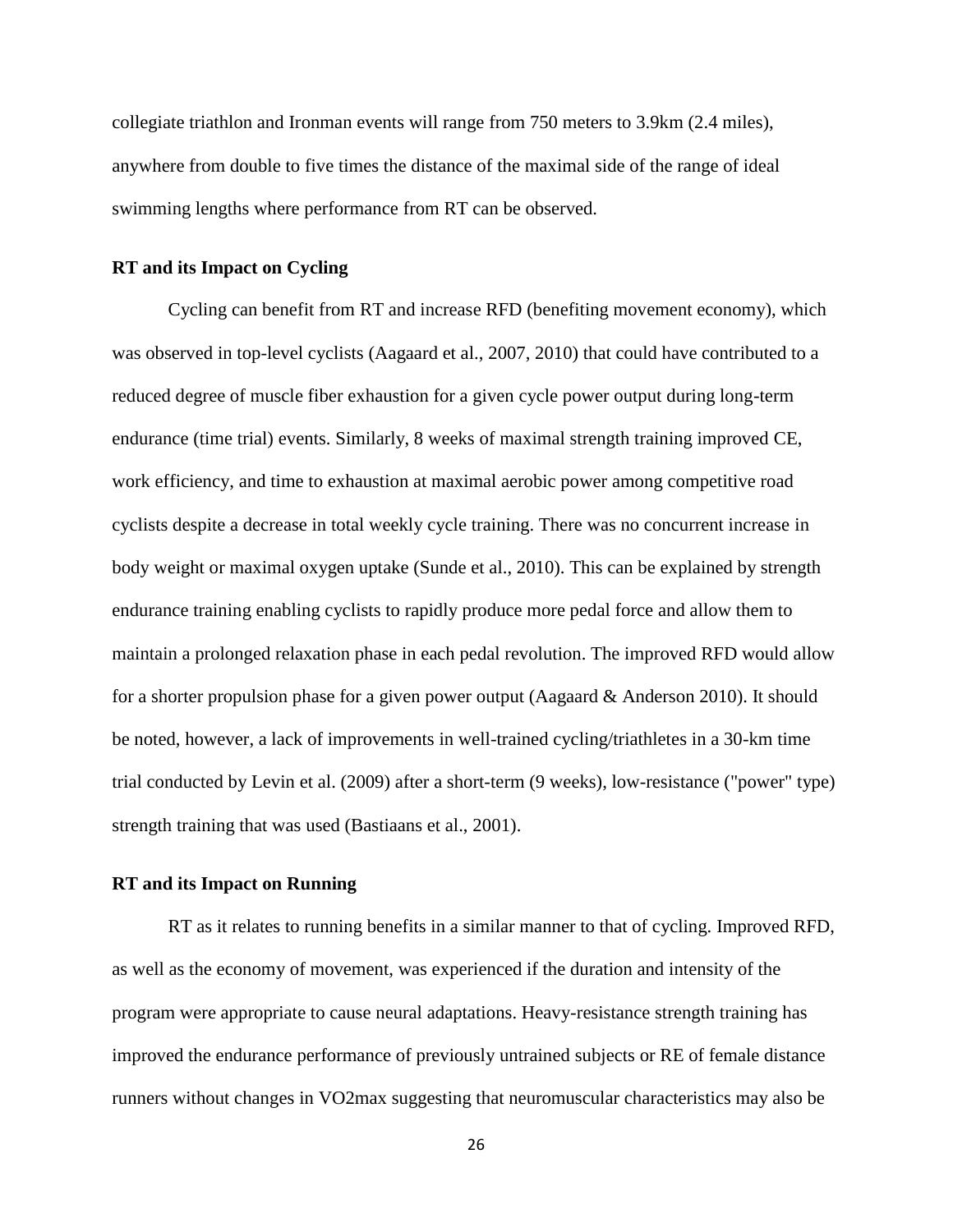important for endurance performance (Paavolainen et al., 2003). Since faster, larger, and stronger fibers generate more force, weight-trained runners may be able to exercise longer at each submaximal workload by reducing the force contribution from each active myofiber or by using fewer of them (Tanaka & Swensen, 1998). The improvement in submaximal workload due to the force contribution from each active myofiber is how movement economy is enhanced relative to runners. CMJ height increased in a study by Hokka et al. (2014) which examined the strength, power, and endurance characteristics of mixed maximal strength and explosive exercises vs circuit training with bodyweight. Subjects had a background in endurance running. Significant improvements we observed over 16 weeks where the bodyweight group only saw improvements over 12 weeks. Muscle activation, and 1RM in the experimental groups while also improving peak running speed.

#### <span id="page-27-0"></span>**Fatigue and Diminishing Effect of RT Program**

There are concerns about how fatigue from triathlon training may diminish the effects of a RT program, especially when a RT session immediately follows a sport-specific endurance session (Leveritt et al., 1999; Sparto et al., 1997). Potential causes for poor performance during the RT session can be caused by a poor refueling (hydration and glycogen depletion) after a hard workout has been completed, muscle damage that was accumulated (Abernethy et al., 1999), or the athlete has become mentally fatigued and can no longer perform the prescribed RT program with intent. There should also be appropriate fatigue management during the RT session such as appropriate intensity selection and adequate rest between sets. A hypothesis by Leveritt et al. (1999) proposes that residual fatigue from an endurance session compromises the ability to develop tension during RT. It is proposed that the repeated acute reductions in the quality of strength training sessions then lead to a reduction in strength development over time. This is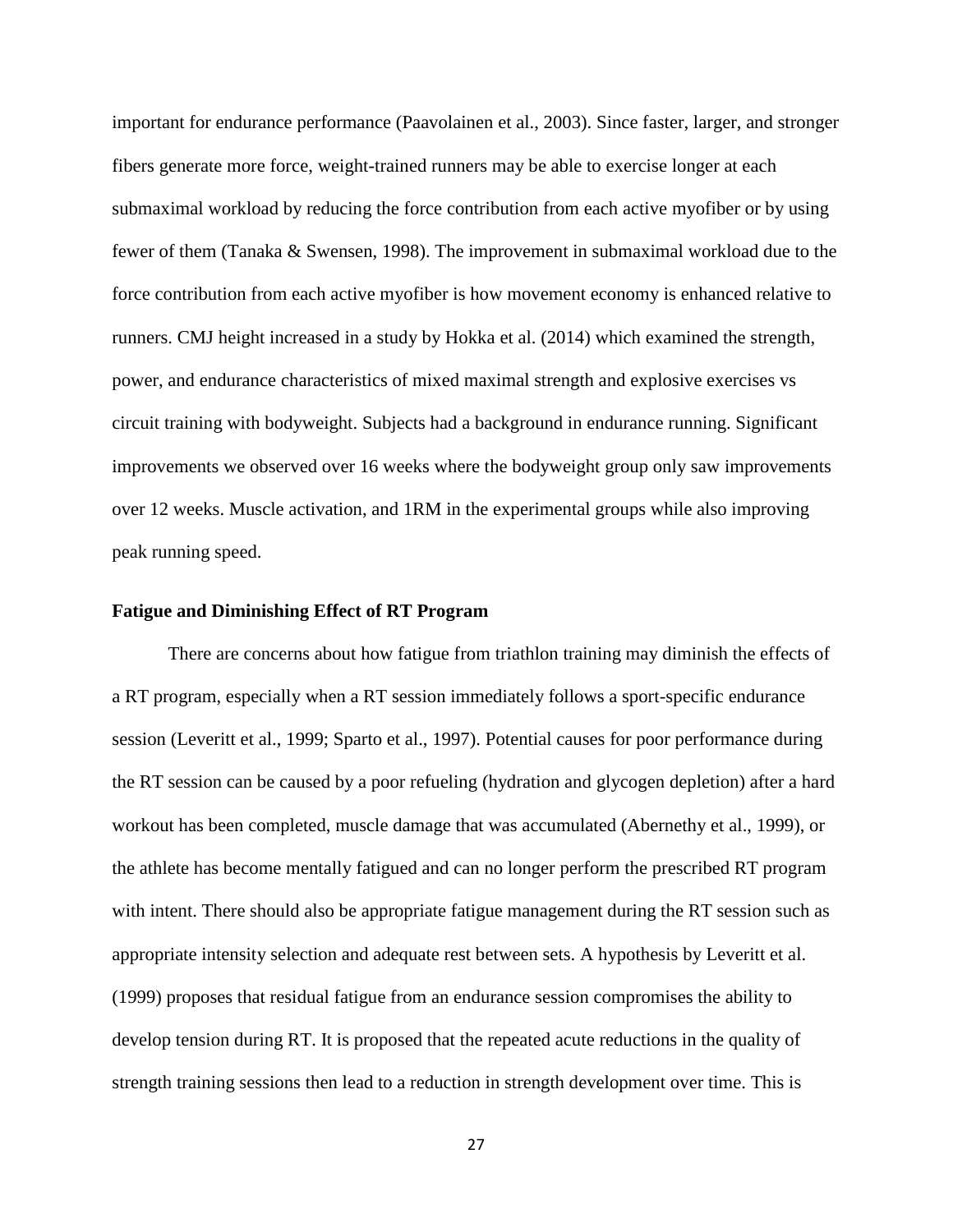thought to be attributed to peripheral fatigue factors specific to endurance exercises such as muscle damage and glycogen depletion. Triscott et al. (2008) found that following the exhaustive exercise of a non-exercised bicep of the other arm for resistance athletes and control participants there was a diminished performance, whereas there was no change in the endurance athletes.

There is the consideration of placing the RT session before the sport-specific training session, however, the same problem may arise where the proceeding training session is done in a fatigued state (Doma et al., 2017). So preferably the sport-specific session occurs first so appropriate practices and intents during workouts may take place for desired adaptation and performance outcomes. This is so athletes are "fresh" for a sport-specific workout and they are not entering practice in a pre-fatigued physical or mental state. The primary concern is that the fatigue state induced by a swim/bike/run workout would cause diminished performance or intent while attending a RT session later on that same day.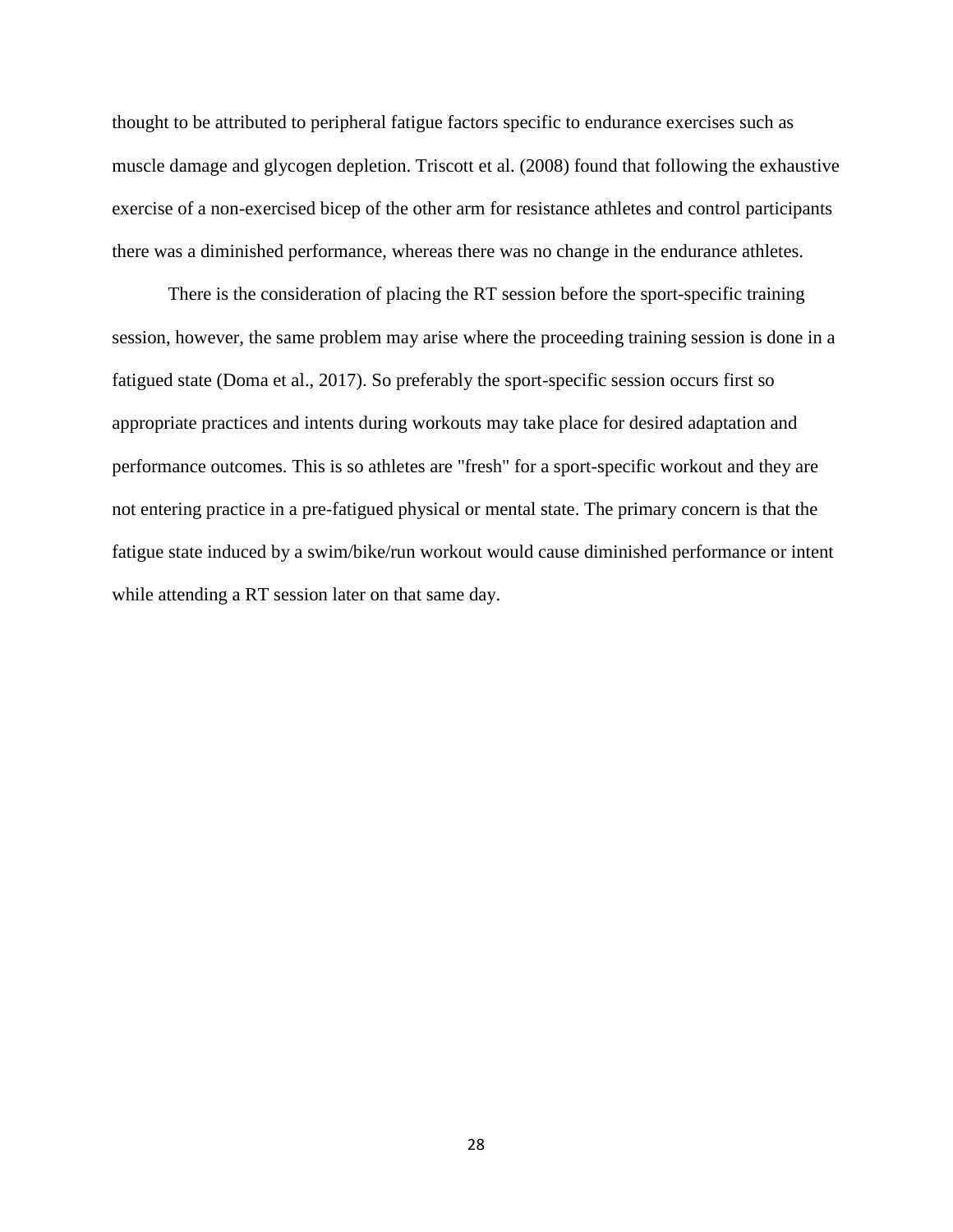# <span id="page-29-0"></span>**Chapter 3. Implementing of Phase Potentiation Program with College Triathletes**

David Fish, Michael Ramsey, Margaret Stone, Kevin Carroll

# Original Investigation

Center of Excellence for Sport Science and Coach Education, Department of Exercise and Sport Sciences, East Tennessee State University, Johnson City, TN, USA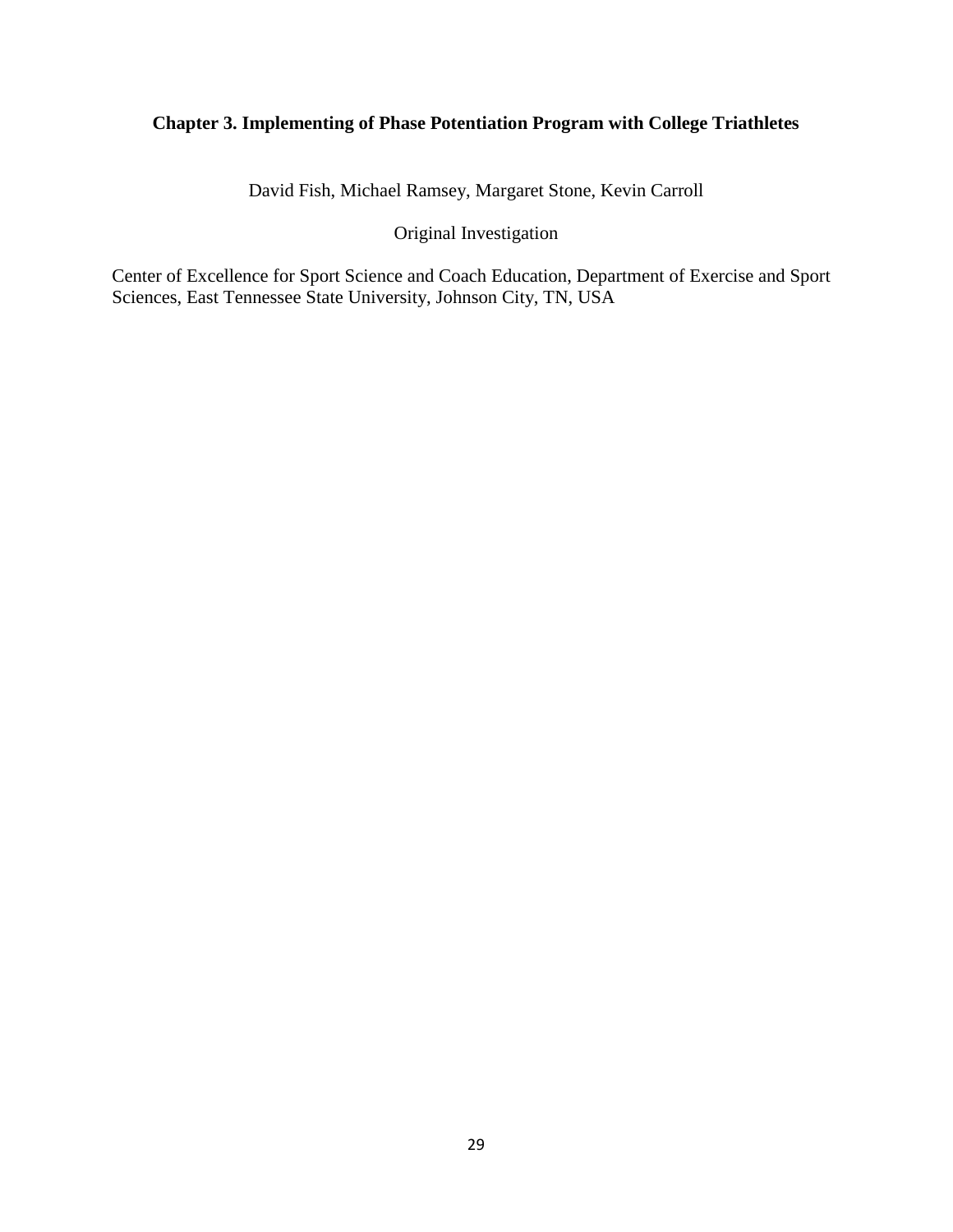#### <span id="page-30-0"></span>**Abstract**

The purpose of this study is to determine the effectiveness of an in-season resistance training program on improving measures of strength in female collegiate triathletes. Nine females (age = 19.2  $\pm$  1.1 years, height = 166.5  $\pm$  12.5 cm, body mass = 61.1  $\pm$  9 kg) with limited resistance training experience were examined for this study. Formal RT intervention was monitored for 7 weeks with the athletes being assigned 6 weeks of independent RT prior to the pre-test. Athletes completed a standardized athlete monitoring program pre and post resistance training intervention. Paired sample *t*-tests were used to determine differences between conditions with Cohen's *d* effect sizes describing the magnitude of change between pre and post-intervention. No significant changes were found between the two testing sessions ( $p > 0.05$ ). A longer duration of utilizing resistance training adhering to a phase potentiated approach may be necessary for significant changes to occur.

<span id="page-30-1"></span>Keywords: phase potentiation, triathlon, resistance training, concentrated load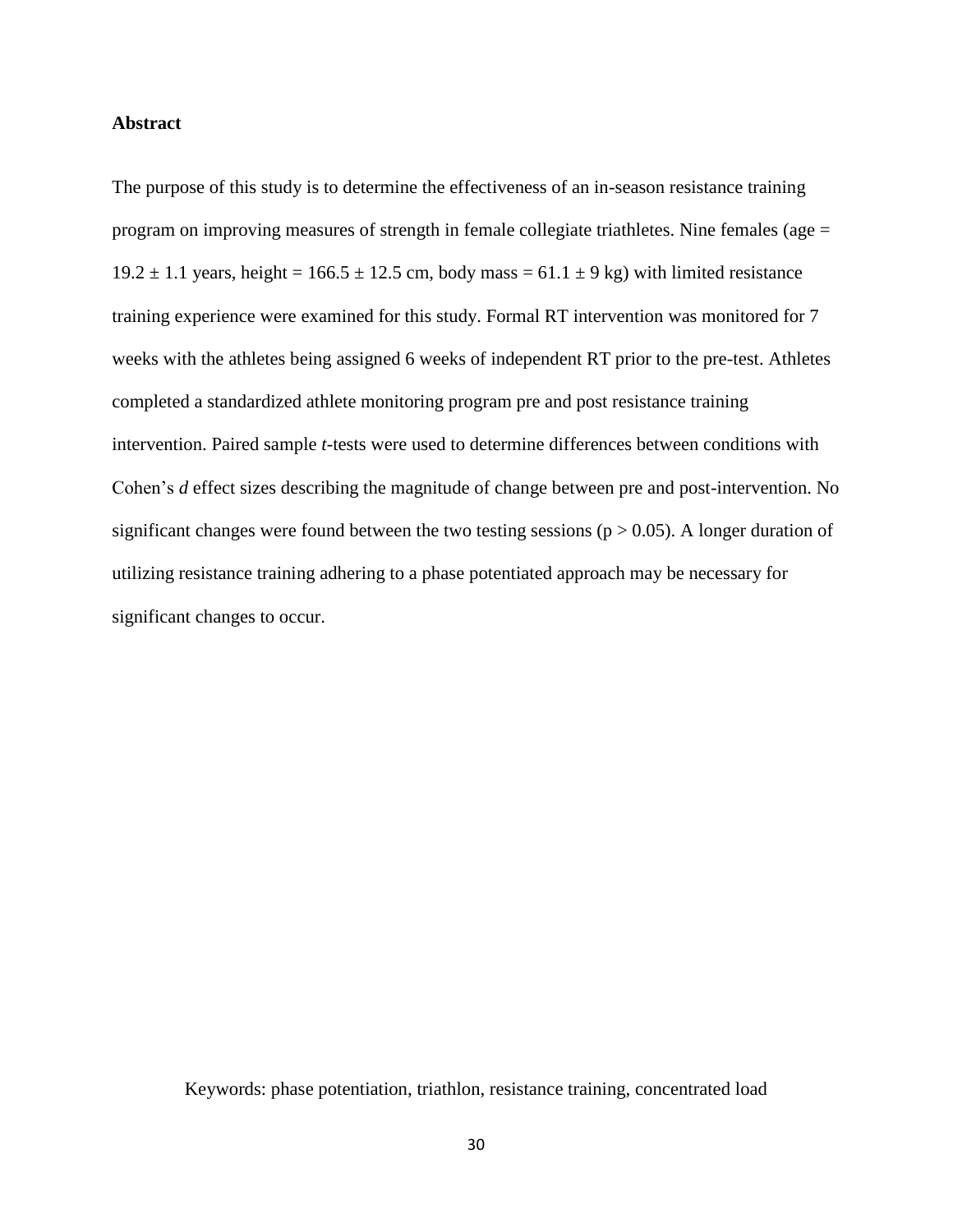#### **Introduction**

Resistance training (RT), when performed concurrently with endurance training, allows for athletes to perform at a higher level when implemented appropriately (Aaguaard et al., 2011; Bazyler et al., 2015; Hoff et al., 2001; Støren et al., 2008). Too short of a RT program's duration (<8 weeks duration) or intensity (<80% 1RM loadings) often show limited improvements in endurance performance (Bastiaans et al., 2001; Bishop et al., 1999; Levin et al., 2009). With adequate intensity (≥85% 1RM) (Aaguaard et al., 2011; Hoff et al., 2001; Støren et al., 2008) and explosive type training (Mikkola et al., 2007a, b; Paavolainen et al., 2003) better results, such as economy of movement and fatigue resistance, can occur in endurance athletes (Beattie et al., 2014; Paavolainen et al., 2003). Benefits attributed to RT include improved economy of movement and the ability to produce higher maximal force (Beattie et al., 2014; Paavolainen et al., 2003). These improvements are due to an alteration in myofibril size and contractile properties, these adaptations increase muscular force production (Tanaka & Swensen., 1998).

When applying a phase potentiated approach to RT, athletes may experience varying loads, intensities, and selected exercises that prepare them for their championship competitions later in the season. Phase potentiation requires the use of summated microcycles, in which the volume and intensity variables of training are manipulated in a coordinated manner leading towards a specific goal (DeWeese et al., 2015a). Summated microcycles can also be termed "blocks", in which are concentrated loads (CL). A CL emphasizes one aspect of fitness while all other aspects are de-emphasized (DeWeese et al., 2015a). These blocks will follow the sequential order with the following order of accumulation, transmutation, and realization (Stone et al., 2007) as their respective emphasizes. Depending on the competitive schedule, the duration and selection of blocks can vary. Now the structure and duration of the blocks set up the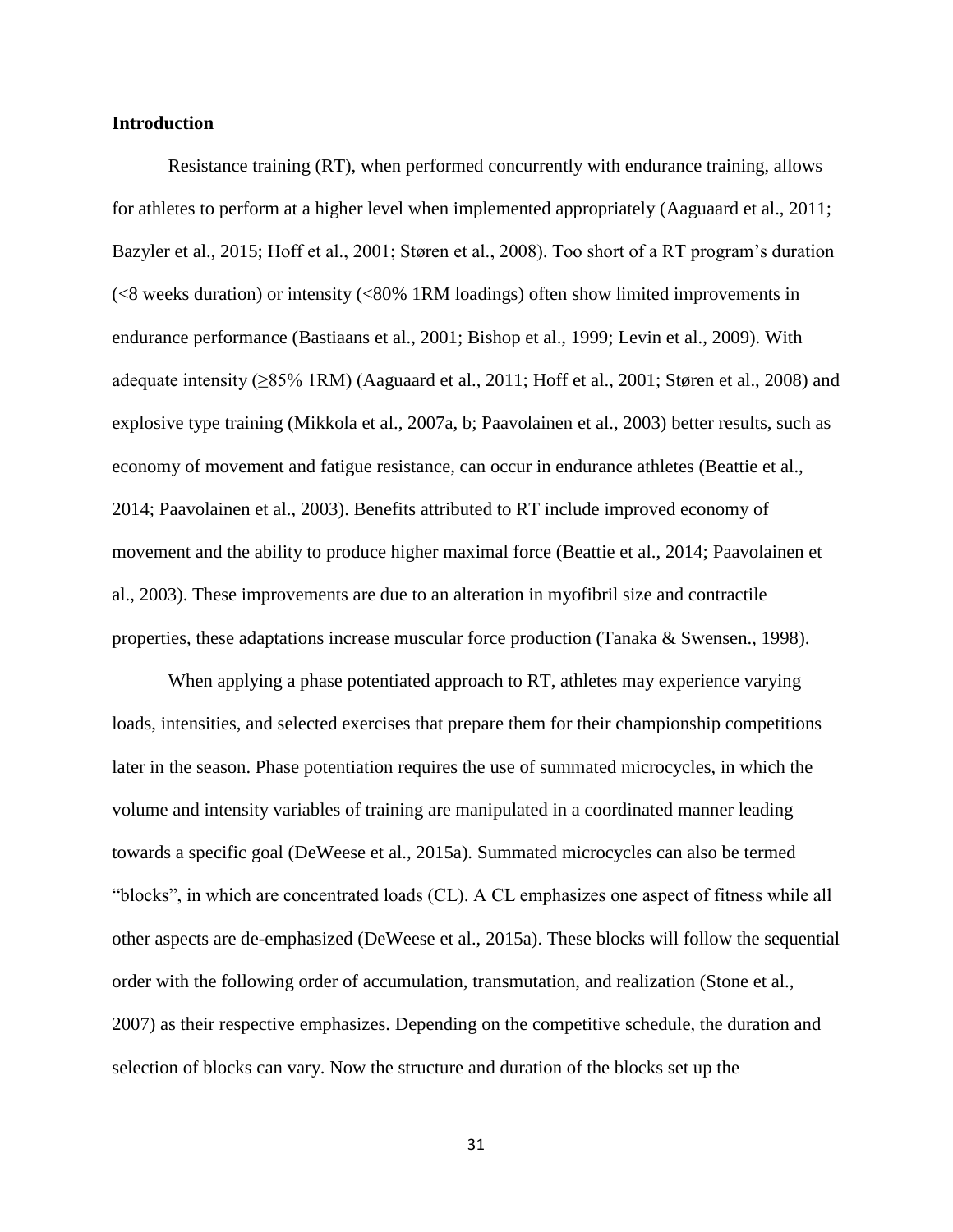accumulation of specific characteristics based on the focus of each mesocycle of RT with the intention of positively impacting performance. Both maximal strength (1RM) and countermovement jump (CMJ) were examined in a study by Taipale et al., (2010). In the study, the group exposed to maximal strength and explosive strength training achieved improvements to their strength and neuromuscular performance. Rate of force development (RFD), another important variable, is attributed to neural adaptations from improvements in strength. This yields improvement to aerobic endurance via enhanced work economy (Hoff et al., 2001).

Variables such as jump height (JH) and rate of force development (RFD) are frequently attributed to RT (Aagaard et al., 2002; Andersen et al.,2010; Byrne et al., 2020; Kraemer et al.,2003; Mangine et al., 2016) and their relationship with aerobic performance has been previously examined (Kons et al., 2018; Lum et al., 2020). RT is a stimulus that can improve mechanical efficiency (Sunde et al., 2010; Yamamoto et al., 2008), muscle coordination, motor unit recruitment patterns (Sale 1988), and lower limb stiffness regulation. These improvements correlated with enhancements in running economy (RE) (Mikkola et al., 2011; Millet., et al 2002) and cycling economy (CE) (Sunde et al., 2010).

Fatigue resistance is important for triathletes since there can be an additive effect of fatigue from the previous discipline (García-Pinilloset et al., 2016; Noakes 2000), this will impact the next segment of the race. Early on, having a high economy of movement will benefit the endurance component of sports like distance running, distance cycling, and triathlon. Having a more economical movement pattern in endurance events means there is less energy being utilized inefficiently. This can be attributed to fewer motor units needing to be recruited at the same time at a given intensity (in addition to maintaining efficient technique of movement). So being more economical in the cycling leg of a triathlon, for example, would set the athlete up for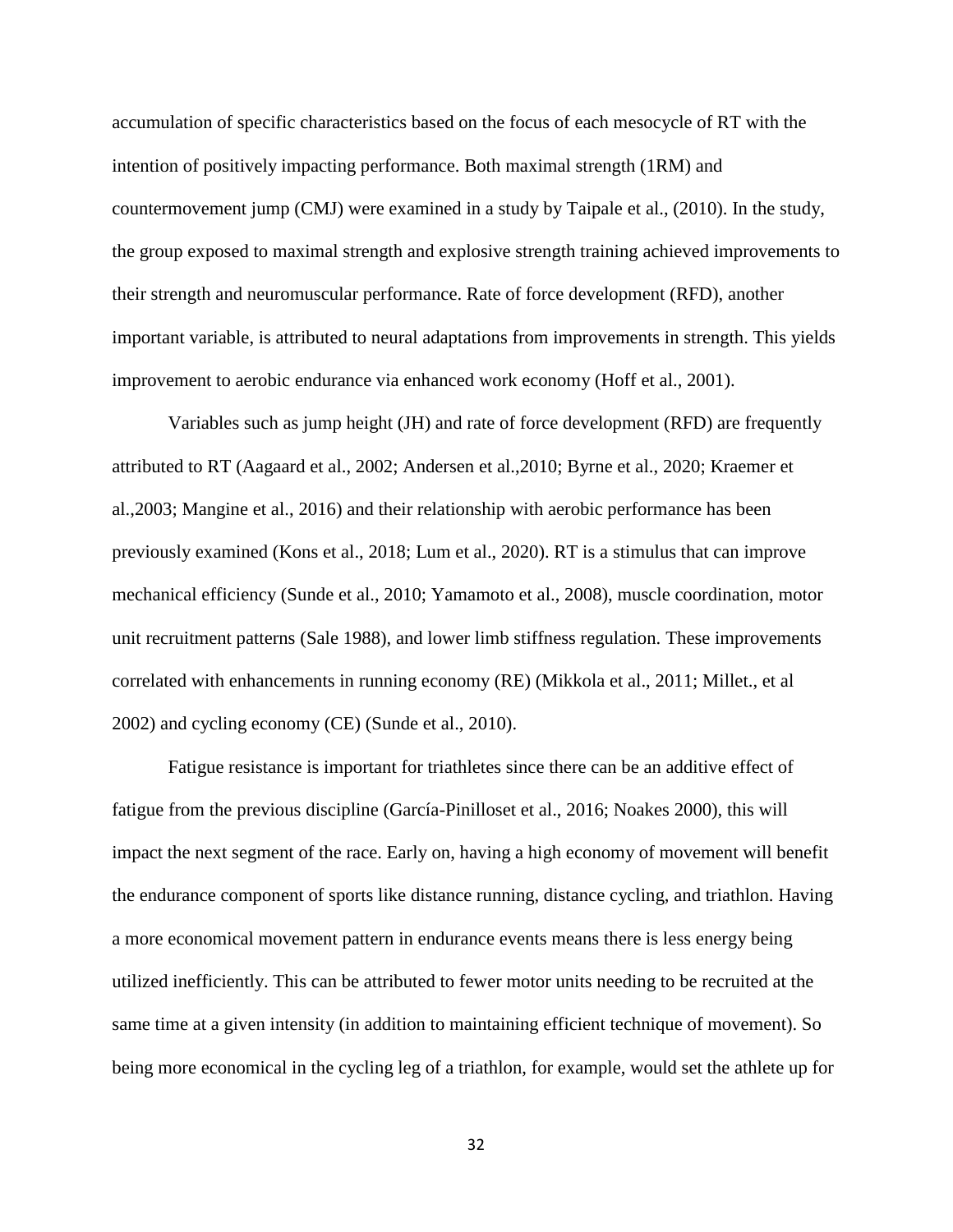having accumulated less fatigue when progressing on to the running segment. This lengthens the onset of muscle fatigue and increases time to exhaustion at that specific intensity (Sunde et al., 2010).

Currently, there is a lack of research for RT and the impact it has on triathletes. This athletic population must train in 3 distinct disciplines (swim, bike, and run), making the demands of the sport different from swimming, cycling, or running. Where characteristics of cycling and running benefit most from RT, studies that examined RT's impact on these disciplines focused solely on the specific means for training and not the compounding impact swim, bike, and run has on an athlete (Millet et al., 2002; Paavolainen et al., 2003; Støren et al., 2008; Sunde et al., 2010). For one, by the time a triathlete is entering the run portion of a competition, they are already pre-fatigued from the swim and bike, with impairments in RE frequently observed after cycling (Bonacci, et al., 2009). As well, triathletes need to dedicate time to each discipline often performing multiple disciplines in one day. The addition of RT may be challenging to incorporate into a triathlete's training due to time constraints over the course of a week or the demands that swimming, cycling, and running have.

Phase potentiation has been previously investigated but there is a need for a full description of the effects of this programming tactic with endurance athletes (Harris et al., 2000; Minetti et al., 2002; Zamparo et al., 2002). Bazyler et al., (2015) stated that "phase potentiation, is essential in the development of endurance-specific performance characteristics." Being able to effectively incorporate this training approach is needed alongside sport-specific training for triathletes.

Utilizing a phase potentiated approach to RT is commonly implemented in many sports. To the authors' knowledge, there are no previous studies that examine this method of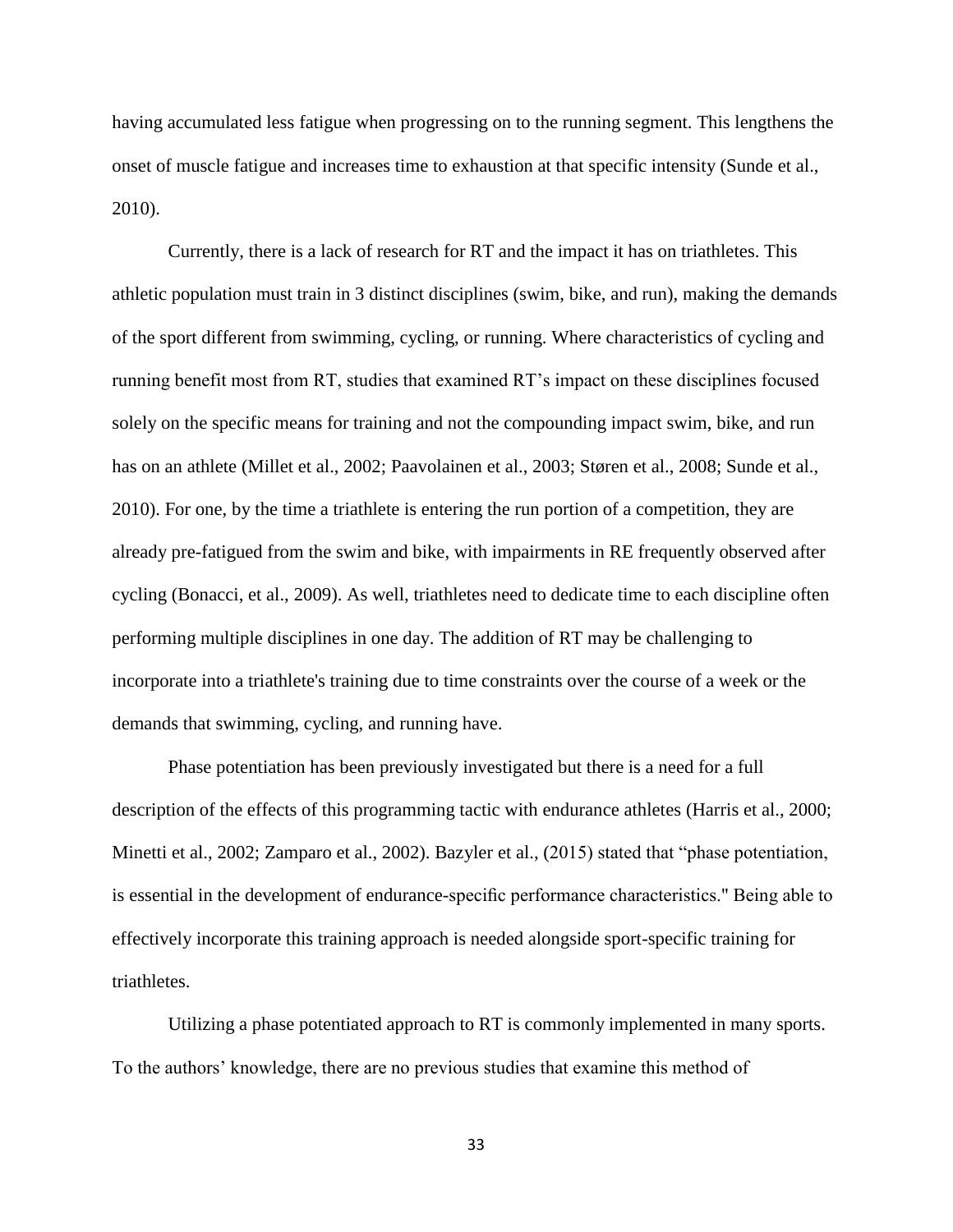conditioning with triathletes. The purpose of this study is to determine the effectiveness of an inseason RT program on improving measures of strength in female collegiate triathletes. This is to examine the changes in JH, peak force, and RFD when the volume and intensity variables of a RT program have been manipulated throughout multiple blocks/phases. The expected outcome is that the variables of JH and RFD will improve from pretesting to post-testing.

### <span id="page-34-0"></span>**Methods**

#### *Experiential Approach to the Problem*

The data were collected as part of an ongoing athlete monitoring program that has been established between the researcher's academic department and the university's athletic program. This process of data collection is standardized and the same procedures were followed during all testing sessions. All athletes participated in a pre-testing and post-testing session. Each experimental testing session was conducted at the same time of day.

# *Athletes*

Nine female athletes (age =  $19.2 \pm 1.1$  years, height =  $166.5 \pm 12.5$  cm, body mass = 61.1 ± 9 kg) were reviewed in this study. All athletes performed in the same lifting program. *Table 3.1* illustrates the training age of the athletes in various aspects related to as well as triathlon. It should be noted that triathlon-specific training overlapped with that of the three competitive sports. After explaining the risks and benefits of the study, all athletes signed informed consent documents before participation in accordance with the Institutional Review Board of the university.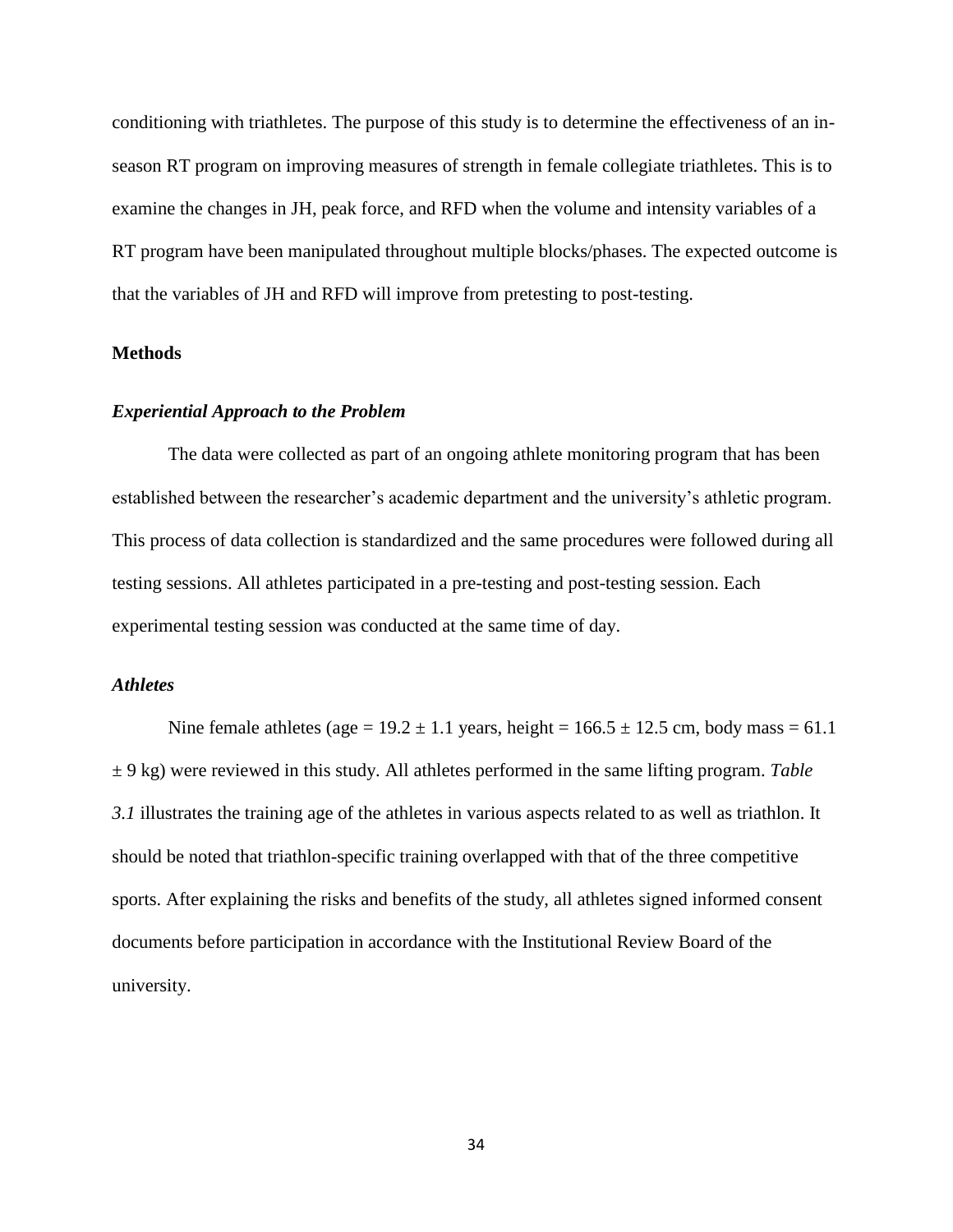# <span id="page-35-0"></span>**Table 3.1**

# *Athlete Training Age*

| Athlete Training Age (in years) |       |             |                                               |  |  |  |  |
|---------------------------------|-------|-------------|-----------------------------------------------|--|--|--|--|
|                                 |       |             | <b>Training Age within Competitive Sports</b> |  |  |  |  |
| <b>Triathlon</b>                | Swim  | <b>Bike</b> | Run                                           |  |  |  |  |
| $4.5 \pm 3.5$                   | $6+6$ | 4+4         | 4+4                                           |  |  |  |  |

# *Procedures*

Before the pre-testing session, athletes were familiarized with the protocol and how to properly how to perform static jumps (SJ), countermovement jump (CMJ), and isometric midthigh pull (IMTP).

The athletes completed two RT sessions per week (Wednesday and Friday) along with a midsection day between the RT sessions (Thursday). Both weekly RT and triathlon training sessions are included in *Table 3.2*. The training program consisted of two sequential summated microcycles (or blocks) with exercise selection for each day illustrated in Table 3.3.

# <span id="page-35-1"></span>**Table 3.2**

<span id="page-35-2"></span>

|           | Sunday     | Monday  | Tuesday | Wednesday  | Thursday   | Friday     | Saturday |
|-----------|------------|---------|---------|------------|------------|------------|----------|
| AM        | <b>OFF</b> |         | Swim    | Swim       | Swim       | Swim       | Cycling  |
| AM        | OFF        |         |         |            |            |            | Run      |
| <b>PM</b> | <b>OFF</b> | Cycling | Cycling | Run        | Cycling    | Run        |          |
| <b>PM</b> | <b>OFF</b> | Run     |         | RT (heavy) | RT (light) | RT (heavy) |          |

# *Weekly Triathlon Training Schedule*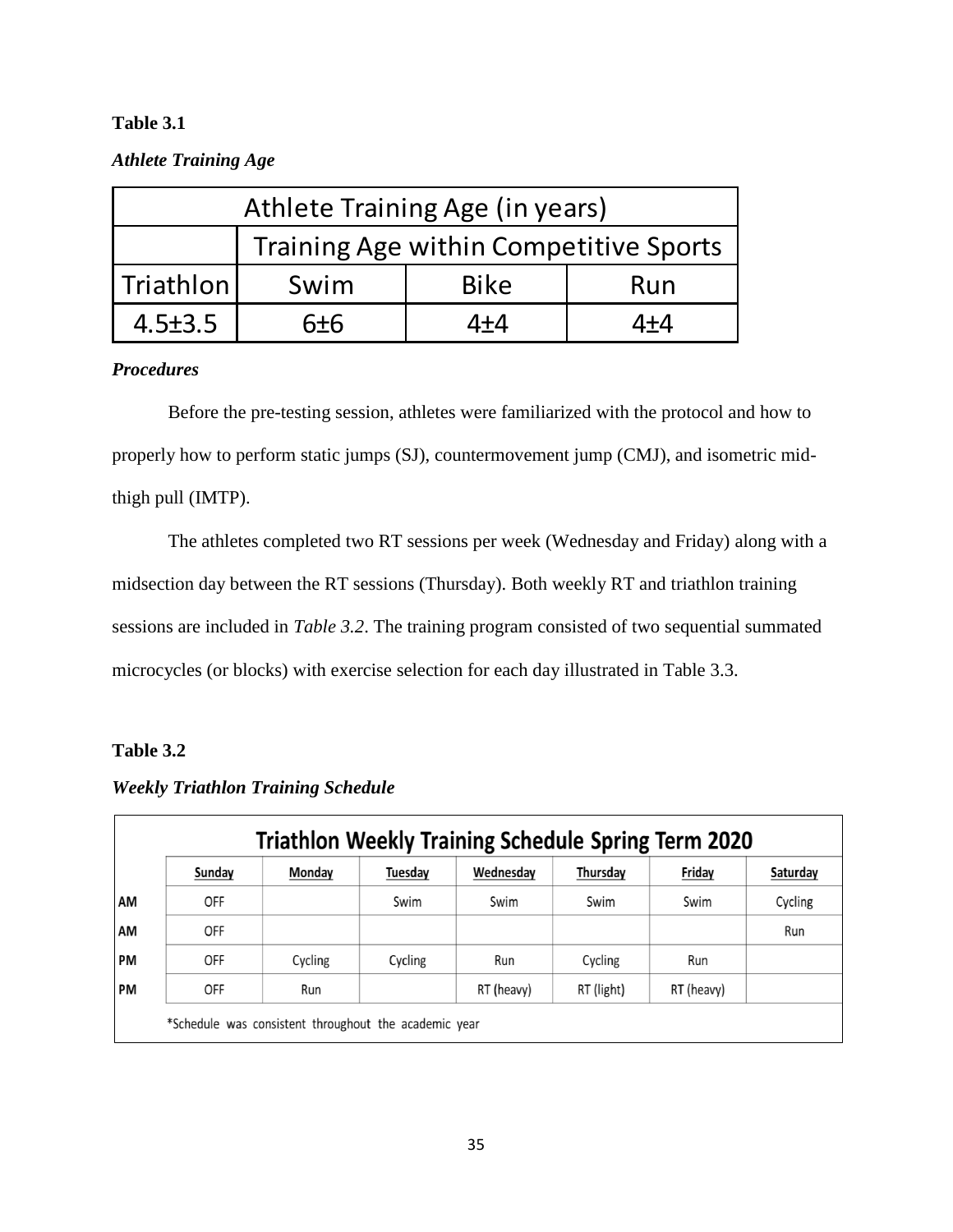# **Table 3.3**

### *Block Exercise Selection*

| <b>Basic Strength Block (weeks 7-9)</b> | Taper (weeks 10-12)                   |
|-----------------------------------------|---------------------------------------|
| Chest Pass Hop (Static), Depth Lands,   | Chest Pass Hop static (3x3), Depth    |
| Back Squat, Clean Grip Shoulder Press,  | Jumps (3x3), Back Squat, Push Press,  |
| Barbell RDL, and Dumbbell Bench Press   | Drop Step Lunge to Box $(2x4)$ , and  |
|                                         | <b>Incline Dumbbell Bench Press</b>   |
| Plate Overhead A Walks, Seated Side     | Prone Bridge Med Ball Figure 8, Side  |
| Toss, Med Ball V Ups, and Supine Glute  | Plank Clams, Med Ball Wood            |
| <b>Bridges</b>                          | Chopper, and Supine Glute Bridges     |
| Med Ball Toss for Height (3x3), Clean   | Med Ball toss for height (3x3), Clean |
| Pull, RDL to Bent-Over Row Complex,     | Pull, Clean Grip Countermovement      |
| Clean Grip Mid-Thigh Pull, and          | Shrug, Plate Overhead Lateral Lunge,  |
| Dumbbell Pitcher Pour (3x8)             | and Reverse Row                       |
|                                         |                                       |

All testing sessions were completed at the same time of day and in the same order of tests. Testing sessions occurred on Friday during both week 6 and week 13.

# *Experimental Conditions*

Before testing, all athletes were required to have a urine specific gravity (USG) < 1.20 to begin warm-up for testing. Once the USG test was passed, the athletes would perform the same standardized dynamic warm-up of 25 jumping jacks followed by 1x5 practice mid-thigh pulls (MTP) with 20kg, then 3x5 MPT with 40kg. Athletes would continue to jump testing which began with measuring SJ trials at 0, 11, and 20kg which progressed to CMJ using the same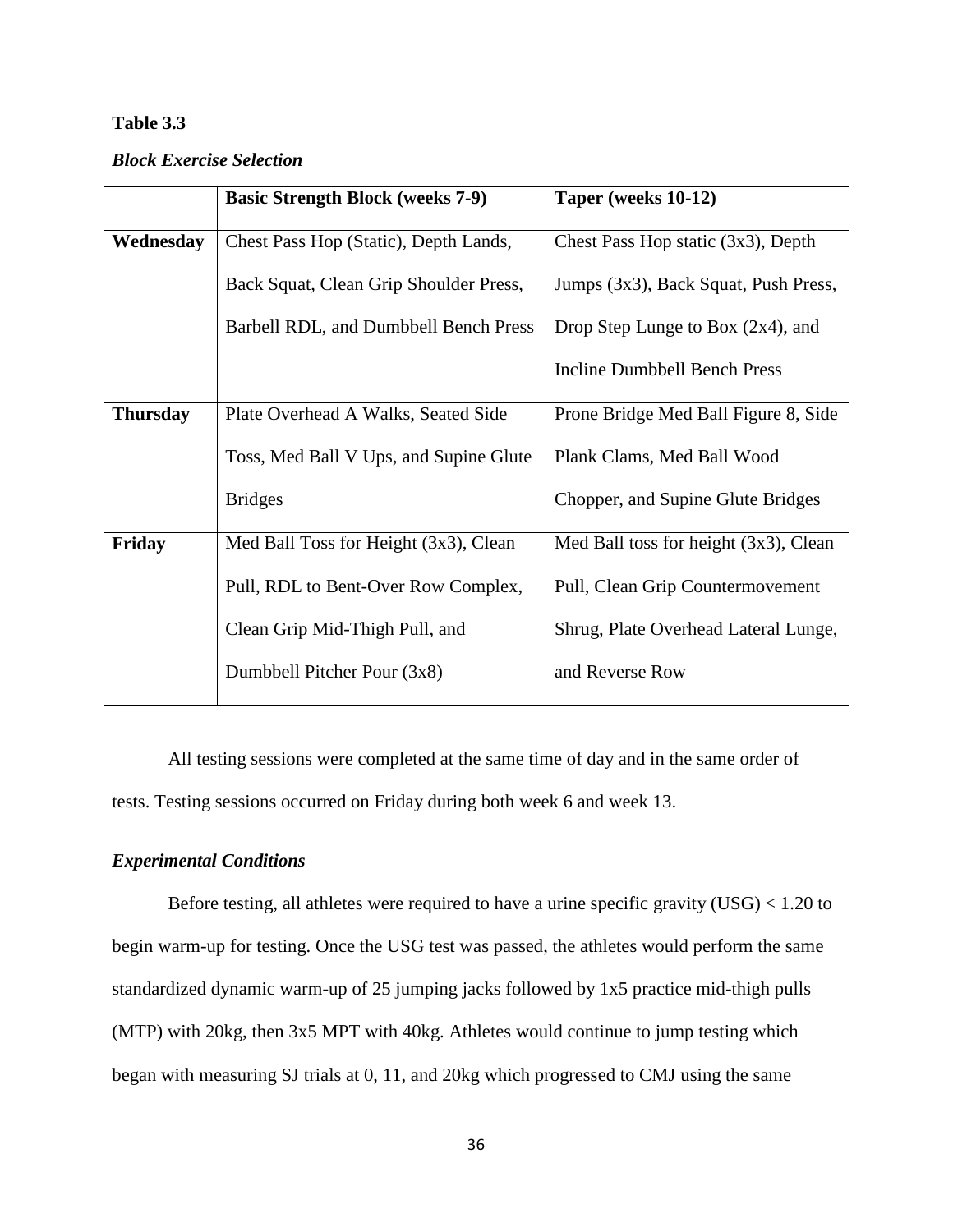weights. All jump trials included at least 2 jumps at each weight and for each type of jump. This was followed by the IMTP with at least 2 pulls.

#### <span id="page-37-1"></span>**Figure 3.1**



*Triathlon Weekly Training Volume*

<span id="page-37-0"></span>Leading into the basic strength block of training and following a taper after their first competition, athletes all followed the same triathlon and RT program. Training loads were consistently tracked for triathlon-specific training on Training Peaks (*Figure 3.1*), which included distance traveled in swimming, cycling, and running over the week. Athletes also recorded their training loads lifted in the weight room on lifting sheets (see *Table 3.2* & *Table 3.4* for prescribed set x rep schemes and intensities). Intensity is calculated based on athlete subjectivity with suggested receptions in reserve being provided. The relative volume load depicted in *Table 3.4* is a product of average weekly intensity (1RM%) and total weekly repetitions. All groups completed the same RT program and testing routine.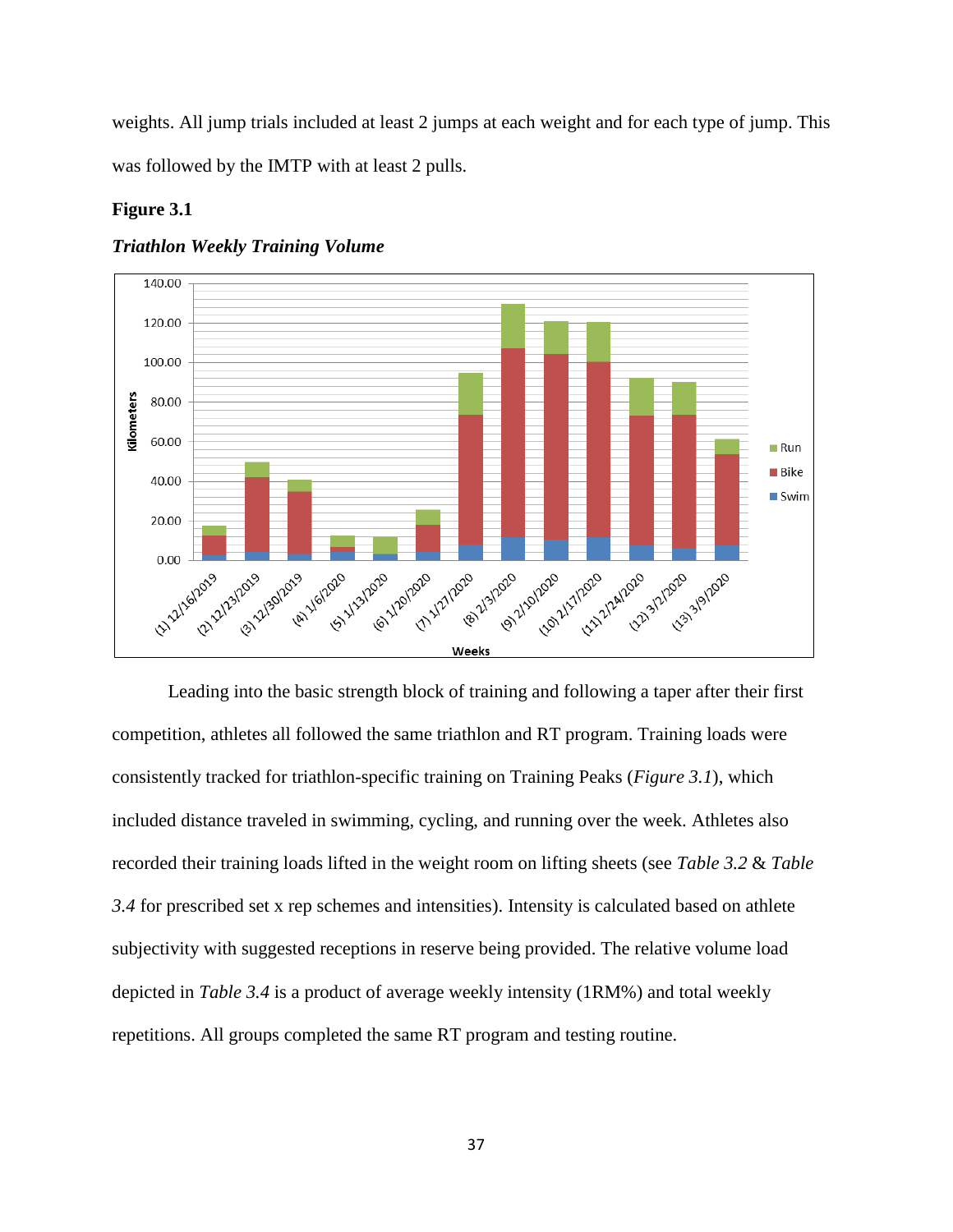## **Table 3.4**

|                 |       | Week | Week | Week                  |    |     |     |   | Week Week Week Week Week Week Week |     |                                                                       | Week  | Week  | Week  |
|-----------------|-------|------|------|-----------------------|----|-----|-----|---|------------------------------------|-----|-----------------------------------------------------------------------|-------|-------|-------|
|                 |       |      |      |                       |    |     | ь   |   | 8                                  |     | 10                                                                    | 11    | 12    | 13    |
|                 | Sets  |      |      | 3                     | 3  | 3   |     | 3 | 3                                  | 3   | 5                                                                     |       |       | 4     |
|                 | Reps  |      | 5    | 10                    | 10 | 10  | 10  | 5 | 5                                  | 5   | 3                                                                     | ٩     |       | 3     |
|                 |       |      |      |                       |    |     |     |   |                                    |     | Intensity 70.0% 70.0% 72.5% 85.0% 90.0% 75.0% 82.5% 87.5% 80.0% 85.0% | 88.0% | 80.0% | 85.0% |
| Relative Volume |       | 94.5 |      | 94.5 $ 195.75 229.5 $ |    | 243 | 225 |   | 148.5   157.5                      | 144 | 153                                                                   | 63.36 | 19.2  | 122.4 |
|                 | Loadl |      |      |                       |    |     |     |   |                                    |     |                                                                       |       |       |       |

*Weekly Resistance Training Volume Load*

### <span id="page-38-0"></span>**Figure 3.2**

*Weekly Resistance Training Volume and Intensity*

![](_page_38_Figure_5.jpeg)

Athletes were instructed to follow the first 6 weeks of RT independently due to winter break taking place. Athletes were familiarized with the lifts and approach to RT before the beginning of the 6 weeks of independent RT. It should be noted that RT during this period was voluntary. Testing was then conducted before the start of the second block of training (basic strength) at the end of week 6. Testing included: hydration, anthropomorphic measurements, JH, isometric mid-thigh pull, and Athletics Shoulder (ASH) tests (which has no data that will be utilized in this study and was the final test performed during athlete monitoring).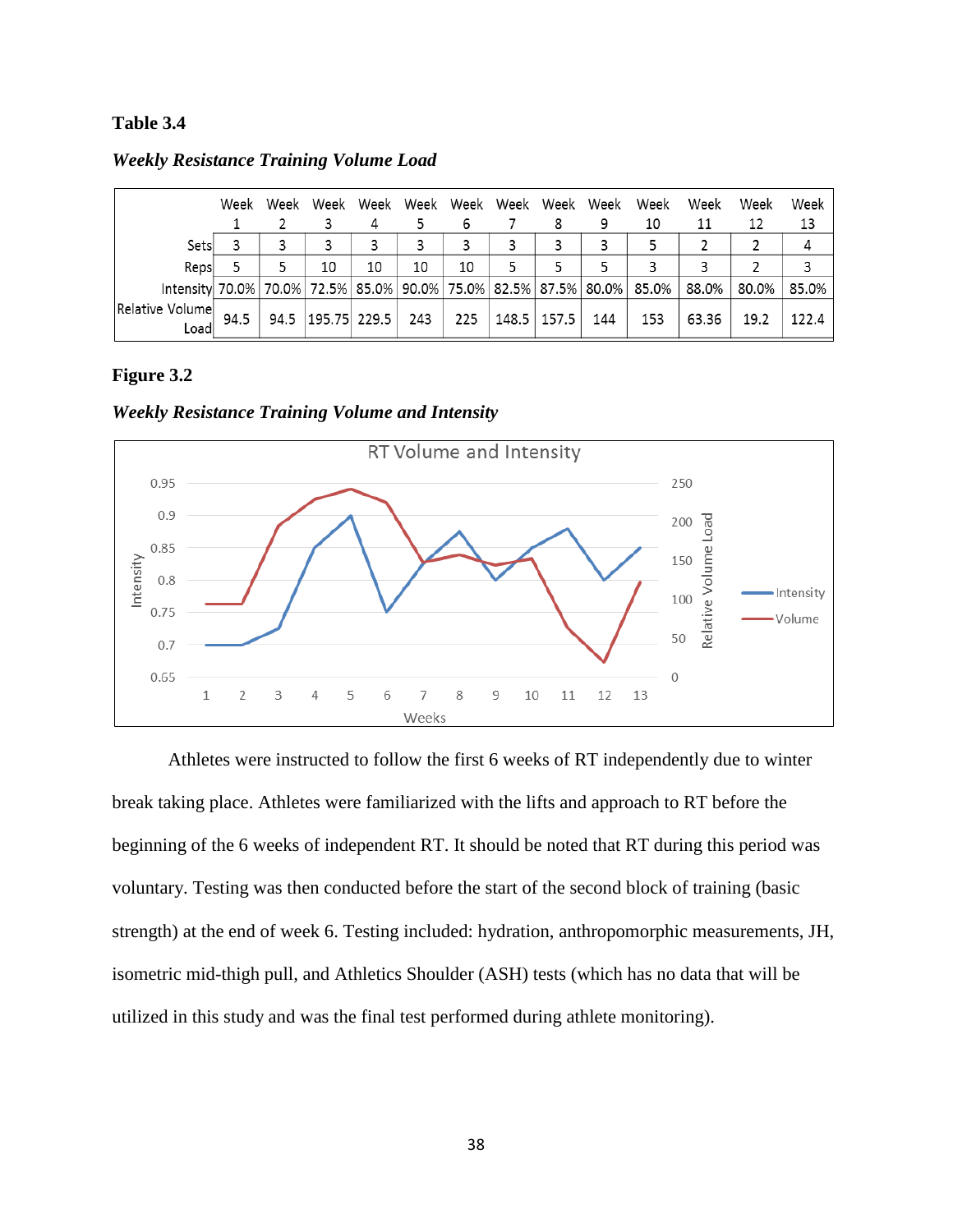### *Jump Testing*

Jump testing was performed following a standard warm-up of 25 jumping jacks, 1x5 midthigh pulls with 20kg and 3x5 with 40kg. Athletes were assessed with 0 kg (polyvinyl chloride pipe), 10 kg (barbell), and 20 kg (barbell) weights The PVC pipe and barbell were used to eliminate arm swing and to standardize testing conditions between athletes. Athletes performed SJ from an internal knee angle of approximately 90° which was measured with the use of a goniometer. SJ followed a standardized warm-up and athletes performed two warm-up jumps for the unweighted SJ at 50% and 75% effort. Athletes then performed at least two SJ at 100% effort. Once completed, athletes began testing weighted jumps using the same procedure as the unweighted jumps. Unweighted and weighted CMJs were performed using the same procedures as SJ. If JH differences were greater than 2 cm, then additional trials were performed until two jumps were within 2 cm of each other.

Data were collected using dual force plates (2 x 91 cm x 45.5 116 cm force plates, RoughDeck HP, Rice Lake, WI) sampling at 1000 Hz. All data were simultaneously integrated into LabVIEW (version 7.1, National Instruments).

#### *Isometric Mid-Thigh Pull*

Participants were instructed to assume a posture body position identical to the start of the second pull of the clean with their torso upright, a knee angle of 125-135 degrees. A handheld goniometer was used to ensure that athletes assumed the required knee angle. Participants were required to fully extend the elbows, hold on to the bar with provided wrist straps, and then strapped to the bar with athletic tape to prevent grip from being a limiting factor. Practice pulls performed at 50% and 75% of maximum effort were done as a warm-up, these were separated by about 1 minute. Before participants were instructed to do the 100% pull, it was explained that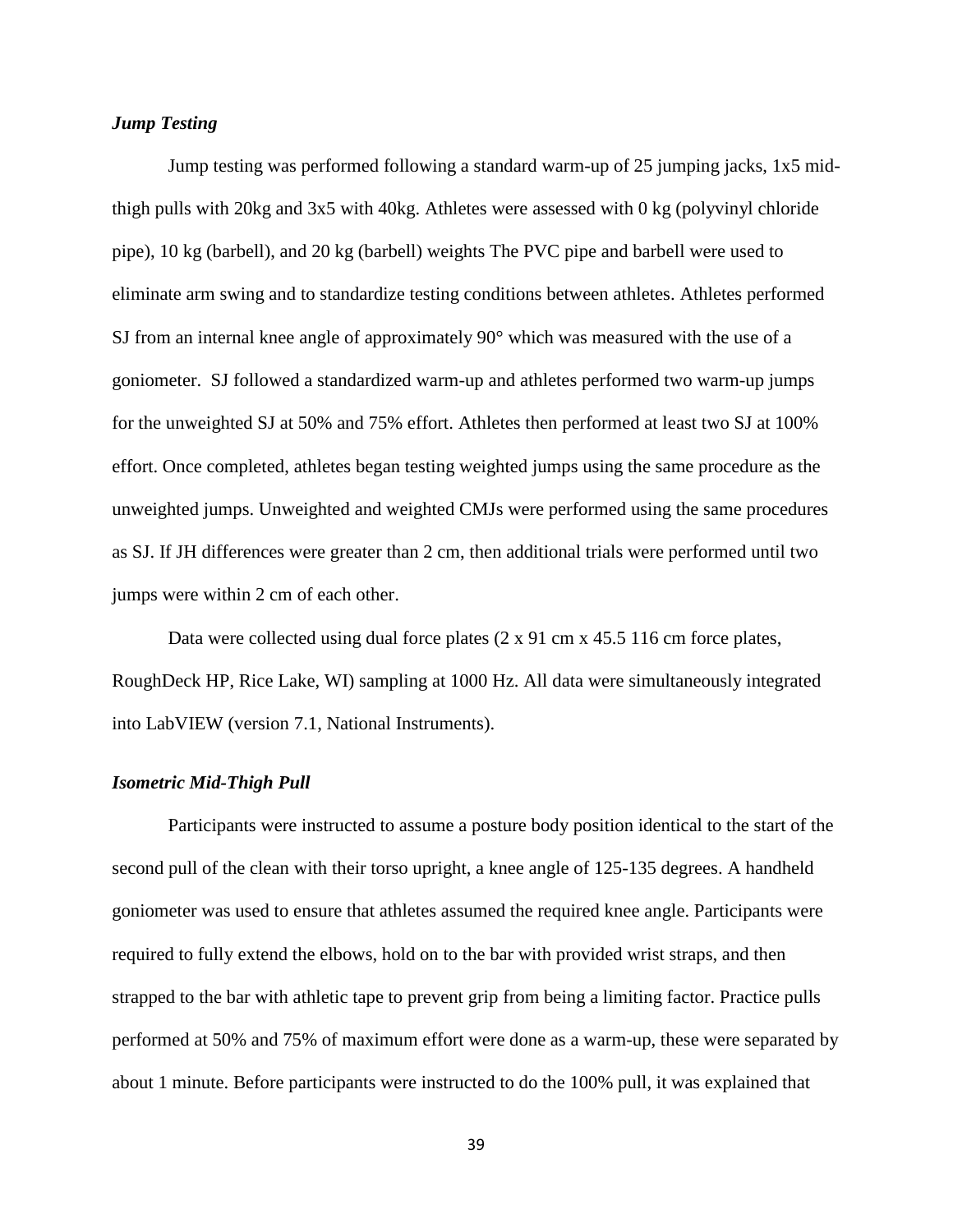they are to pull as "fast and as hard as you can". The highest force generated during IMTP was reported as the absolute PF (mPF). As well, force at 120 ms, (Force120) and RFD at 0-120 (RFD 0-120) from the onset of pull were determined for each trial as values correspond with ground contact time during running. Lum et al., (2020) found that IMTP can be used as a means to assess muscular fitness in endurance runners and that the runner should focus on increasing maximum strength and RFD when performing RT to enhance their performance.

Data were collected using dual force plates (2 x 91 cm x 45.5 116 cm force plates, RoughDeck HP, Rice Lake, WI) sampling at 1000 Hz. All data were simultaneously integrated into LabVIEW (version 7.1, National Instruments).

#### *Statistical Analysis*

Data were analyzed using the statistical software JASP (JASP Version 0.14). A paired sample *t*-test was used to compare the variables: CMJ 0kg JH – FT, CMJ 20kg JH – FT, SJ 0kg JH – FT, SJ 20kg JH – FT, mRFD at 120ms, and mPeak Force. To correct for multiple comparisons, the Bonferroni correction was applied, with the alpha level of *p* was at 0.05.

#### <span id="page-40-0"></span>**Results**

There was no significant difference in the variables that were measured. Two results that had diminished performances post-RT included CMJ 0kg JH - FT (m) and mRFD120 (N/s). Pre and post-*p*-value and Cohen's *d* are shown in *Table 3.5*. Descriptive data of mean and standard deviation (SD) are shown in *Table 3.6*.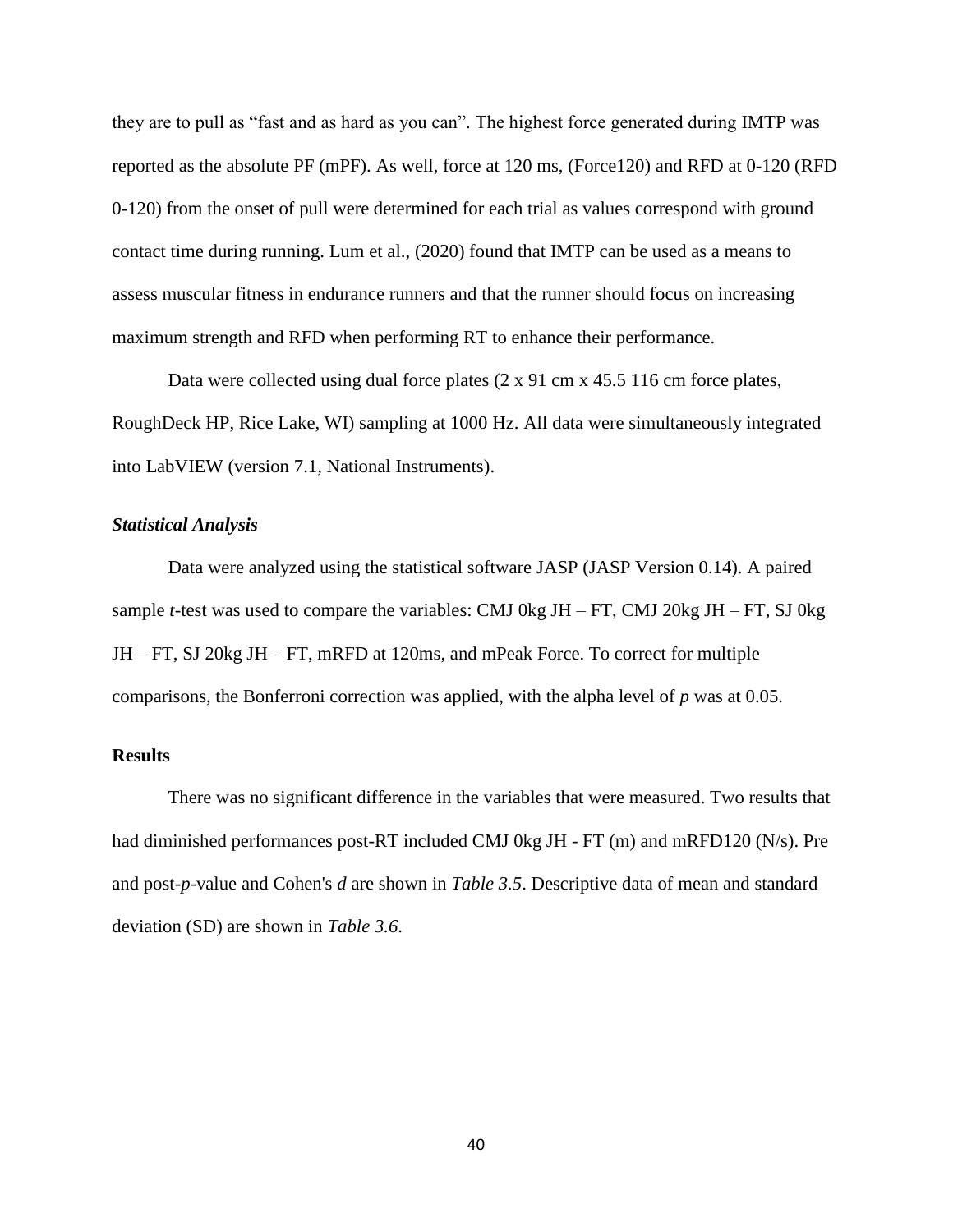# <span id="page-41-0"></span>**Table 3.5**

*Pre vs Post Testing Statistical Significance*

| 95% CI for Cohen's d                            |          |    |                  |           |          |              |
|-------------------------------------------------|----------|----|------------------|-----------|----------|--------------|
| <b>Measure 1</b>                                | t        | df | $\boldsymbol{p}$ | Cohen's d | Lower    | <b>Upper</b> |
| $CMJ$ 0 kg JH - FT $(m)$<br>Pre to Post Avg.    | 0.082    | 8  | 0.937            | 0.027     | $-0.627$ | 0.680        |
| $CMJ$ 20 $kg$ JH - FT $(m)$<br>Pre to Post Avg. | $-0.872$ | 8  | 0.409            | $-0.291$  | $-0.950$ | 0.386        |
| $SI$ 0kg JH - FT $(m)$<br>Pre to Post Avg.      | $-0.188$ | 8  | 0.856            | $-0.063$  | $-0.715$ | 0.593        |
| $SI$ 20 $kg$ JH - FT $(m)$<br>Pre to Post Avg.  | $-1.391$ | 8  | 0.202            | $-0.464$  | $-1.141$ | 0.239        |
| $m$ RFD120 $(N/s)$<br>Pre to Post Avg.          | 0.672    | 8  | 0.521            | 0.224     | $-0.445$ | 0.879        |
| mPF(N)<br>Pre to Post Avg.                      | $-2.691$ | 8  | 0.027            | $-0.897$  | $-1.661$ | $-0.095$     |

*Note.* Student's t-test.

*Significance set at p < 0.0083 via Bonferroni Correction*

# <span id="page-41-1"></span>**Table 3.6**

# *Descriptives*

|                           | N | <b>Mean</b> | <b>SD</b> | <b>SE</b> |
|---------------------------|---|-------------|-----------|-----------|
| CMJ 0kg JH - FT (m) Pre   | 9 | 0.187       | 0.025     | 0.008     |
| CMJ 0kg JH - FT (m) Post  | 9 | 0.186       | 0.019     | 0.006     |
| CMJ 20kg JH - FT (m) Pre  | 9 | 0.116       | 0.024     | 0.008     |
| CMJ 20kg JH - FT (m) Post | 9 | 0.122       | 0.011     | 0.004     |
| $SI$ 0kg JH - FT (m) Pre  | 9 | 0.170       | 0.033     | 0.011     |
| SJ 0kg JH - FT (m) Post   | 9 | 0.172       | 0.020     | 0.007     |
| SJ 20kg JH - FT (m) Pre   | 9 | 0.102       | 0.016     | 0.005     |
| SJ 20kg JH - FT (m) Post  | 9 | 0.112       | 0.012     | 0.004     |
| mRFD120 $(N/s)$ Pre       | 9 | 2857.810    | 1858.382  | 619.461   |
| mRFD120 $(N/s)$ Post      | 9 | 2657.166    | 1559.954  | 519.985   |
| $mPF(N)$ Pre              | 9 | 2218.138    | 372.827   | 123.576   |
| $mPF(N)$ Post             | 9 | 2378.159    | 290.413   | 96.804    |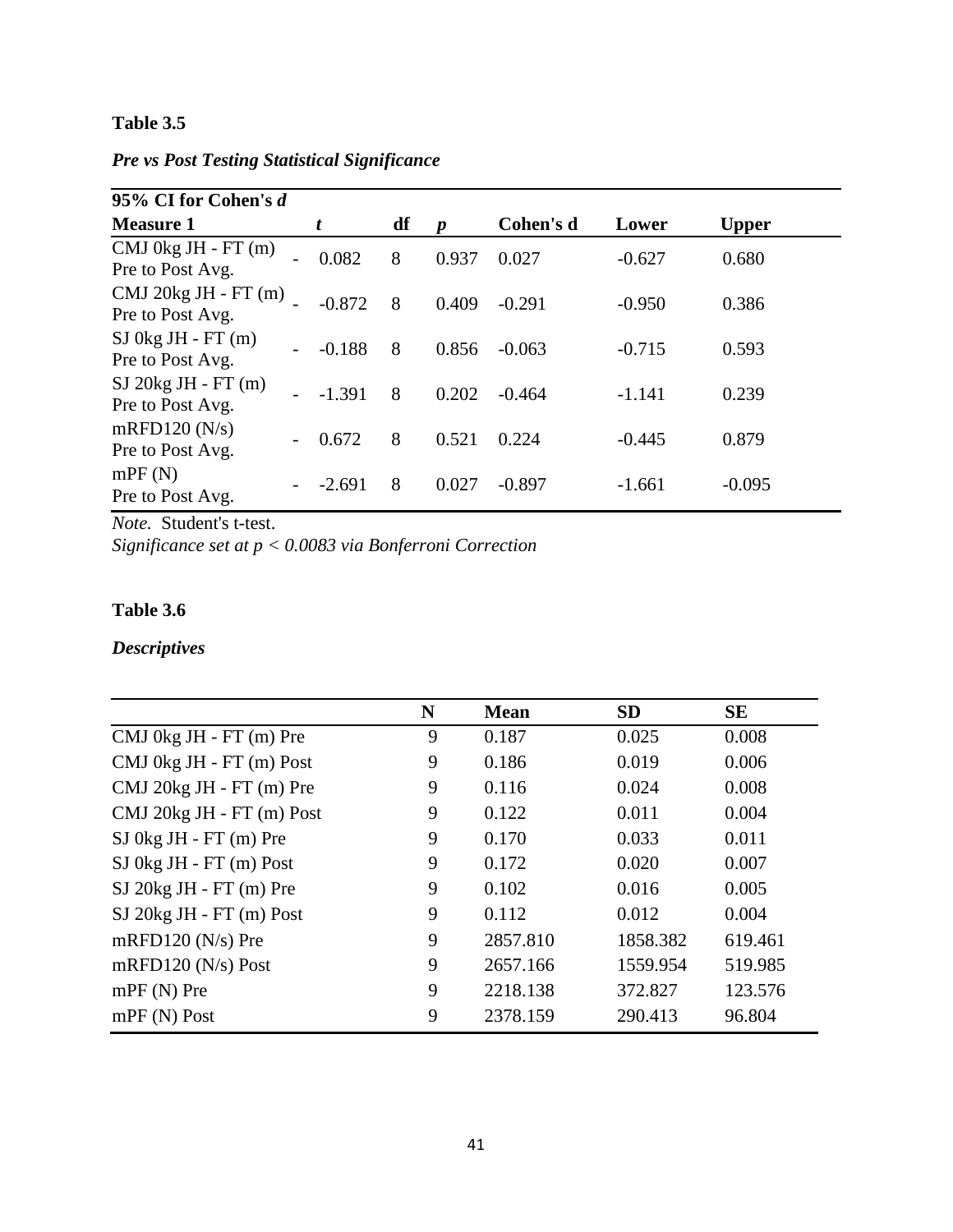#### <span id="page-42-0"></span>**Discussion**

With the data collection occurring for only 9 athletes, there was a very small pool of athletes, diminishing the effect size for this study. This means that if there were drastic differences with some participants on specific tests, it would have a significant impact on mean results. This reemphasizes the importance of examining individual results and especially doing so on smaller teams.

This study is the first to the authors' knowledge that has investigated the outcomes of an in-season RT program on measures of strength in female collegiate triathletes. The lifts selected for RT were incorporated to emphasize the movement specificity of each aspect of a triathlon (Zupan & Petosa 1995). The results from this study illustrated that despite improvements occurring in four of the tested areas, the improvements were not statistically significant. Beattie et al., (2014) had findings that illustrated how strength training is an effective means for improving movement economy, velocity at  $\overline{V}O2$  max, power output at  $\overline{V}O2$  max, maximal anaerobic running test velocity, and time trial performance. Previous training of the athletes included RT the semester before data collection as well as a RT program to be completed between semesters that consisted of a return to fitness block (2 weeks 3x5 between 70-75% effort) and strength endurance block (4 weeks 3x10 between 75-90% effort). The pre-test date occurred after athletes returned to campus and before the formal intervention of the RT program in the weight room. Post-testing took place after the athlete's first competition where a taper block was implemented leading up to the athletes' performance.

Where the mPF was the variable that saw the greatest improvement, it still did not meet the criteria to be considered statically significant. It is important to note that as peak force improves, the athletes will be able to perform submaximal movements either for longer or sustain a higher intensity for an equivalent duration that was previously performed at a lower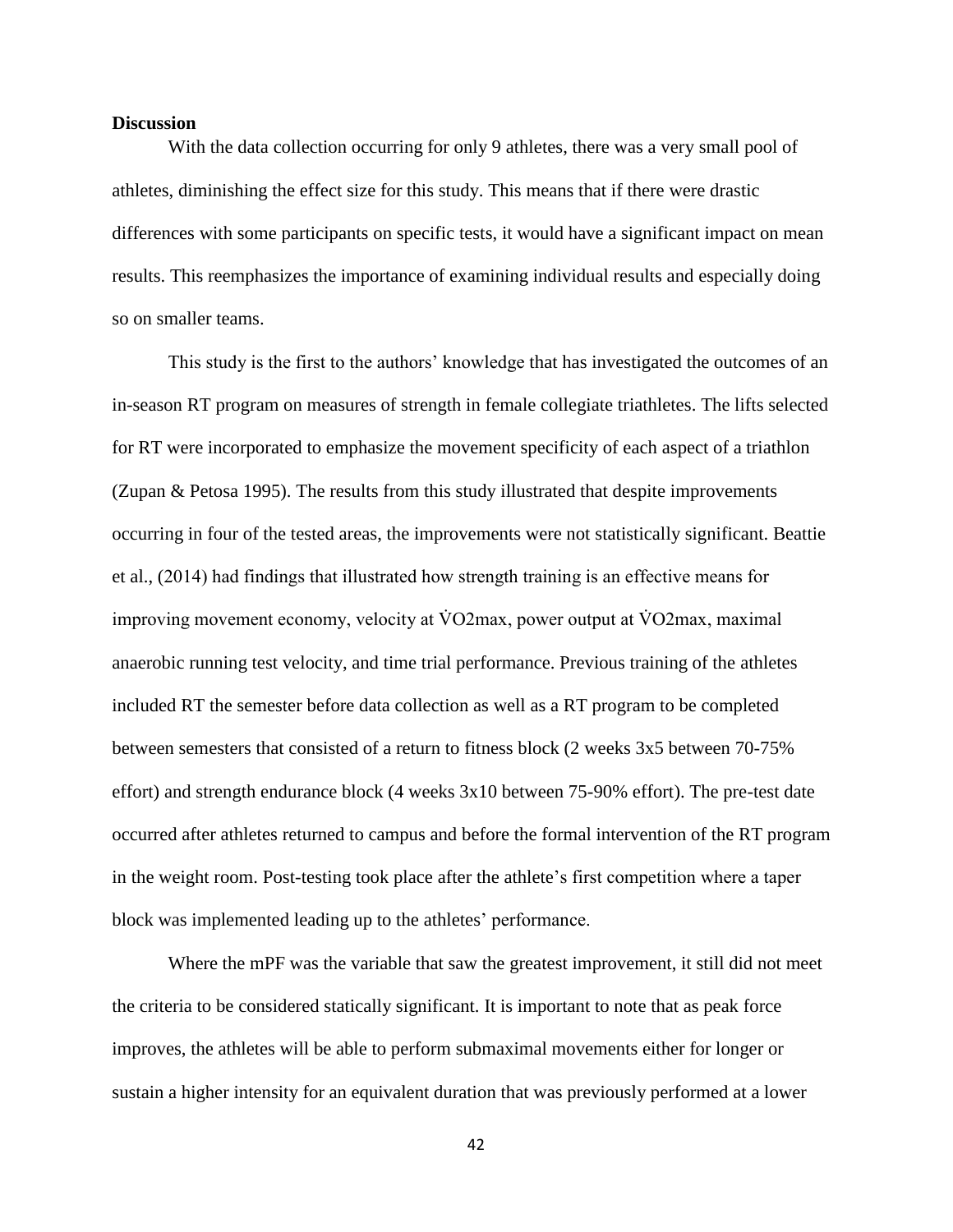force output. The reason for RFD becoming an important component alongside peak force is because this is the neuromuscular mechanism being activated quickly and efficiently enough to hit the required percentage of strength. The sooner this occurs, the sooner the needed force can be applied for the athlete's required task.

One limitation to the study was that the phase of training for sport-specific work was more intense during preparation for the competition which overlapped with the second data collection. Another limitation was the timeframe during which data collection took place. Due to the COVID-19 Pandemic, the duration of data collection was about half as long as what was originally planned. Studies that observed changes attributed to RT over a similar duration experienced mostly positive results related to improvements in variable measurement. Paton and Hopkins (2005) examined RT alongside improvements in cycling performance over 4-5 weeks of training. They concluded that CT was an effective means of improving endurance and sprint performance in their well-trained competitive athletes. These enhancements are attributed to improved exercise efficiency. Støren et al., (2008) examined well-trained distance runners over an 8-week intervention concluding that RE and increased time to exhaustion were improved with the inclusion of RT concurrently with their run training. RFD in the half squat improved from  $466.7 \pm 163.2$  to  $588.0 \pm 147.9$  (33.2%). This change in RFD is attributed to changes in recruitment patterns because of neural adaptation. 1RM in the squat also improved from 73.4  $\pm 20.5$  to 97.8  $\pm 21.3$  (26.0%). Squat strength has been strongly correlated to athletic movements that require relatively high-velocity, high-power outputs and RFD (Baker & Nance 1999). Weightlifting exercises utilized in the training session and their derivatives have shown a strong transfer of training to such movements as well (Arabatzi et al., 2010; Channell & Barfield 2008). An improved 1RM, in this context, may be attributed to increased muscle stiffness, a variable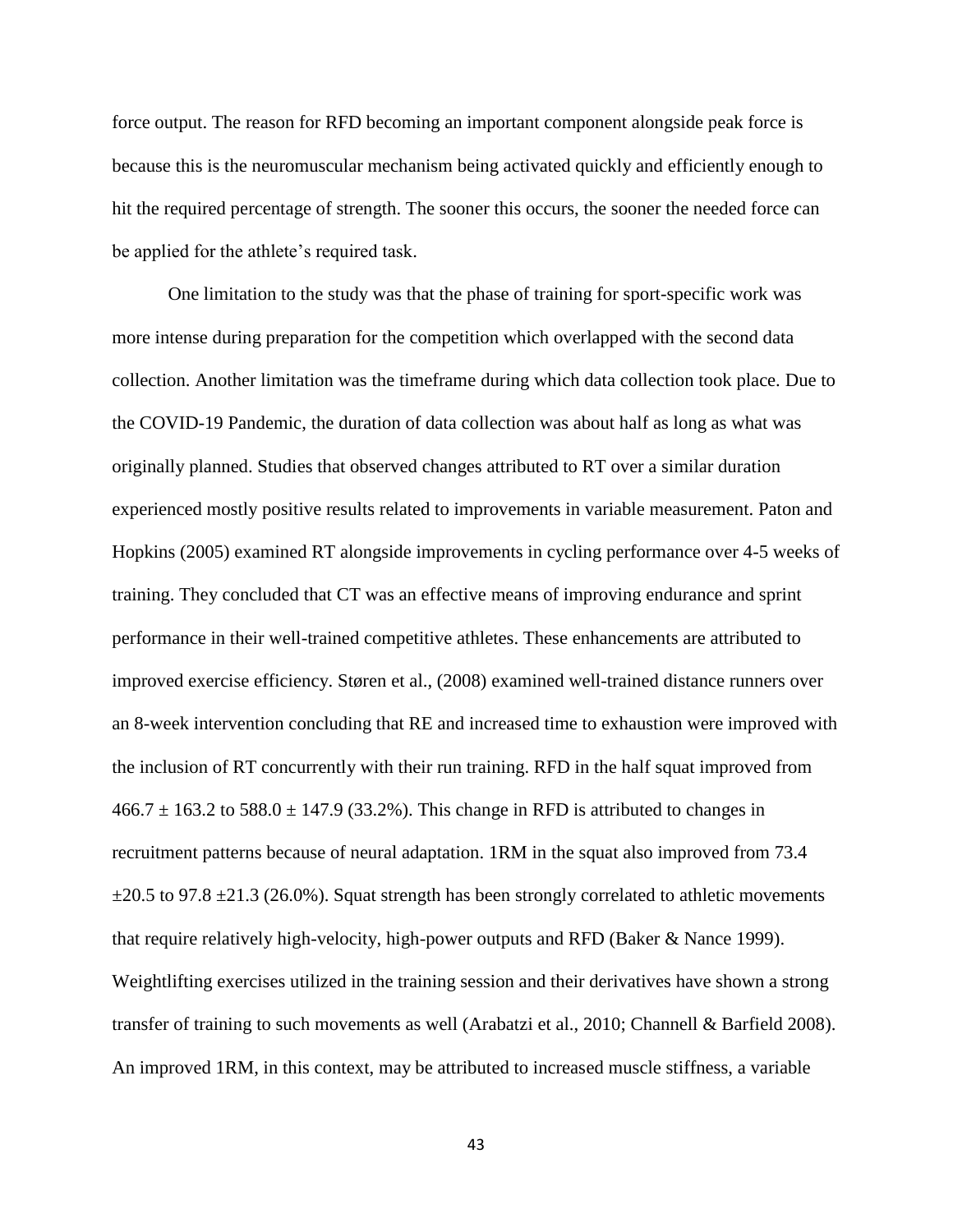which for RE can become more efficient. Strength training is reported to positively impact musculotendinous unit stiffness by increasing their capabilities (Craib et al., 1996; Kubo et al., 2002; Millet et al., 2002). Elastic energy is stored more effectively in the series and parallel elastic component during eccentric muscle actions. This will then increase the concentric muscle force. As well, an increase in musculotendinous stiffness has a greater application to running than cycling because of the greater contribution of the stretch-shortening cycle (Rønnestad & Mujika 2013). Sunde et al., (2010) conducted a study on well-trained competitive cyclists which found improvements in work efficiency in both the control and intervention group, with the intervention group experiencing larger changes attributed to maximal strength training. The intervention group saw 1RM half-squat improve by  $22.5 \pm 19.7$  kg (13.5 % increase) and RFD in the half-squat improved by  $134.0 \pm 171.6 \text{ W}$  (16.7% increase). These changes led to improved CE, work efficiency in cycling, and time to exhaustion at maximal aerobic power. The authors stated that "the present study shows highly-significant correlation between pretest RDF in half squat and pretest CE", this again can be attributed to an optimal activation of motor neurons and muscle fibers post-intervention. Finally, Hoff et al., (2001) examined changes over 8 weeks in male cross country skiers and found reduced time to peak force and improved time to exhaustion. Again improvements to work economy changed significantly after the intervention of RT and maximal RT with an emphasis on neural adaptations improved strength (primarily RFD), leading to improved aerobic endurance performance via improved economy of movement. Many of these studies had subjects whose average age distribution was at least 10 years older than the participants in this study. As well, participants in other studies were often described as well trained, where some of the participants in this study range in their level of training from well trained to relatively untrained.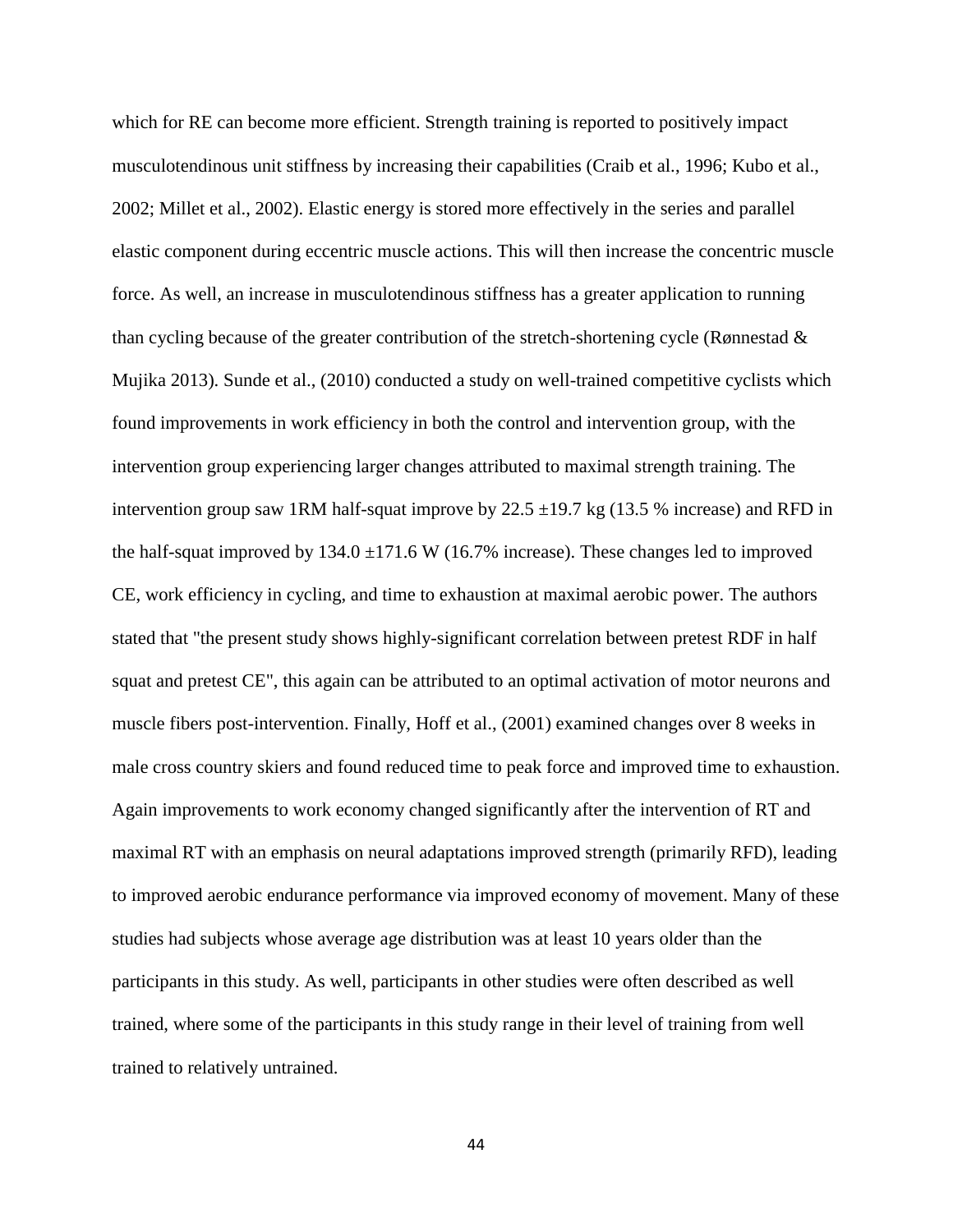Longer studies, which ranged from 9-21 weeks in duration, examined the same variables or focused on the economy of movement in running and cycling. Paavolainen et al., (1999) utilized explosive strength training and examined improvements in RE by testing subjects in a 5k time trial. Over the 9 weeks of the study, significant changes were found in 5k running performance. These were suggested to be attributed to improvements in neuromuscular characteristics which transferred into improved power of the muscle and economy of movement. Millet et al., (2002) also found improvements to RE from concurrent RT with endurance running after a study that lasted 14 weeks in duration. Kelly et al., (2008) examined the effects concurrent strength and endurance training (RT that is performed along with sport-specific training, in this case running) would have on a group of recreational female endurance runners. There were greater improvements in 3k time trial results following the intervention on CT when compared to the endurance-only group and improvements in upper and lower body strength were present in the concurrent group, but these results were nonsignificant. However, between the two groups, there was no significant difference found in RE. It should be noted that there were no issues with the addition of RT and the outcomes of the endurance running program. Taipale et al., 2014) utilized mixed maximal and explosive exercises as the RT intervention concurrently with endurance running below lactate threshold over a 16-week study. CMJ was assessed and improvements were found 8 weeks into the study for male athletes and 12 weeks into the study for female subjects. Taipale et al., (2010) conducted another study on endurance runners where athletes completed a 6 week preparatory RT program before getting divided into maximal strength, explosive strength, and circuit training for 8 weeks. Both maximal strength (1RM) and CMJ in all groups, but the groups exposed to maximal strength and explosive strength training were more impacted by improvements to their strength and neuromuscular performance.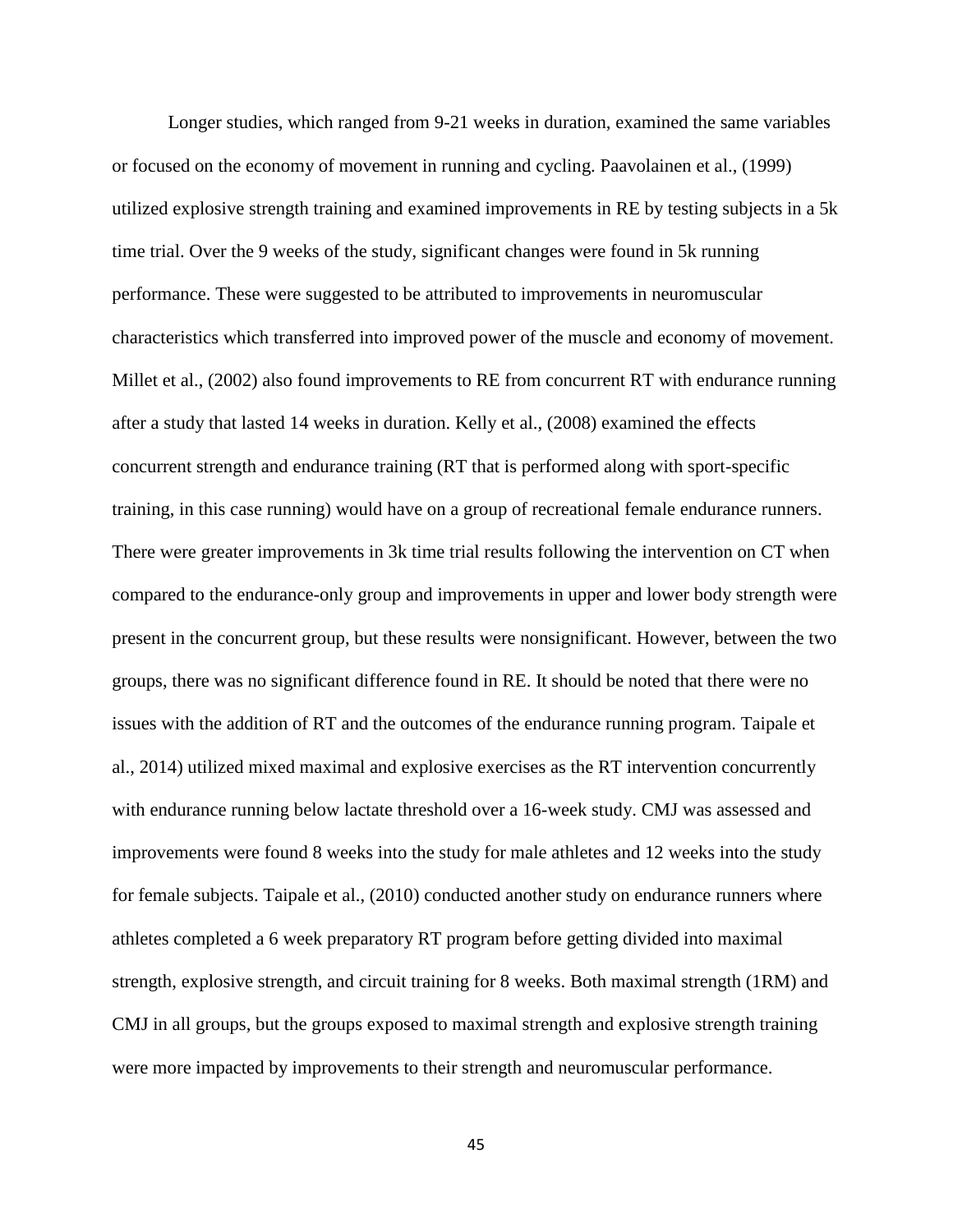Mikkola et al., (2011) conducted a study that also consisted of a 6-week preparatory period followed by 8 weeks of specific programs for athletes: heavy resistance, explosive resistance, or muscle endurance training. Only the heavy RT group has significant improvements in CMJ height (from 28.4  $\pm$  3.5 to 30.1  $\pm$  3.9 cm), all the other groups did have some degree of improvement, however, it was not significant. It should be noted that this study was conducted with RT sessions occurring on different days than the endurance sessions. Aagaard et al., (2011) examined RT and the effects it had on endurance capacity and muscle fiber composition in young top-level cyclists over a 16-week duration. RFD was a measured variable that increased by 12-20% following CT, where the group that only performed endurance training experience no change in RFD. Häkkinen et al., (2003) concluded that over 21 weeks of training, the strengthendurance group showed significant increases in RFD. Finally, Glowacki et al., (2004) utilized a concurrent RT program with untrained male athletes over a 12-week study. Where there was no significant change in JH, the CT did not interfere with strength development but it was proposed that there could be a hindrance to the development of maximal aerobic capacity. Many of these studies had subjects whose average age distribution was within 10 years of participants in this study. As well, participants in other studies ranged from recreational to elite.

Endurance athletes who strength train with loads  $\geq 70\%$  1RM will often achieve larger changes in movement economy and endurance performance than endurance athletes who strength train with lighter loads (Mikkola et al., 2007a; Sedano et al., 2013). Sedano et al. (2013) reported greater magnitudes of change in RE, CMJ height, vV̇ O2max, and 3-km time trial performance after 12 weeks of heavy strength training (70% 1RM) (Bazyler et al., 2015). A sequenced approach may be more appropriate than trying to improve strength, power, and endurance simultaneously (Bazyler et al., 2015). Changes that occur due to RT are initially a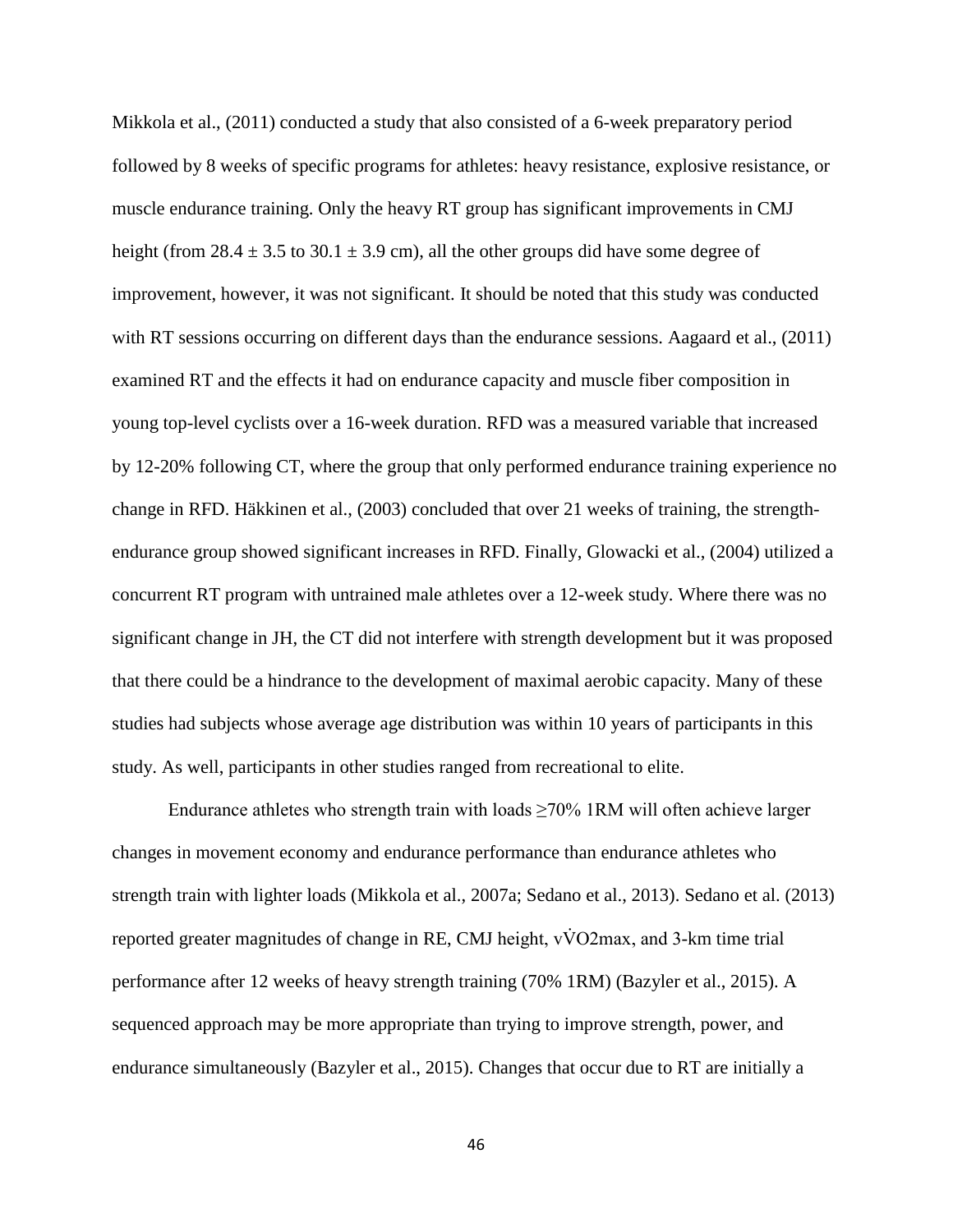result of neuromuscular adaptation when strength is increased (Aagaard et al, 2002) and it often takes at minimum found that 8 weeks of concurrent RT and endurance training improved endurance and selective neuromuscular performance measures (Mikkola et al., 2011). Manipulating volume and intensity over an appropriate duration ( $\geq 8$  weeks loading) (Bishop et al., 1999; Bastiaans et al., 2001; Levin et al., 2009) is needed for long-term endurance performance to improve.

JH from other studies Guglielmo (et al. 2008) found that after only 4 weeks of concurrent running and heavy strength training (3–5 sets at 6RM loads), there were larger magnitudes of change in RE, 1RM strength, and CMJ height compared with concurrent running and lighter strength training (3–5 sets at 12RM loads) in middle- and long-distance runners who competed at the regional and national level (Bazyler et al., 2015). Piacentini et al., (2013) examined master endurance runners after a 7 week RT intervention in which SJ and CMJ were collected pre and post-intervention. CMJ was  $21.8 \pm 3.9$  pre and  $22.5 \pm 4.0$  post interventions (a 3%) improvement). SJ was  $20.0 \pm 3.4$  pre and  $22.2 \pm 3.3$  post interventions (a 11% improvement). Mikkola et al., (2011) heavy RT group of male recreation runners had their CMJ height improve from 28.4  $\pm$  3.5 to 30.1  $\pm$  3.9 cm post-intervention. Taipale et al., (2014) examined both male and female athletes and over a 16-week intervention, there were significant improvements in male CMJ performance from weeks 0- 8 and 8-12. Glowacki et al., (2004) examined untrained male volunteers over 12 weeks and despite there being no significant changes to athlete vertical JH, this may be attributed to an increase in the lean body mass athletes in both the CT group experienced throughout the study.

Again, RFD is an important variable since it is the neuromuscular activation that limits how quickly force may be produced (Aagaard et al, 2002; Mikkola et al., 2011). When maximal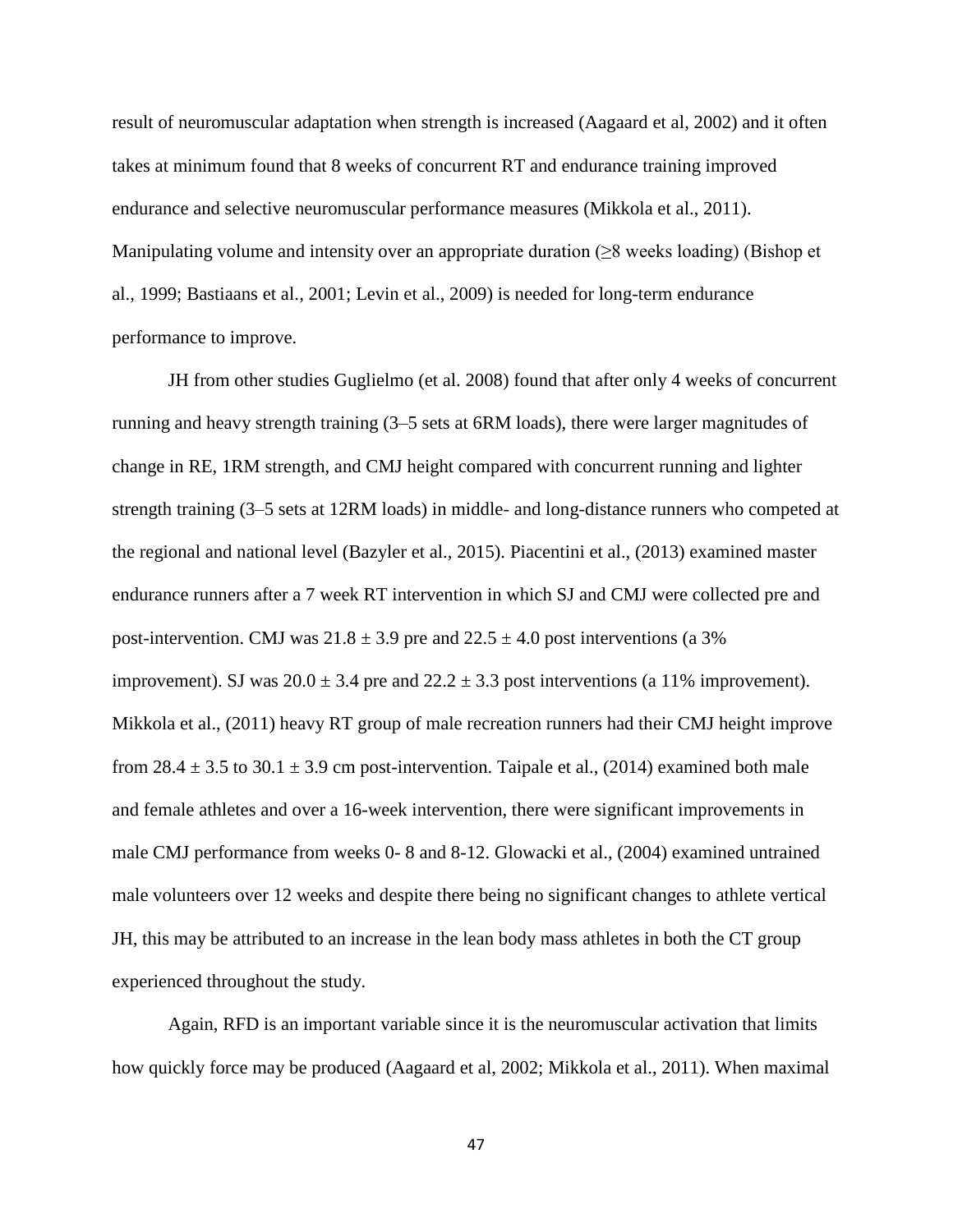strength training is utilized, with emphasis on neural adaptations, improves in strength, particularly RFD, and improves aerobic endurance by improved work economy are also experienced (Hoff et al., 2001). This implies that as RFD improves so will aspects of movement economy that will benefit the endurance component of sports like distance running, distance cycling, and triathlon. Aagaard et al., (2010) found a 12-20% increase in max muscle strength and RFD in response to a 16-week concurrent strength endurance program in top-level cyclists. Støren et al., (2008) examined well-trained distance runners over an 8-week intervention concluding that RE and increased time to exhaustion were improved with the inclusion of RT concurrently with their run training. RFD in the half squat improved from  $466.7 \pm 163.2$  to 588.0  $\pm$  147.9 (33.2%).

### <span id="page-48-0"></span>**Practical Application**

This study might provide insight into the structuring and implementation of phase potentiation. When developing a RT program alongside an endurance program, it is essential to focus on specific aspects during different points in time but allowing what was previously conditioned to build the foundation for future adaptations. This study examines the potential changes in performance indicators that are attributed to RT. Therefore, a phase potentiated approach to RT can provide enhanced RFD and JH when appropriate intensities are utilized and progressions are implemented. Athletes who have a young training age relative to RT will take time to effectively apply intent tot their lifting sessions and use 100% efforts during testing sessions. Sport specific sessions need to also be coordinated in an effective manner to allow for adequate rest leading up to the RT session. There will often be time constrains between the athlete's academic, social, and sport specific training so appropriately scheduling a RT session amongst other obligations can be a challenge depending on the level you are competing at.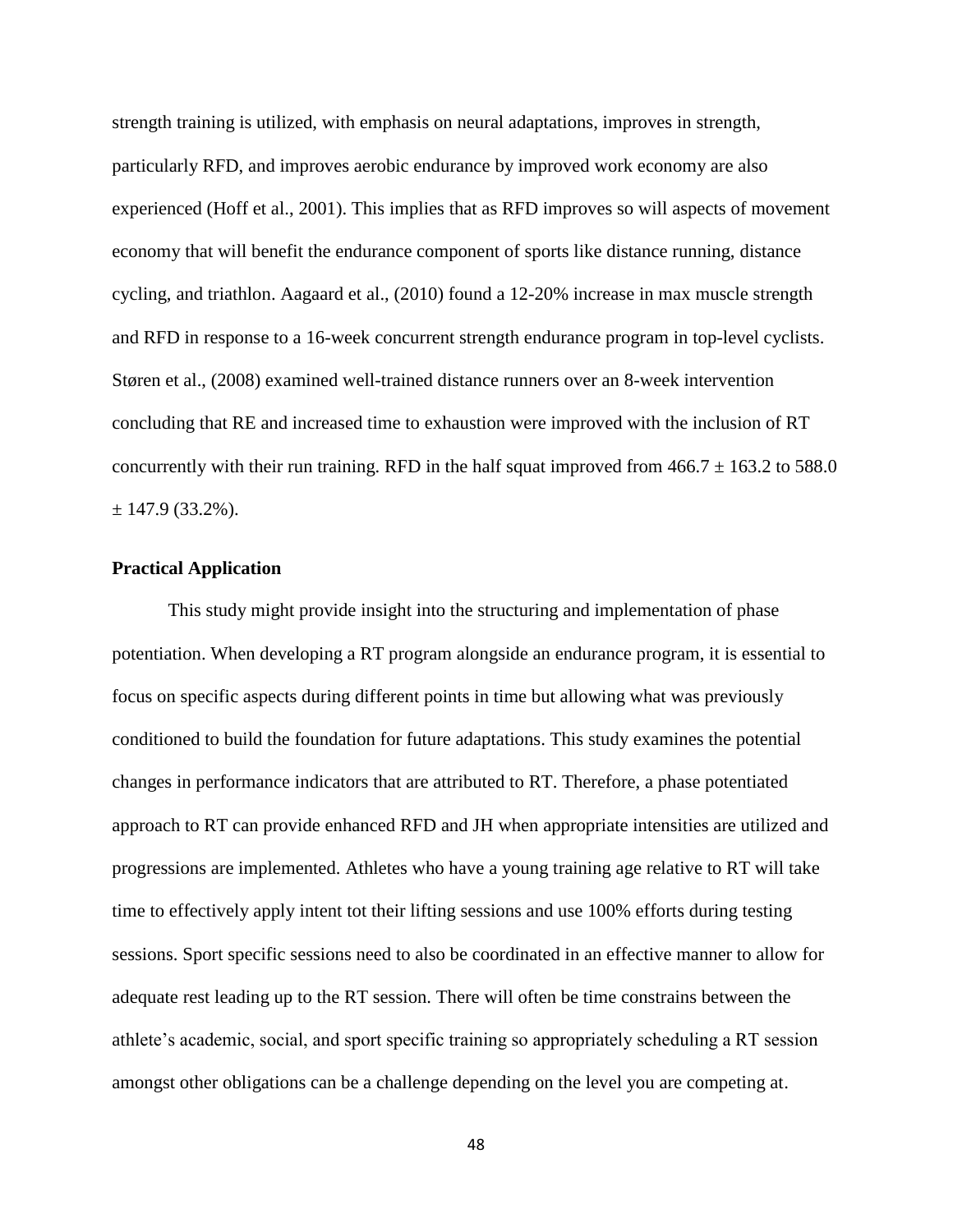Coaches may consider applying this approach to their RT to maximize their athletes' performances leading into championship events or competitions of great importance.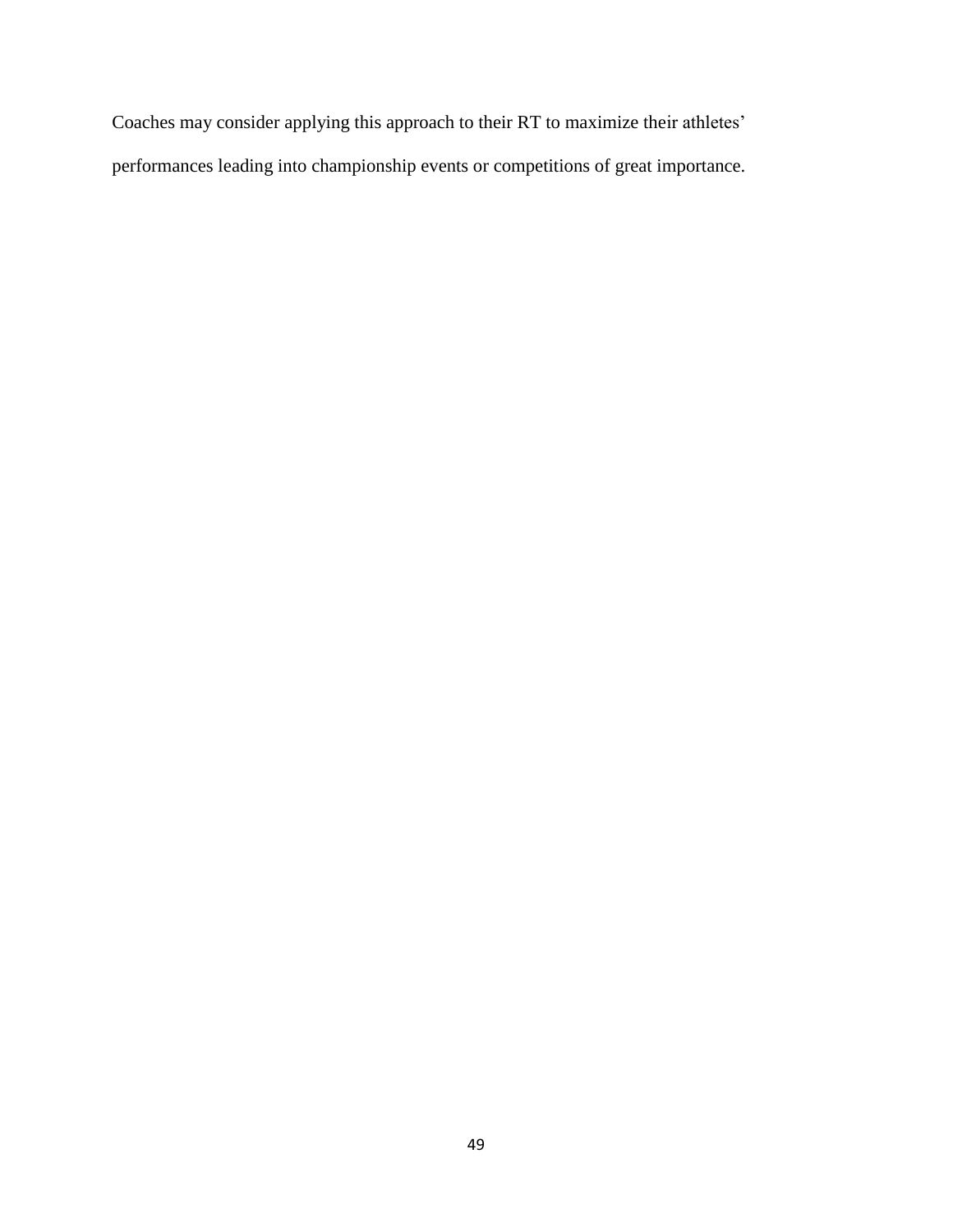#### **References**

- <span id="page-50-0"></span>Aagaard, P., Andersen, J. L., Bennekou, M., Larsson, B., Olesen, J. L., Crameri, R., & Kjaer, M. (2011). Effects of resistance training on endurance capacity and muscle fiber composition in young top-level cyclists. *Scandinavian Journal of Medicine & Science in Sports, 21*(6).
- Aagaard, P., Simonsen, E. B., Andersen. J. L., Magnusson , P., & Dyhre-Poulsen. P. (2002). Increased rate of force development and neural drive of human skeletal muscle following resistance training. *J Appl Physiol (1985).93*(4):1318-1326.
- Andersen, L. L., Andersen, J. L., Zebis, M. K., & Aagaard, P. (2010). Early and late rate of force development: Differential adaptive responses to resistance training? *Scandinavian Journal of Medicine & Science in Sports, 20*(1). doi:10.1111/j.1600-0838.2009.00933.x
- Arabatzi, F., Kellis, E., & Saèz-Saez De Villarreal, E. (2010). Vertical jump biomechanics after plyometric, weight lifting, and combined (weight lifting + plyometric) training. *Journal of Strength and Conditioning Research, 24*(9), 2440-2448.
- Baker, D., & Nance, S. (1999). The relation between running speed and measures of strength and power in professional rugby league players. *Journal of Strength and Conditioning Research, 13*(3), 230-235.
- Bastiaans, J., Diemen, A., Veneberg, T., & Jeukendrup, A. (2001). The effects of replacing a portion of endurance training by explosive strength training on performance in trained cyclists. *European Journal of Applied Physiology*, *86*(1), 79–84. https://doi.org/10.1007/s004210100507
- Bazyler, C. D., Abbott, H. A., Bellon, C. R., Taber, C. B., & Stone, M. H. (2015). Strength training for endurance athletes. *Strength & Conditioning Journal, 37*(2), 1-12.
- Beattie, K., Kenny, I. C., Lyons, M., & Carson, B. P. (2014). The effect of strength training on performance in endurance athletes. *Sports Medicine, 44*(6), 845-865. doi:10.1007/s40279- 014-0157-y
- Bishop, D., Jenkins, D. G., Mackinnon, L. T., Mceniery, M., & Carey, M. F. (1999). The effects of strength training on endurance performance and muscle characteristics. *Medicine & Science in Sports & Exercise, 31*(6), 886-891.
- Bonacci, J., Chapman, A., Blanch, P., & Vicenzino, B. (2009). Neuromuscular adaptations to training, injury, and passive interventions. *Sports Medicine, 39*(11), 903-921.
- Byrne, P. J., Moody, J. A., Cooper, S., Farrell, E., & Kinsella, S. (2020). Short-Term effects of "composite" training on strength, jump, and sprint performance in hurling players. *Journal of Strength and Conditioning Research, Publish Ahead of Print*. doi:10.1519/jsc.0000000000003820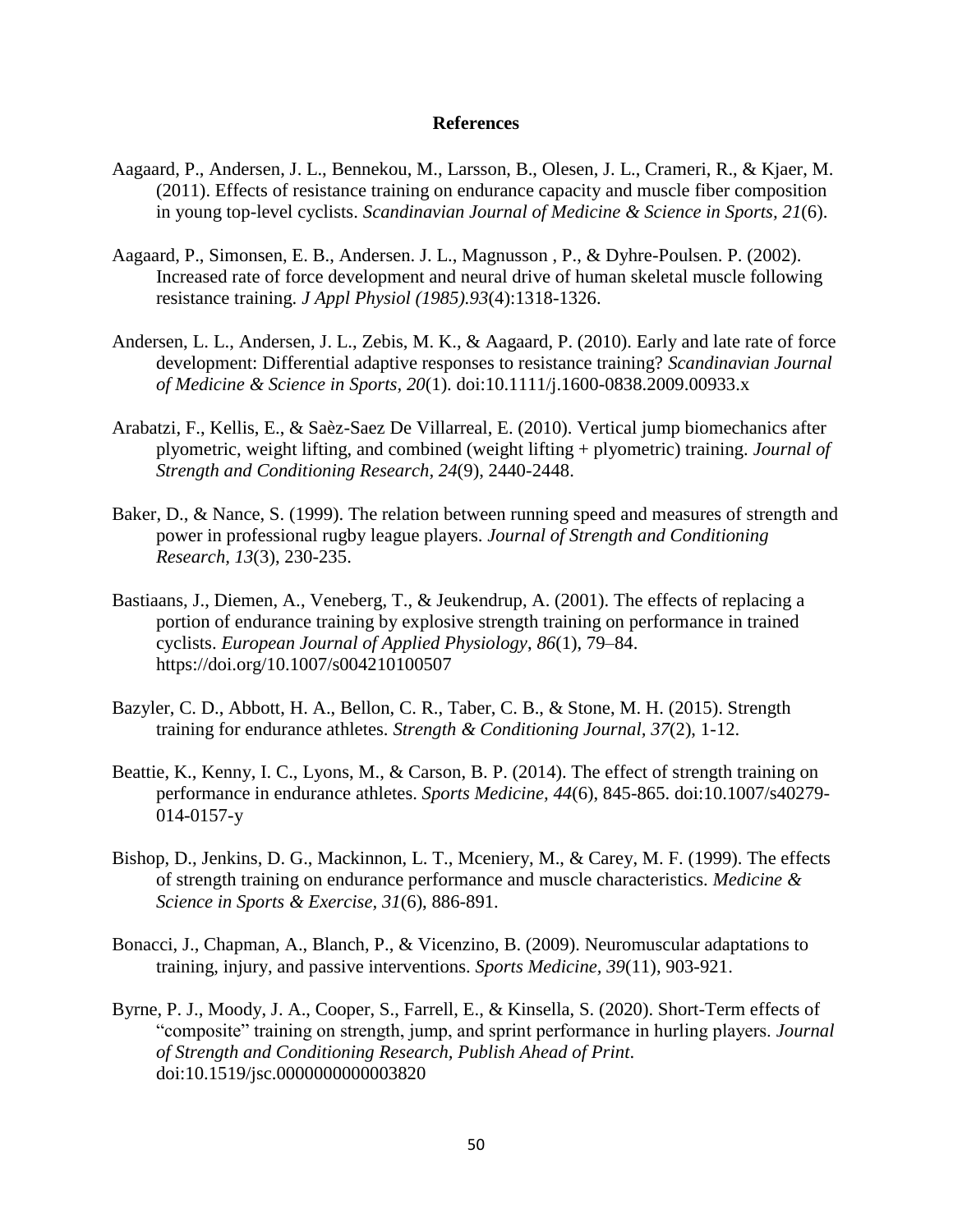- Channell, B. T., & Barfield, J. P. (2008). Effect of Olympic and traditional resistance training on vertical jump improvement in high school boys. *Journal of Strength and Conditioning Research, 22*(5), 1522-1527.
- Craib, M. W., Mitchell, V. A., Fields, K. B., Cooper, T. R., Hopewell, R., & Morgan, D. W. (1996). The association between flexibility and running economy in sub-elite male distance runners. *Medicine & Science in Sports & Exercise, 28*(6), 737-743.
- DeWeese, B., Hornsby, G., Stone, M., & Stone, M. (2015a). The training process: Planning for strength—power training in track and field. Part 1: Theoretical aspects. *Journal of Sport and Health Science*. 4. 10.1016/j.jshs.2015.07.003.
- García-Pinillos, F., Cámara-Pérez, J. C., González-Fernández, F. T., Párraga-Montilla, J. A., Muñoz-Jiménez, M., & Latorre-Román, P. Á. (2016). Physiological and neuromuscular response to a simulated sprint-distance triathlon. *Journal of Strength and Conditioning Research, 30*(4), 1077-1084. doi:10.1519/jsc.0000000000001172
- Glowacki, S. P., Martin, S. E., Maurer, A., Baek, W., Green, J. S., & Crouse, S. F. (2004). Effects of resistance, endurance, and concurrent exercise on training outcomes in men. *Medicine & Science in Sports & Exercise,* 2119-2127. doi:10.1249/01.mss.0000147629.74832.52
- Häkkinen, K., Alen, M., Kraemer, W. J., Gorostiaga, E., Izquierdo, M., Rusko, H., Mikkola, J., Häkkinen, A., Valkeinen, H., Kaarakainen, E., Romu, S., Erola, V., Ahtiainen, J., & Paavolainen, L. (2003). Neuromuscular adaptations during concurrent strength and endurance training versus strength training. *European Journal of Applied Physiology*, *89*(1), 42–52. https://doi.org/10.1007/s00421-002-0751-9
- Harris. G. R., Stone. M. H., O'Bryant. H. S., Proulx. C. M., & Johnson. R. L. (2000). Short-term performance effects of high power, high force, or combined weight training methods. *J Strength Cond Res* 14: 14–20.
- Hoff, J. (2001). Maximal strength training enhances running economy and aerobic endurance performance. *Medicine & Science in Sports & Exercise, 33*(5).
- Kelly, C. M., Burnett, A. F., & Newton, M. J. (2008). The effect of strength training on threekilometer performance in recreational women endurance runners. *Journal of Strength and Conditioning Research, 22*(2), 396-403. doi:10.1519/jsc.0b013e318163534a
- Kons, R. L., Ache-Dias, J., Detanico, D., Barth, J., & Dal Pupo, J. (2018). Is vertical jump height an indicator of athletes' power output in different sport modalities? *Journal of Strength and Conditioning Research, 32*(3), 708-715. doi:10.1519/jsc.0000000000001817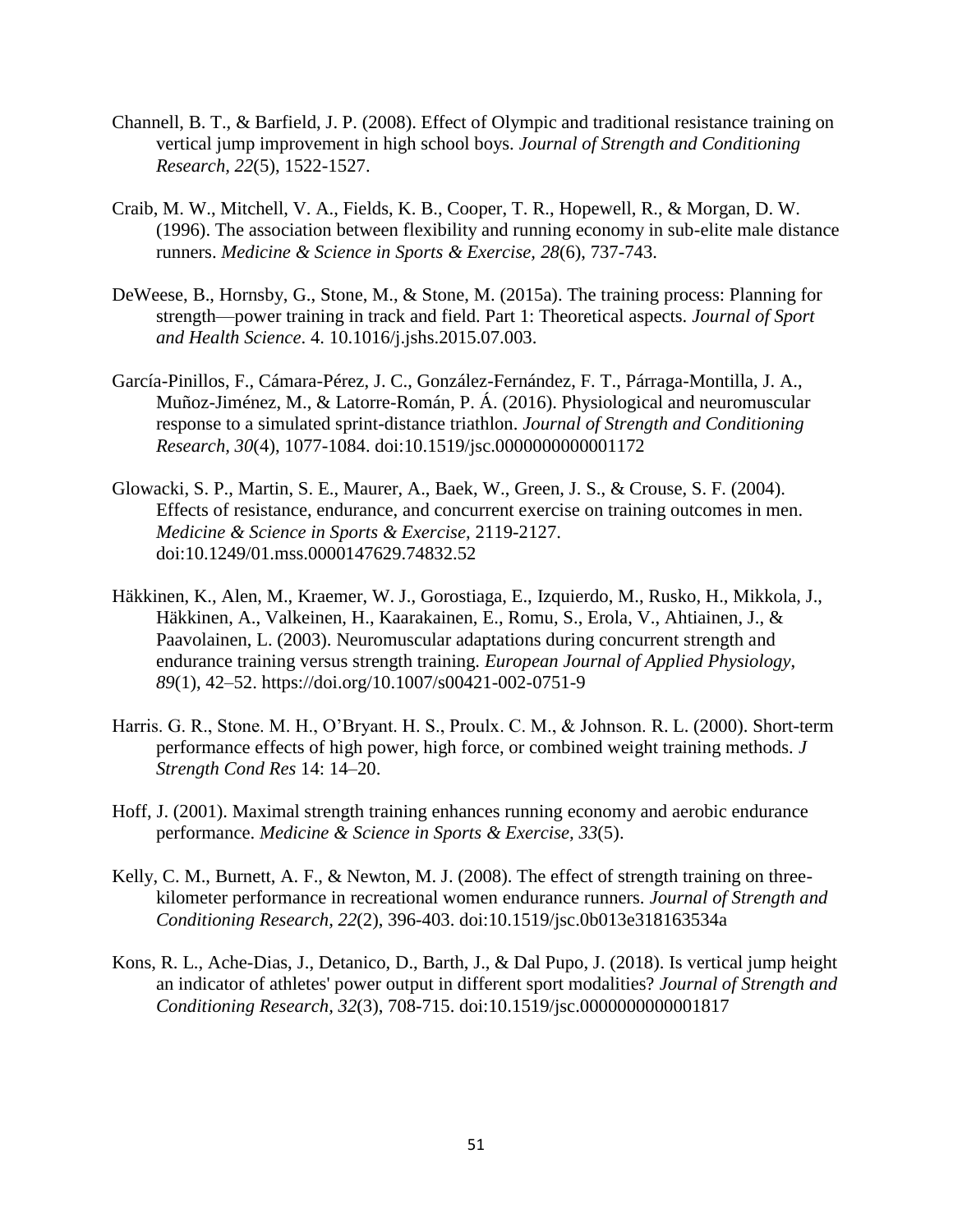- Kraemer, W. J., Hakkinen, K., Travis Triplett-Mcbride, N., Fry, A. C., Perry Koziris, L., Ratamess, N. A., & Knuttgen, H. G. (2003). Physiological changes with periodized resistance training in women tennis players. *Medicine & Science in Sports & Exercise, 35*(1), 157-168. doi:10.1097/00005768-200301000-00024
- Kubo, K., Kanehisa, H., & Fukunaga, T. (2002). Effects of transient muscle contractions and stretching on the tendon structures in vivo. *Acta Physiologica Scandinavica, 175*(2), 157- 164. doi:10.1046/j.1365-201x.2002.00976.x
- Levin, G. T., Mcguigan, M. R., & Laursen, P. B. (2009). Effect of concurrent resistance and endurance training on physiologic and performance parameters of well-trained endurance cyclists. *Journal of Strength and Conditioning Research, 23*(8), 2280-2286.
- Lum, D., Chua, K., & Rashid Aziz, A. (2020). Isometric mid-thigh pull force-time characteristics: A good indicator of running performance. *Journal of Trainology, 9*(2), 54- 59. doi:10.17338/trainology.9.2\_54
- Mangine, G. T., Hoffman, J. R., Wang, R., Gonzalez, A. M., Townsend, J. R., Wells, A. J., & Stout, J. R. (2016). Resistance training intensity and volume affect changes in rate of force development in resistance-trained men. *European Journal of Applied Physiology, 116*(11- 12), 2367-2374. doi:10.1007/s00421-016-3488-6
- Mikkola, J. S., Rusko, H. K., Nummela, A. T., Paavolainen, L. M., & Häkkinen, K. (2007). concurrent endurance and explosive type strength training increases activation and fast force production of leg extensor muscles in endurance athletes. *The Journal of Strength and Conditioning Research, 21*(2), 613.
- Mikkola, J., Rusko, H., Nummela, A., Pollari, T., & Häkkinen, K. (2007). Concurrent endurance and explosive type strength training improves neuromuscular and anaerobic characteristics in young distance runners. *International Journal of Sports Medicine, 28*(7), 602-611. doi:10.1055/s-2007-964849
- Mikkola, J., Vesterinen, V., Taipale, R., Capostagno, B., Häkkinen, K., & Nummela, A. (2011). Effect of resistance training regimens on treadmill running and neuromuscular performance in recreational endurance runners. *Journal of Sports Sciences, 29*(13), 1359- 1371. doi:10.1080/02640413.5011.589467
- Millet, G. P., Jaouen, B., Borrani, F., & Candau, R. (2002). Effects of concurrent endurance and strength training on running economy and & VO2 kinetics. *Medicine & Science in Sports & Exercise, 34*(8), 1351-1359.
- Minetti, A. E. (2002). On the mechanical power of joint extensions as affected by the change in muscle force (or cross-sectional area), ceteris paribus. Eur J Appl Physiol 86: 363–369, 2002.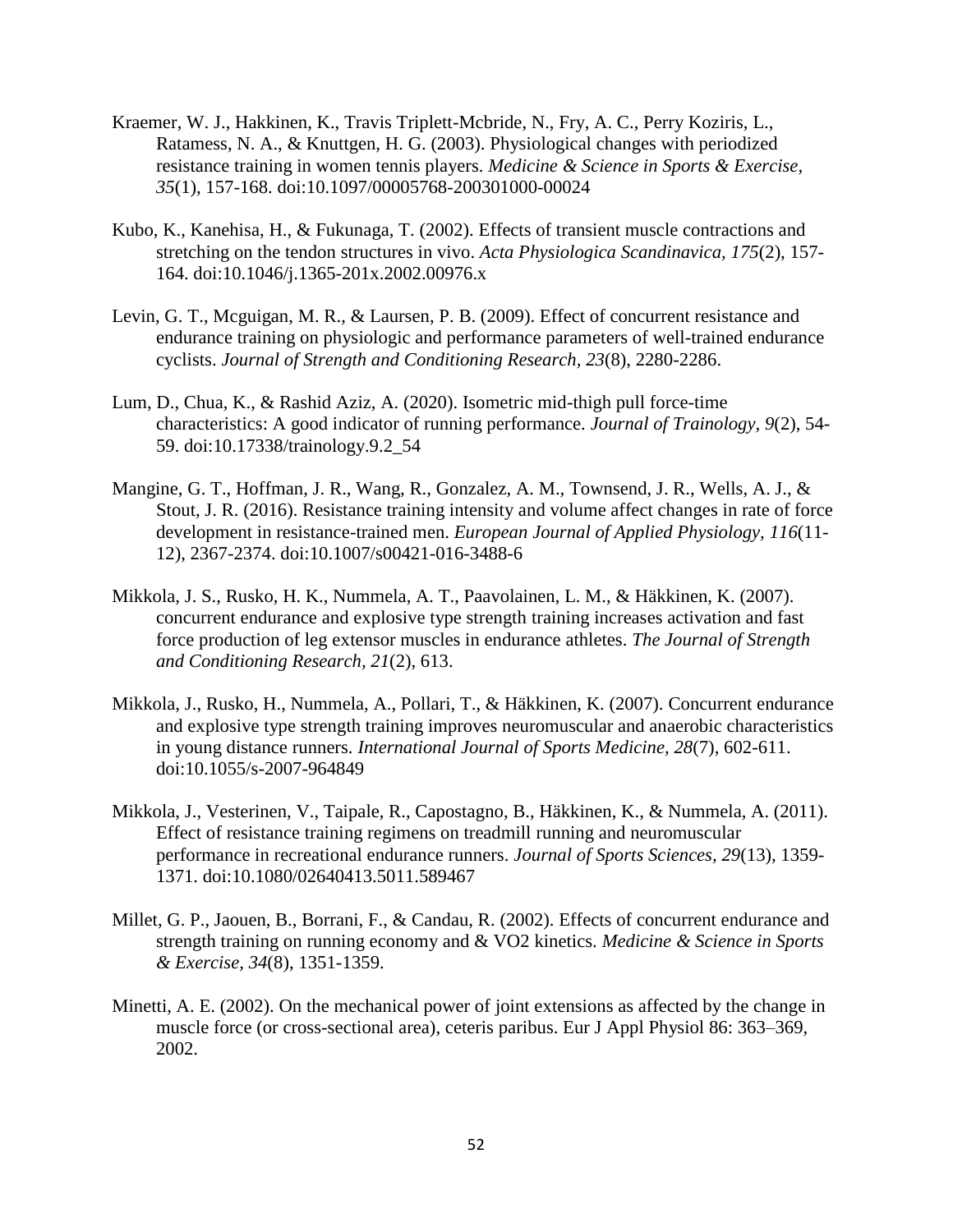- Noakes, T. D. (2000). Physiological models to understand exercise fatigue and the adaptations that predict or enhance athletic performance. *Scandinavian Journal of Medicine and Science in Sports, 10*(3), 123-145. doi:10.1034/j.1600-0838.2000.010003123.x
- Paavolainen, L., Hakkinen, K., Hamalainen, I., Nummela, A., & Rusko, H. (2003). Explosivestrength training improves 5-km running time by improving running economy and muscle power. *Scandinavian Journal of Medicine & Science in Sports*, *13*(4), 272–272. https://doi.org/10.1034/j.1600-0838.2003.00340.x
- Paton, C. D., & Hopkins, W. G. (2005). Combining explosive and high-resistance training improves performance in competitive cyclists. *Journal of Strength and Conditioning Research, 19*(4), 826-830. doi:10.1519/00124278-200511000-00017
- Rønnestad, B. R., & Mujika, I. (2013). Optimizing strength training for running and cycling endurance performance: A review. *Scandinavian Journal of Medicine & Science in Sports, 24*(4), 603-612. doi:10.1111/sms.12104
- Sedano, S., Marín, P. J., Cuadrado, G., & Redondo, J. C. (2013). Concurrent training in elite male runners. *Journal of Strength and Conditioning Research, 27*(9), 2433-2443. doi:10.1519/jsc.0b013e318280cc26
- Stone, M. H., Sands, W. A., & Stone, M. E. (2007). Principles and practice of strength-power training. *Champaign, IL: Human Kinetics*, 176.
- Støren, Ø, Helgerud, J., Støa, E. M., & Hoff, J. (2008). Maximal strength training improves running economy in distance runners. *Medicine & Science in Sports & Exercise, 40*(6), 1087-1092.
- Taipale, R. S., Mikkola, J., Salo, T., Hokka, L., Vesterinen, V., Kraemer, W. J., & Häkkinen, K. (2014). Mixed maximal and explosive strength training in recreational endurance runners. *Journal of Strength and Conditioning Research, 28*(3), 689-699. doi:10.1519/jsc.0b013e3182a16d73
- Taipale, R., Mikkola, J., Nummela, A., Vesterinen, V., Capostagno, B., Walker, S., & Häkkinen, K. (2010). Strength training in endurance runners. *International Journal of Sports Medicine, 31*(07), 468-476. doi:10.1055/s-0029-1243639
- Tanaka, H., & Swensen, T. (1998). Impact of resistance training on endurance performance. *Sports Medicine, 25*(3), 191-200.
- Zamparo. P., Minetti. A. E., & di Prampero P. E. (2002). Interplay among the changes of muscle strength, cross-sectional area and maximal explosive power: Theory and facts. *European Journal of Applied Physiology, 88*(3), 193-202. doi:10.1007/s00421-002-0691-4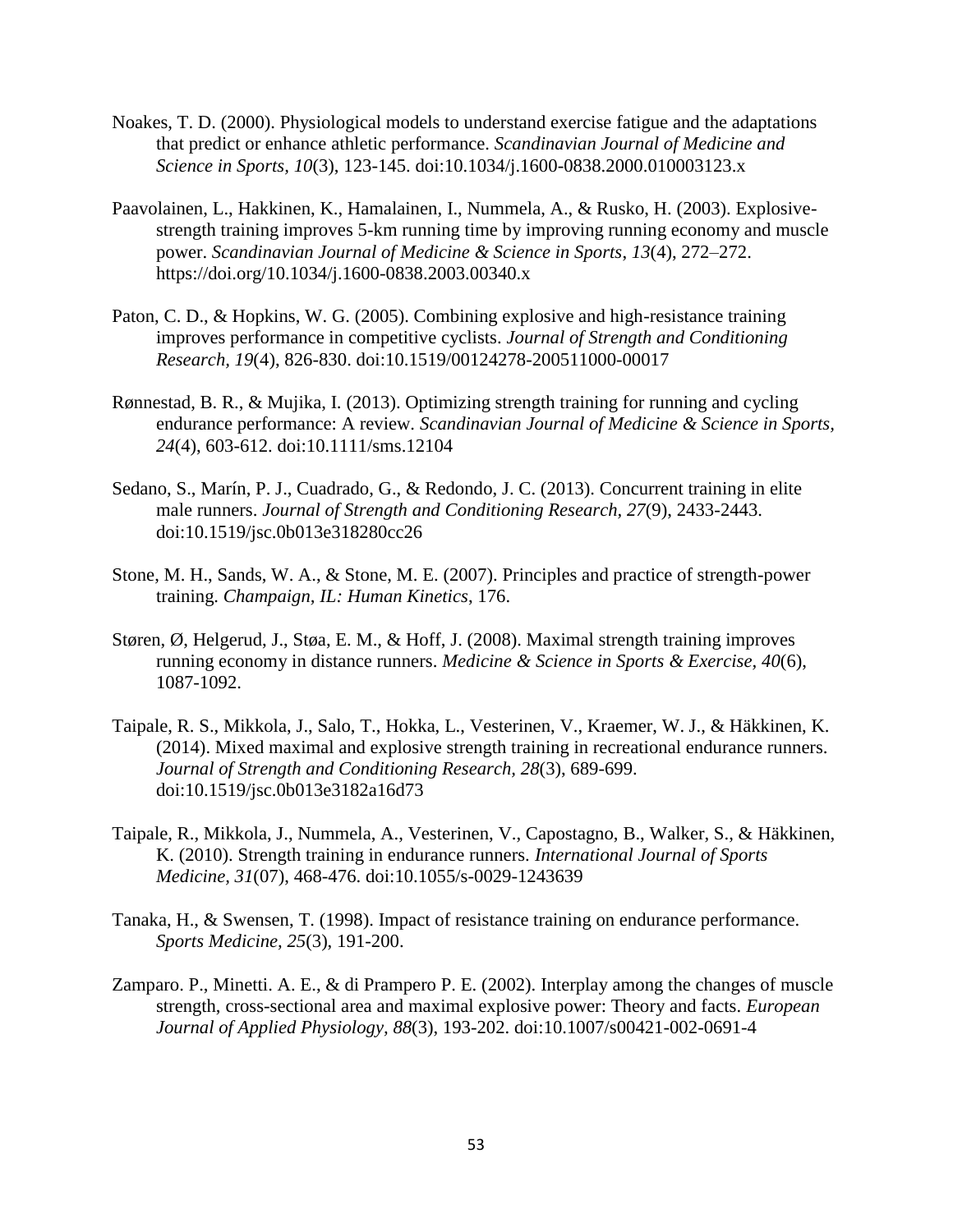Zupan, M. F., & Scott Petosa, P. (1995). Aerobic and resistance cross-training for peak triathlon performance. *Strength and Conditioning Journal, 17*(5), 7. doi:10.1519/1073-  $6840(1995)0172.3.\text{co};2$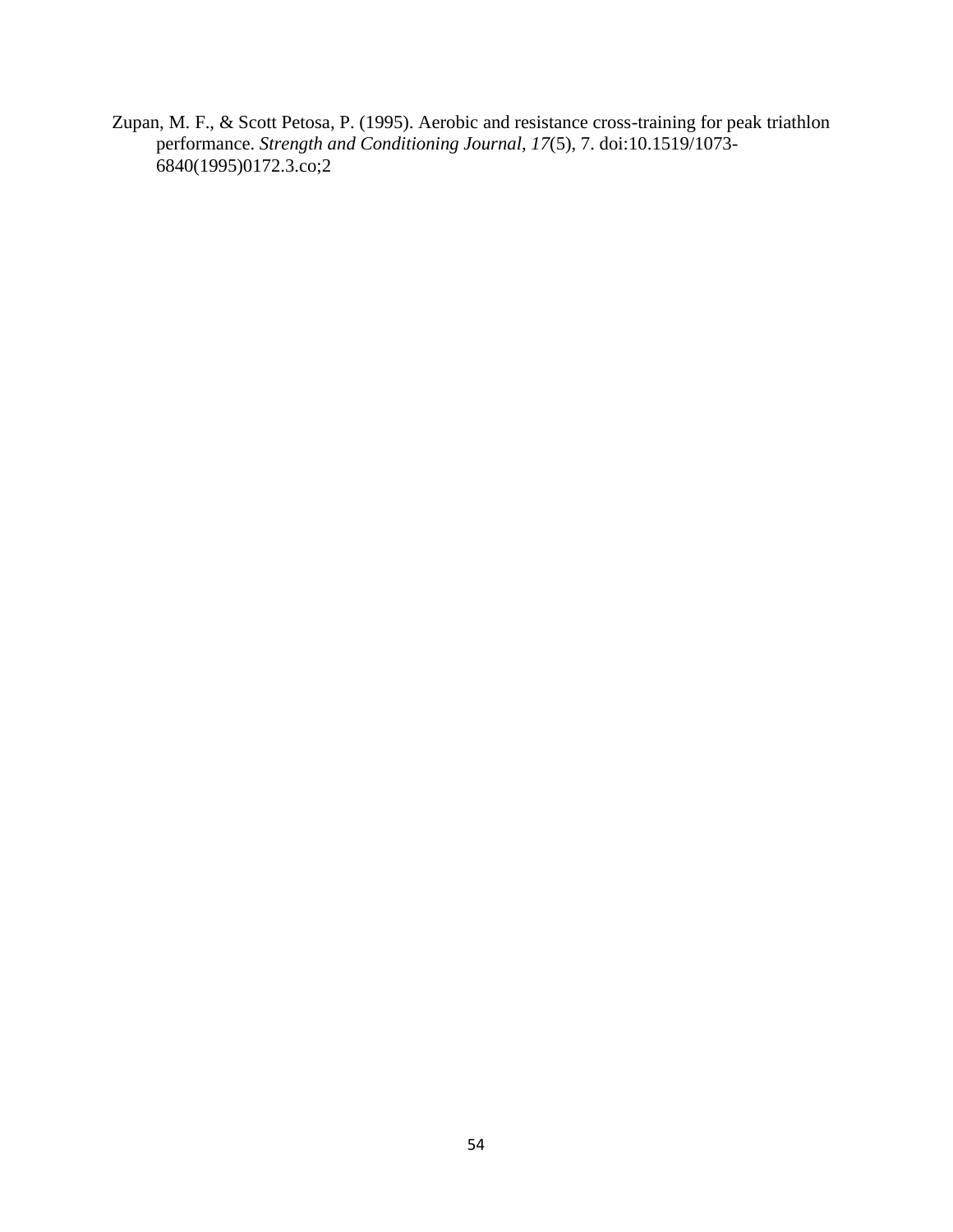#### **Chapter 4. Summary and Future Investigations**

<span id="page-55-0"></span>The purpose of this study is to determine the effectiveness of an in-season RT program on improving measures of strength in female collegiate triathletes. To the author's knowledge, this is the only study that has investigated a phase potentiated approach to RT for triathletes. The results from this study yielded no statistical significance (p<0.0083) despite minor improvements to many of the tested variables. Testing occurred seven weeks apart, which is often around the time for neuromuscular changes to take place but not necessarily any physiological adaptations. The results of this study expand upon the findings of previous studies by providing a complete description of the training of sport-specific and RT volume as well as RT intensity and exercise leading up to data collection and through the conclusion of collection.

Where there were no significant improvements across the average of the athletes, it is still worthwhile to examine individual results. Since triathlon is an individual sport, athletes will have specific foci to improve in a particular discipline or overall in the execution of a race. So examining changes in variables for each individual is an important step towards making specific decisions to improve the performance of each athlete. Factors such as JH, RFD, and PF are important to examine when relating them to the economy of movement for cycling and running and will be attributed more to RT instead of any of the discipline-specific conditioning they are participating in.

When examining results from a phase potentiated program, it is beneficial to obtain measurements of that program's effectiveness before the intervention, during the intervention, and after the intervention. Due to restraints of an academic schedule and COVID-19 pandemic, no monitoring occurred before the athlete's first block of RT, and follow-up monitoring sessions were unable to be conducted past mid-March. This study began collecting data 6 weeks into the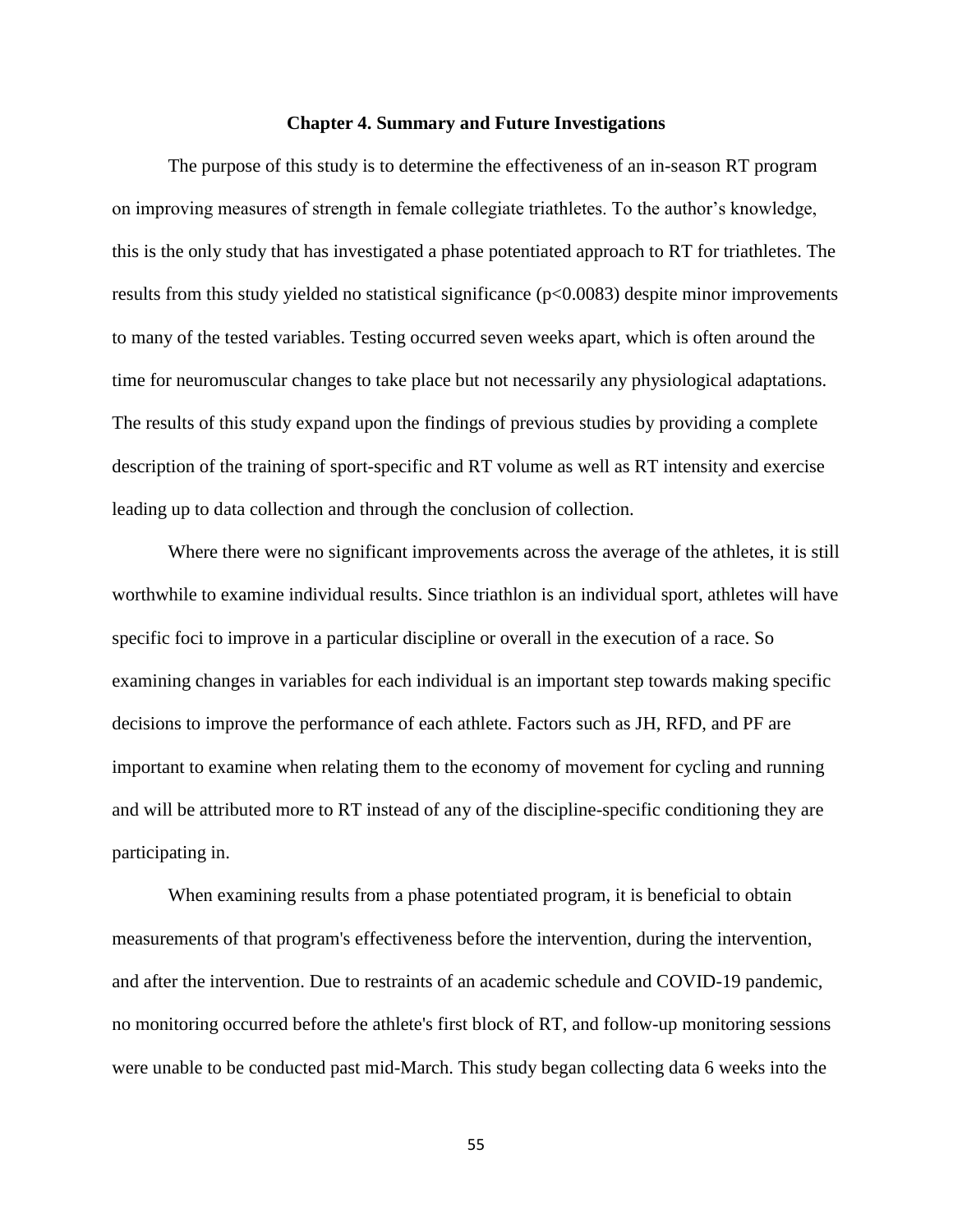athletes' RT program. Collecting monitoring data before the intervention of any program is a recommended means of establishing a baseline.

While the duration of data collection was shortened, it reemphasized the window of time it takes for adaptations to take place. Future studies dealing with the effects of phase potentiation should examine variables at the end of each block when the down week occurs. This allows for consistent monitoring of changes attributed to RT as well as sport-specific adaptations if additional monitoring tests are selected. It is always important to keep in mind the window of adaptations since neural, tendon, cardiovascular, and muscular adaptations all occur at varying rates (especially at different stages of human development), with neural adaptations occurring first which influence movement patterns.

Additionally, this study was conducted with a group of athletes who had just begun their athlete monitoring program. Familiarizing participants in an athlete monitoring program with the tests that are being conducted is an effective way for acquiring reliable results and comparing future results.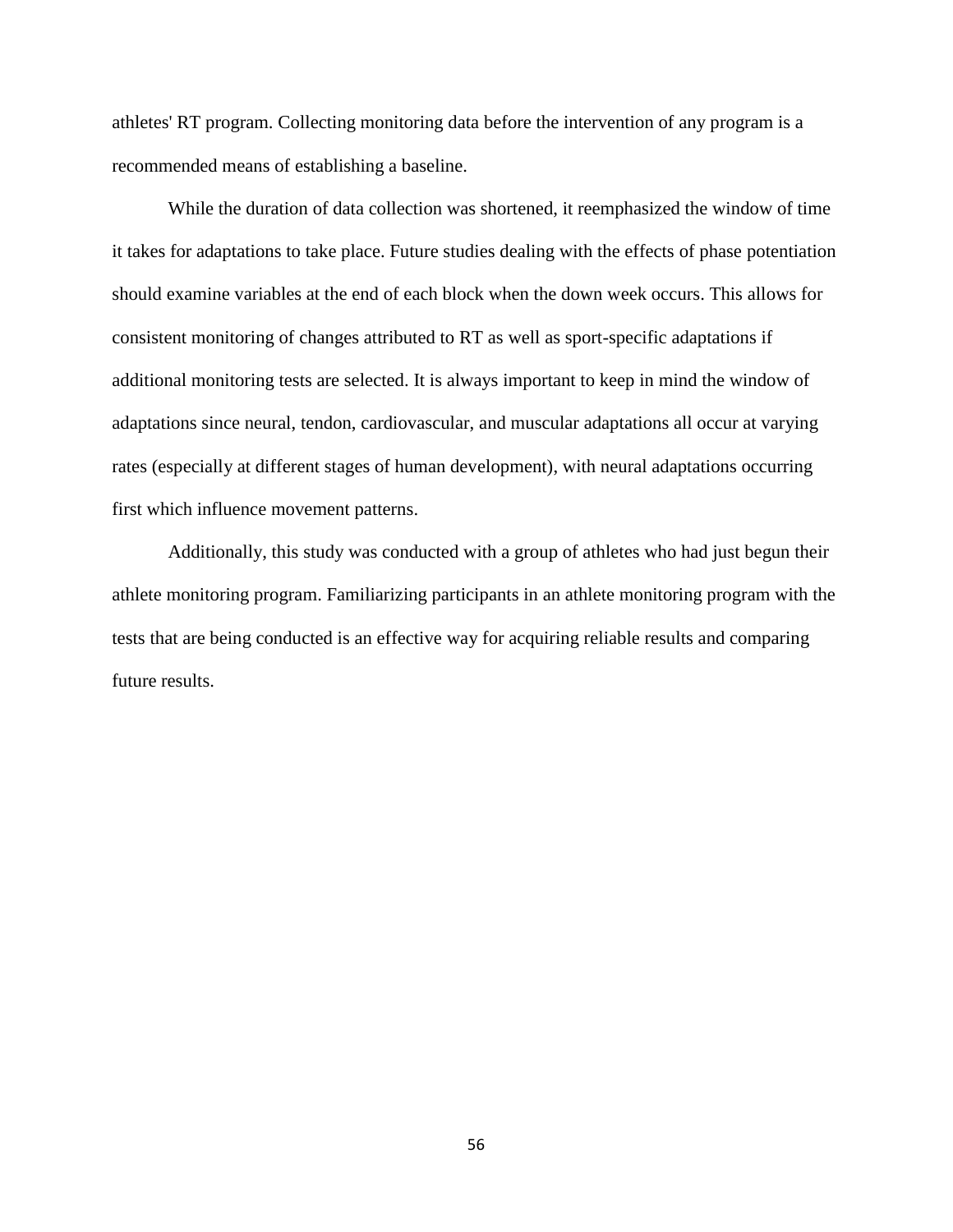#### **References**

- <span id="page-57-0"></span>Aagaard, P., & Andersen, J. L. (2010). Effects of strength training on endurance capacity in toplevel endurance athletes. *Scandinavian Journal of Medicine & Science in Sports, 20*, 39- 47.
- Aagaard, P., Andersen, J. L., Bennekou, M., Larsson, B., Olesen, J. L., Crameri, R., & Kjaer, M. (2011). Effects of resistance training on endurance capacity and muscle fiber composition in young top-level cyclists. *Scandinavian Journal of Medicine & Science in Sports, 21*(6).
- Aagaard, P., Simonsen, E. B., Andersen. J. L., Magnusson , P., & Dyhre-Poulsen. P. (2002). Increased rate of force development and neural drive of human skeletal muscle following resistance training. *J Appl Physiol (1985).93*(4):1318-1326.
- Andersen, L. L., Andersen, J. L., Zebis, M. K., & Aagaard, P. (2010). Early and late rate of force development: Differential adaptive responses to resistance training? *Scandinavian Journal of Medicine & Science in Sports, 20*(1). doi:10.1111/j.1600-0838.2009.00933.x
- Arabatzi, F., Kellis, E., & Saèz-Saez De Villarreal, E. (2010). Vertical jump biomechanics after plyometric, weight lifting, and combined (weight lifting + plyometric) training. *Journal of Strength and Conditioning Research, 24*(9), 2440-2448.
- Abernethy, P. J., Barry, B. K., & Logan, P. A. (1999). Concurrent strength and endurance training [Abstract]. *Sports Medicine, 28*(6), 413-427.
- Baker, D., & Nance, S. (1999). The relation between running speed and measures of strength and power in professional rugby league players. *Journal of Strength and Conditioning Research, 13*(3), 230-235.
- Barker, Leland A., Harry, John R., & Mercer, John A. (2018). Relationships between countermovement jump ground reaction forces and jump height, reactive strength index, and jump time, *Journal of Strength and Conditioning Research, 32*(1), 248-254. doi:10.1519/jsc.0000000000002160
- Bastiaans, J., Diemen, A., Veneberg, T., & Jeukendrup, A. (2001). The effects of replacing a portion of endurance training by explosive strength training on performance in trained cyclists. *European Journal of Applied Physiology*, *86*(1), 79–84. https://doi.org/10.1007/s004210100507
- Bazyler, C. D., Abbott, H. A., Bellon, C. R., Taber, C. B., & Stone, M. H. (2015). Strength training for endurance athletes. *Strength & Conditioning Journal, 37*(2), 1-12.
- Beattie, K., Kenny, I. C., Lyons, M., & Carson, B. P. (2014). The effect of strength training on performance in endurance athletes. *Sports Medicine, 44*(6), 845-865. doi:10.1007/s40279- 014-0157-y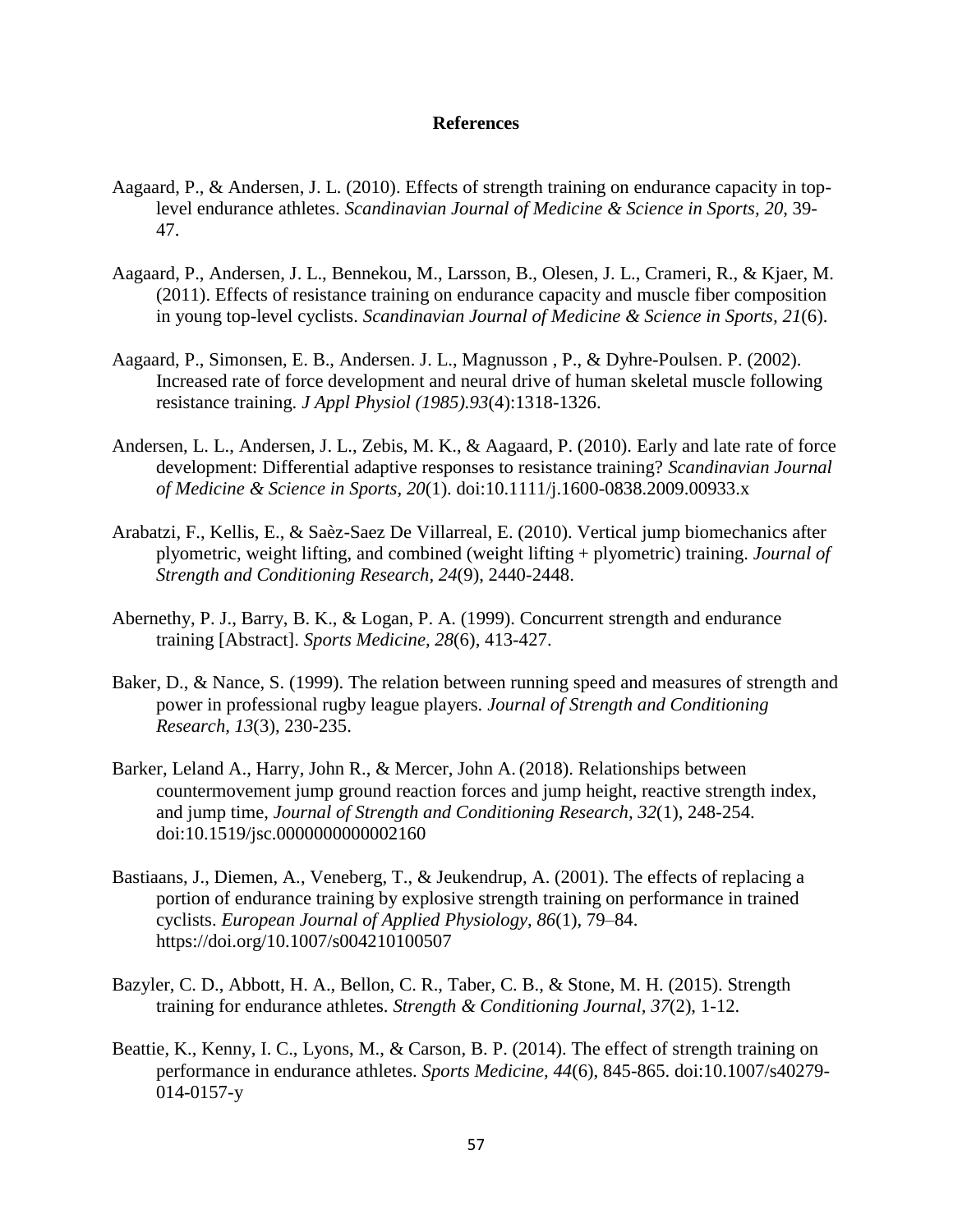- Bishop, D., Jenkins, D. G., Mackinnon, L. T., Mceniery, M., & Carey, M. F. (1999). The effects of strength training on endurance performance and muscle characteristics. *Medicine & Science in Sports & Exercise, 31*(6), 886-891.
- Bonacci, J., Chapman, A., Blanch, P., & Vicenzino, B. (2009). Neuromuscular adaptations to training, injury, and passive interventions. *Sports Medicine, 39*(11), 903-921.
- Bosquet. L., Montpeti. J., Arvisais. D., & Mujika, I (2007). Effects of tapering on performance: A meta-analysis. *Journal of the American College of Sports Medicine*. 8:1358-1365 2007.
- Byrne, P. J., Moody, J. A., Cooper, S., Farrell, E., & Kinsella, S. (2020). Short-Term effects of "composite" training on strength, jump, and sprint performance in hurling players. *Journal of Strength and Conditioning Research, Publish Ahead of Print*. doi:10.1519/jsc.0000000000003820
- Channell, B. T., & Barfield, J. P. (2008). Effect of Olympic and traditional resistance training on vertical jump improvement in high school boys. *Journal of Strength and Conditioning Research, 22*(5), 1522-1527.
- Craib, M. W., Mitchell, V. A., Fields, K. B., Cooper, T. R., Hopewell, R., & Morgan, D. W. (1996). The association between flexibility and running economy in sub-elite male distance runners. *Medicine & Science in Sports & Exercise, 28*(6), 737-743.
- DeWeese, B., Hornsby, G., Stone, M., & Stone, M. (2015a). The training process: Planning for strength—power training in track and field. Part 1: Theoretical aspects. *Journal of Sport and Health Science*. 4. 10.1016/j.jshs.2015.07.003.
- DeWeese, B. H., Hornsby, G., Stone, M., & Stone, M. H. (2015b). The training process: Planning for strength–power training in track and field. Part 2: Practical and applied aspects. *Journal of Sport and Health Science, 4*(4), 318-324. doi:10.1016/j.jshs.2015.07.002
- Doma, K., Deakin, G. B., & Bentley, D. J. (2017). Implications of impaired endurance performance following single bouts of resistance training: An alternate concurrent training perspective. *Sports Medicine, 47*(11), 2187-2200. doi:10.1007/s40279-017-0758-3
- García-Pinillos, F., Cámara-Pérez, J. C., González-Fernández, F. T., Párraga-Montilla, J. A., Muñoz-Jiménez, M., & Latorre-Román, P. Á. (2016). Physiological and neuromuscular response to a simulated sprint-distance triathlon. *Journal of Strength and Conditioning Research, 30*(4), 1077-1084. doi:10.1519/jsc.0000000000001172
- Glowacki, S. P., Martin, S. E., Maurer, A., Baek, W., Green, J. S., & Crouse, S. F. (2004). Effects of resistance, endurance, and concurrent exercise on training outcomes in men. *Medicine & Science in Sports & Exercise,* 2119-2127. doi:10.1249/01.mss.0000147629.74832.52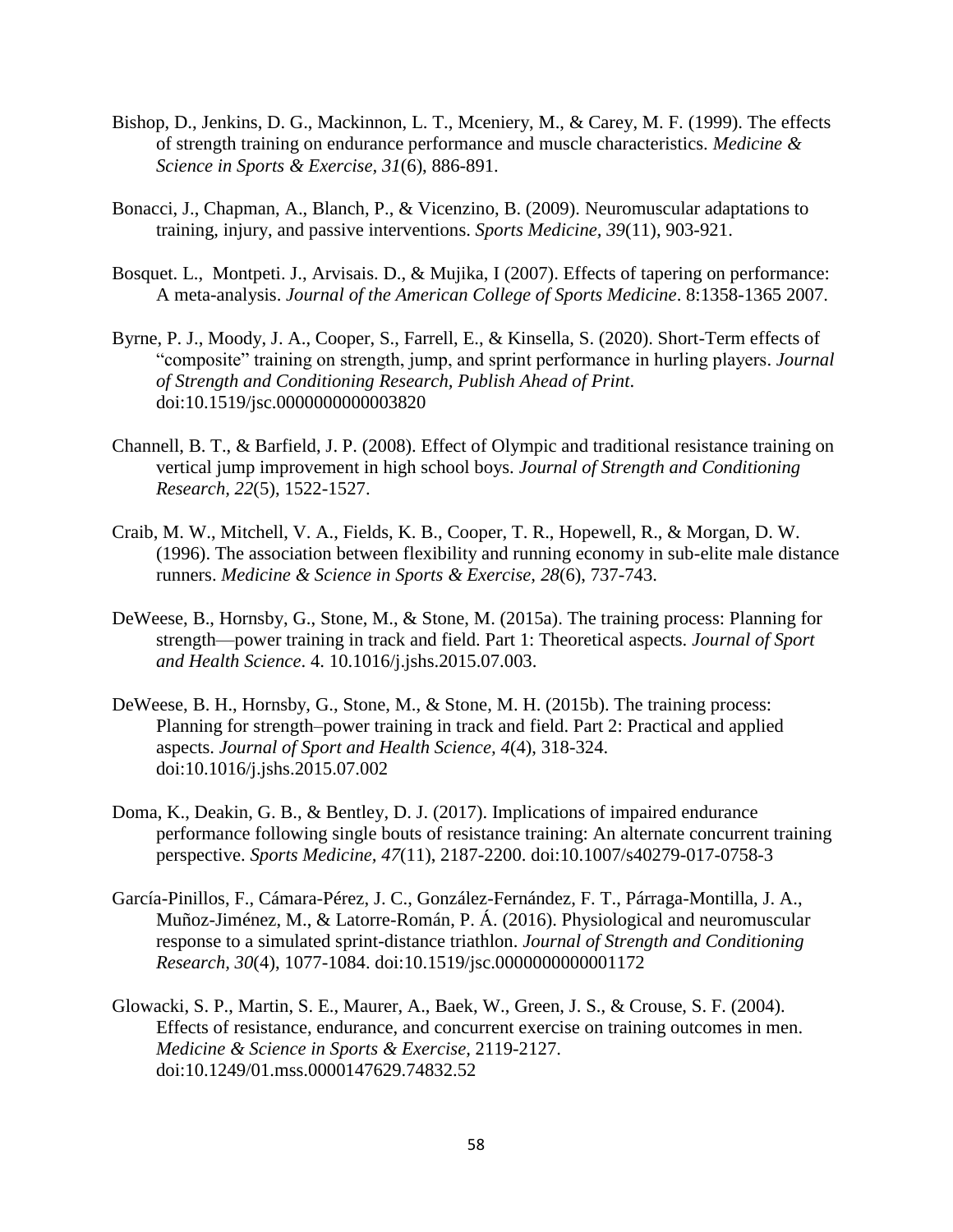- Guglielmo, L., Greco, C., & Denadai, B. (2008). Effects of strength training on running economy. *International Journal of Sports Medicine, 30*(01), 27-32. doi:10.1055/s-2008- 1038792
- Hancock, A. P., Sparks, K. E., & Kullman, E. L. (2015). Postactivation potentiation enhances swim performance in collegiate swimmers. *Journal of Strength and Conditioning Research, 29*(4), 912-917.
- Harris. G. R., Stone. M. H., O'Bryant. H. S., Proulx. C. M., & Johnson. R. L. (2000). Short-term performance effects of high power, high force, or combined weight training methods. *J Strength Cond Res* 14: 14–20.
- Hickson, R. C., Dvorak, B. A., Gorostiaga, E. M., Kurowski, T. T., & Foster, C. (1988). Potential for strength and endurance training to amplify endurance performance. *Journal of Applied Physiology, 65*(5), 2285-2290.
- Hoff, J. (2001). Maximal strength training enhances running economy and aerobic endurance performance. *Medicine & Science in Sports & Exercise, 33*(5).
- Hokka, L., Vesterinen, V., Kraemer, W. J., & Häkkinen, K. (2014). Mixed maximal and explosive strength training in recreational endurance runners. *Journal of Strength and Conditioning Research, 28*(3), 689-699.
- Houmard, J. A., B. K. Scott, C. L. Justice, & T. C. Chenier. (1994). The effects of taper on performance in distance runners. *Med. Sci. Sports Exerc*. 26:624–631, 1994.
- Issurin, V. (2008). Block periodization versus traditional training theory: A review*. The Journal of sports medicine and physical fitness*. 48. 65-75.
- Mäestu, J., Jürimäe, J., & Jürimäe, T. (2003). Effect of heavy increase in Training stress on the plasma Leptin concentration in highly trained male rowers. *Hormone Research in Paediatrics, 59*(2), 91-94. doi:10.1159/000068577
- Kelly, C. M., Burnett, A. F., & Newton, M. J. (2008). The effect of strength training on threekilometer performance in recreational women endurance runners. *Journal of Strength and Conditioning Research, 22*(2), 396-403. doi:10.1519/jsc.0b013e318163534a
- Kons, R. L., Ache-Dias, J., Detanico, D., Barth, J., & Dal Pupo, J. (2018). Is vertical jump height an indicator of athletes' power output in different sport modalities? *Journal of Strength and Conditioning Research, 32*(3), 708-715. doi:10.1519/jsc.0000000000001817
- Kraemer, W. J., Hakkinen, K., Travis Triplett-Mcbride, N., Fry, A. C., Perry Koziris, L., Ratamess, N. A., & Knuttgen, H. G. (2003). Physiological changes with periodized resistance training in women tennis players. *Medicine & Science in Sports & Exercise, 35*(1), 157-168. doi:10.1097/00005768-200301000-00024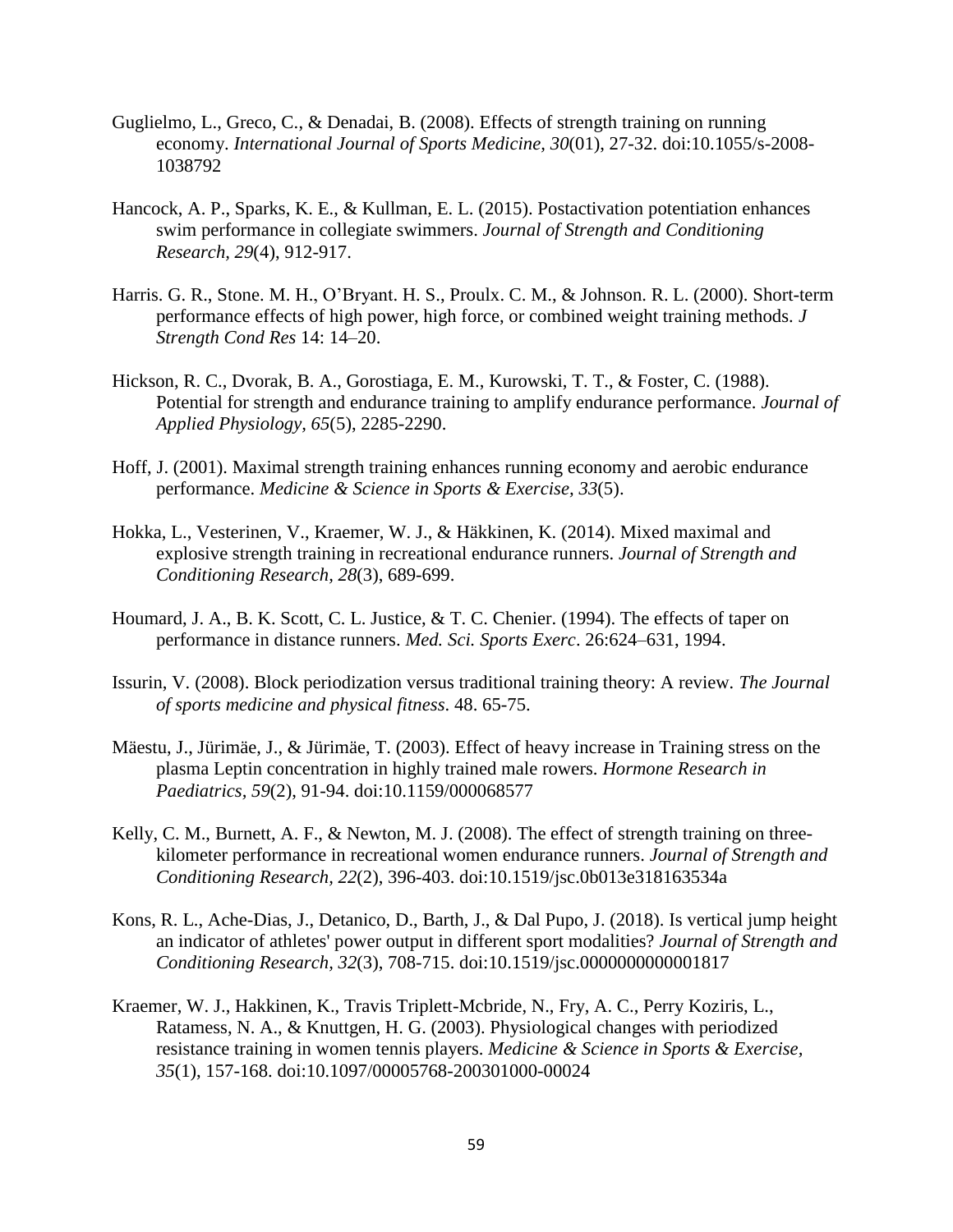- Kubo, K., Kanehisa, H., & Fukunaga, T. (2002). Effects of transient muscle contractions and stretching on the tendon structures in vivo. *Acta Physiologica Scandinavica, 175*(2), 157- 164. doi:10.1046/j.1365-201x.2002.00976.x
- Leveritt, M., Abernethy, P. J., Barry, B. K., & Logan, P. A. (1999). Concurrent strength and endurance training. *Sports Medicine, 28*(6), 413-427. doi:10.2165/00007256-199928060- 00004
- Leveritt, M., Abernethy, P., Barry, B., & Logan, P. (2003). Concurrent strength and endurance training, *Journal of Strength and Conditioning Research*: August 2003 - Volume 17 - Issue 3 - p 503-508
- Levin, G. T., Mcguigan, M. R., & Laursen, P. B. (2009). Effect of concurrent resistance and endurance training on physiologic and performance parameters of well-trained endurance cyclists. *Journal of Strength and Conditioning Research, 23*(8), 2280-2286.
- Lum, D., Chua, K., & Rashid Aziz, A. (2020). Isometric mid-thigh pull force-time characteristics: A good indicator of running performance. *Journal of Trainology, 9*(2), 54- 59. doi:10.17338/trainology.9.2\_54
- Mangine, G. T., Hoffman, J. R., Wang, R., Gonzalez, A. M., Townsend, J. R., Wells, A. J., & Stout, J. R. (2016). Resistance training intensity and volume affect changes in rate of force development in resistance-trained men. *European Journal of Applied Physiology, 116*(11- 12), 2367-2374. doi:10.1007/s00421-016-3488-6
- Margaritis, I., Palazzetti, S., Rousseau, A., Richard, M., & Favier, A. (2003). Antioxidant supplementation and tapering exercise improve exercise-induced antioxidant response. *Journal of the American College of Nutrition, 22*(2), 147-156. doi:10.1080/07315724.2003.10719288
- Mikkola, J. S., Rusko, H. K., Nummela, A. T., Paavolainen, L. M., & Häkkinen, K. (2007). concurrent endurance and explosive type strength training increases activation and fast force production of leg extensor muscles in endurance athletes. *The Journal of Strength and Conditioning Research, 21*(2), 613.
- Mikkola, J., Rusko, H., Nummela, A., Pollari, T., & Häkkinen, K. (2007). Concurrent endurance and explosive type strength training improves neuromuscular and anaerobic characteristics in young distance runners. *International Journal of Sports Medicine, 28*(7), 602-611. doi:10.1055/s-2007-964849
- Mikkola, J., Vesterinen, V., Taipale, R., Capostagno, B., Häkkinen, K., & Nummela, A. (2011). Effect of resistance training regimens on treadmill running and neuromuscular performance in recreational endurance runners. *Journal of Sports Sciences, 29*(13), 1359- 1371. doi:10.1080/02640413.5011.589467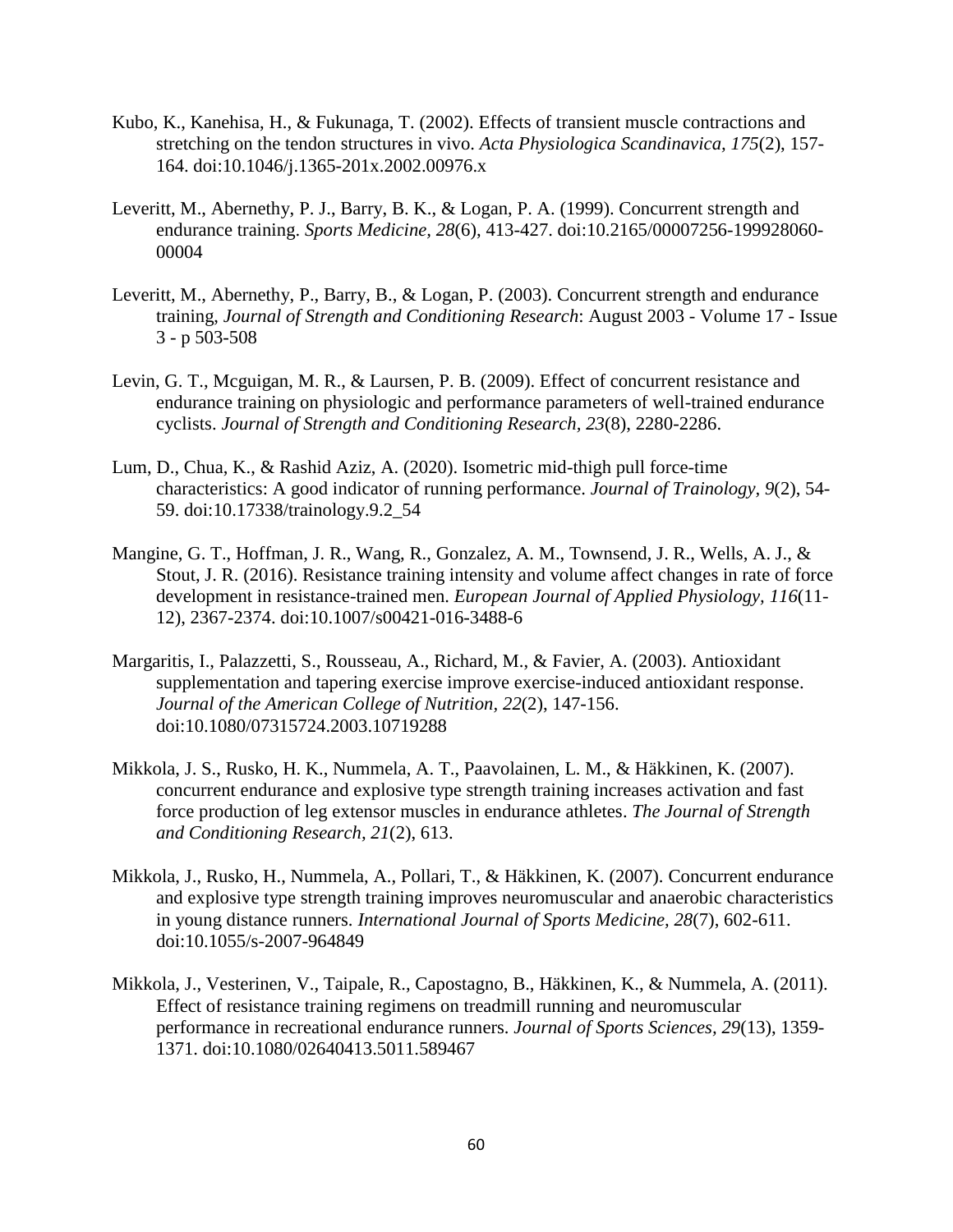- Millet, G. P., Jaouen, B., Borrani, F., & Candau, R. (2002). Effects of concurrent endurance and strength training on running economy and & VO2 kinetics. *Medicine & Science in Sports & Exercise, 34*(8), 1351-1359.
- Minetti, A. E. (2002). On the mechanical power of joint extensions as affected by the change in muscle force (or cross-sectional area), ceteris paribus. Eur J Appl Physiol 86: 363–369, 2002.
- Mujika, I., & Padilla, S. (2003). Scientific bases for precompetition tapering strategies. *Medicine & Science in Sports & Exercise, 35*(7), 1182-1187. doi:10.1249/01.mss.0000074448.73931.11
- Mujika, I., Chatard, J., & Geyssant, A. (1996). Effects of training and taper on blood leucocyte populations in competitive swimmers: Relationships with cortisol and performance. *International Journal of Sports Medicine, 17*(03), 213-217. doi:10.1055/s-2007-972834
- Neary, J. P., Martin, T. P., & Quinney, H. A. (2003). Effects of taper on endurance cycling capacity and single muscle fiber properties. *Medicine & Science in Sports & Exercise, 35*(11), 1875-1881. doi:10.1249/01.mss.0000093617.28237.20
- Neary, J. P., Martin, T. P., Reid, D. C., Burnham, R., & Quinney, H. A. (1992). The effects of a reduced exercise duration taper programme on performance and muscle enzymes of endurance cyclists. *European Journal of Applied Physiology and Occupational Physiology, 65*(1), 30-36. doi:10.1007/bf01466271
- Noakes, T. D. (2000). Physiological models to understand exercise fatigue and the adaptations that predict or enhance athletic performance. *Scandinavian Journal of Medicine and Science in Sports, 10*(3), 123-145. doi:10.1034/j.1600-0838.2000.010003123.x
- Paavolainen, L., Hakkinen, K., Hamalainen, I., Nummela, A., & Rusko, H. (2003). Explosivestrength training improves 5-km running time by improving running economy and muscle power. *Scandinavian Journal of Medicine & Science in Sports*, *13*(4), 272–272. https://doi.org/10.1034/j.1600-0838.2003.00340.x
- Painter, K. B., Haff, G. G., Ramsey, M. W., Mcbride, J., Triplett, T., Sands, W. A., & Stone, M. H. (2012). Strength gains: Block versus daily undulating periodization weight training among track and field athletes. *International Journal of Sports Physiology and Performance, 7*(2), 161-169. doi:10.1123/ijspp.7.2.161
- Paton, C. D., & Hopkins, W. G. (2005). Combining explosive and high-resistance training improves performance in competitive cyclists. *Journal of Strength and Conditioning Research, 19*(4), 826-830. doi:10.1519/00124278-200511000-00017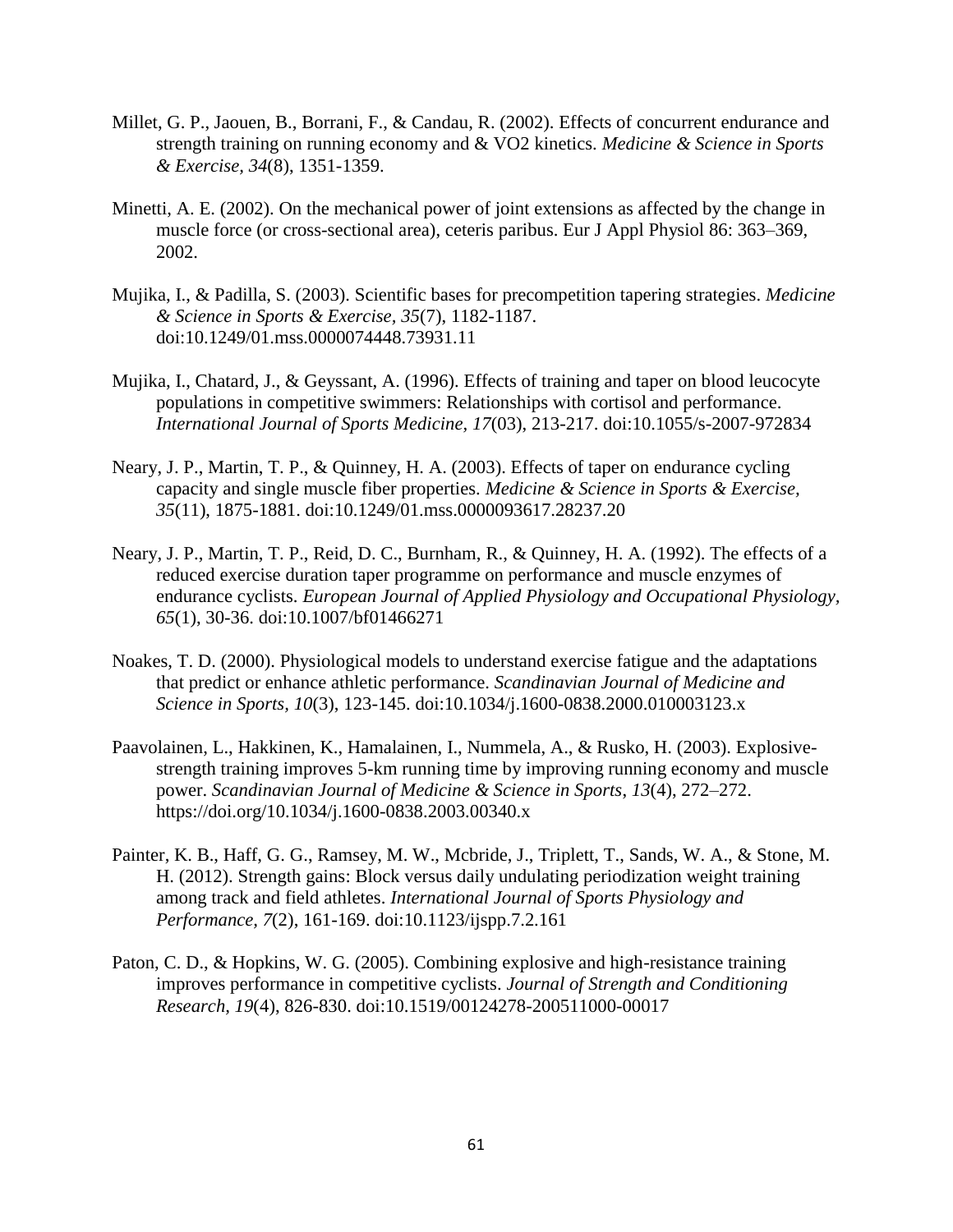- Piacentini, M. F., De Ioannon, G., Comotto, S., Spedicato, A.,Vernillo, G.,La Torre, A., (2013). Concurrent strength and endurance training effects on running economy in master endurance runners, *Journal of Strength and Conditioning Research*: August 2013 - Volume 27 - Issue 8 - p 2295-230 DOI: 10.1519/JSC.0b013e3182794485
- Plisk, S. S., & Stone, M. H. (2003). Periodization strategies. *Strength and Conditioning Journal, 25*(6), 19-37. doi:10.1519/00126548-200312000-00005
- Rønnestad, B. R., & Mujika, I. (2013). Optimizing strength training for running and cycling endurance performance: A review. *Scandinavian Journal of Medicine & Science in Sports, 24*(4), 603-612. doi:10.1111/sms.12104
- Sedano, S., Marín, P. J., Cuadrado, G., & Redondo, J. C. (2013). Concurrent training in elite male runners. *Journal of Strength and Conditioning Research, 27*(9), 2433-2443. doi:10.1519/jsc.0b013e318280cc26
- Sparto, P. J., Parnianpour, M., Reinsel, T. E., & Simon, S. (1997). The effect of fatigue on multijoint kinematics, coordination, and postural stability during a repetitive lifting test. *Journal of Orthopaedic & Sports Physical Therapy, 25*(1), 3-12. doi:10.2519/jospt.1997.25.1.3
- Stone, M. H., Sands, W. A., & Stone, M. E. (2007). Principles and practice of strength-power training. *Champaign, IL: Human Kinetics*, 176.
- Støren, Ø, Helgerud, J., Støa, E. M., & Hoff, J. (2008). Maximal strength training improves running economy in distance runners. *Medicine & Science in Sports & Exercise, 40*(6), 1087-1092.
- Suchomel, T. J., Nimphius, S., Bellon, C. R., & Stone, M. H. (2018). The importance of muscular strength: Training considerations. *Sports Medicine, 48*(4), 765-785. doi:10.1007/s40279-018-0862-z
- Sunde, A., Støren, Ø., Bjerkaas, M., Larsen, M. H., Hoff, J., & Helgerud, J. (2010). Maximal strength training improves cycling economy in competitive cyclists, *Journal of Strength and Conditioning Research*: August 2010 - Volume 24 - Issue 8 - p 2157-2165 doi: 10.1519/JSC.0b013e3181aeb16a
- Taipale, R. S., Mikkola, J., Salo, T., Hokka, L., Vesterinen, V., Kraemer, W. J., & Häkkinen, K. (2014). Mixed maximal and explosive strength training in recreational endurance runners. *Journal of Strength and Conditioning Research, 28*(3), 689-699. doi:10.1519/jsc.0b013e3182a16d73
- Taipale, R., Mikkola, J., Nummela, A., Vesterinen, V., Capostagno, B., Walker, S., & Häkkinen, K. (2010). Strength training in endurance runners. *International Journal of Sports Medicine, 31*(07), 468-476. doi:10.1055/s-0029-1243639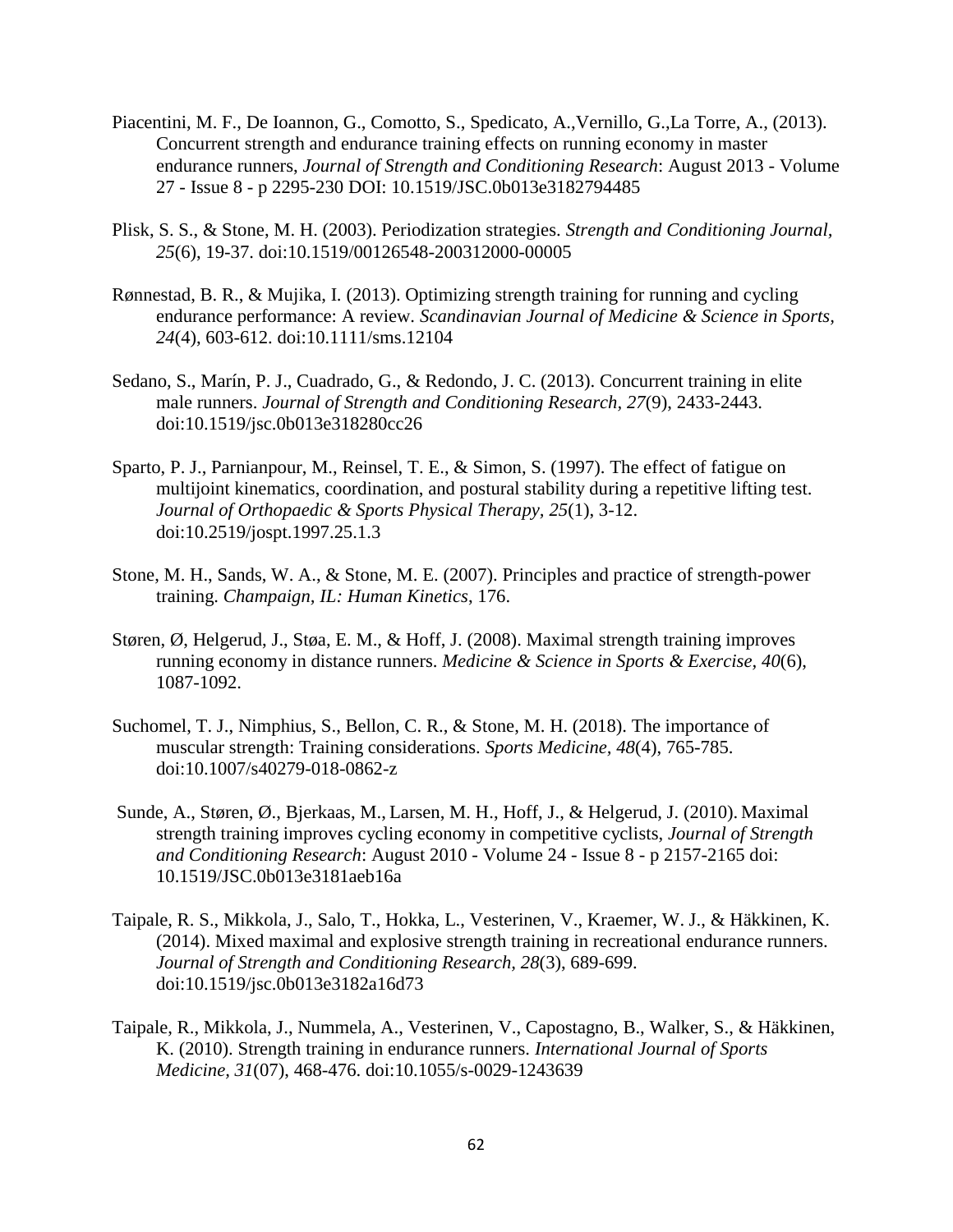- Tanaka, H., Costill, D. L., Thomas, R., Fink, W. J., & Widrick, J. J. (1993). Dry-land resistance training for Competitive Swimming. *Medicine & Science in Sports & Exercise, 25*(8).
- Tanaka, H., & Swensen, T. (1998). Impact of resistance training on endurance performance. *Sports Medicine, 25*(3), 191-200.
- Triscott, S., Gordon, J., Kuppuswamy, A., King, N., Davey, N., & Ellaway, P. (2008). Differential effects of endurance and resistance training on central fatigue. *Journal of Sports Sciences, 26*(9), 941-951. doi:10.1080/02640410701885439
- Yamamoto, L. M., Lopez, R. M., Klau, J. F., Casa, D. J., Kraemer, W. J., & Maresh, C. M. (2008). The effects of resistance training on endurance distance running performance among highly trained runners: A systematic review. *Journal of Strength and Conditioning Research, 22*(6), 2036-2044.
- Zamparo. P., Minetti. A. E., & di Prampero P. E. (2002). Interplay among the changes of muscle strength, cross-sectional area and maximal explosive power: Theory and facts. *European Journal of Applied Physiology, 88*(3), 193-202. doi:10.1007/s00421-002-0691-4
- Zupan, M. F., & Scott Petosa, P. (1995). Aerobic and resistance cross-training for peak triathlon performance. *Strength And Conditioning Journal, 17*(5), 7. doi:10.1519/1073- 6840(1995)0172.3.co;2